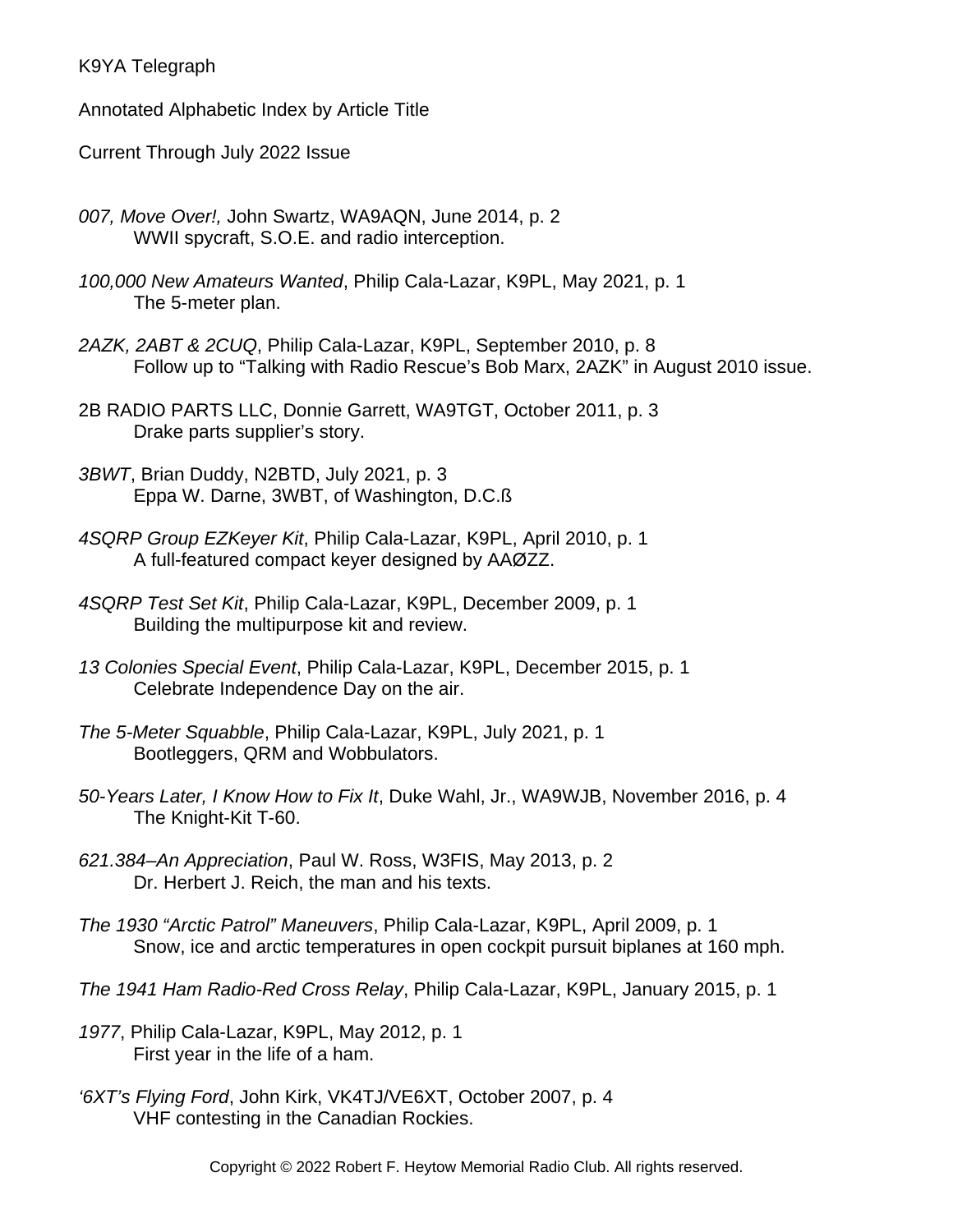- *73s*, Philip Cala-Lazar, K9PL, March 2010, p. 8 An addition to our "Department of The More Things Change."
- *8DKE*, Brian Duddy, Ndember 20202BTD, April 2010, p. 5 Lorentz Arnold Morrow, 8DKE, founder of Morrow Radio Company.
- *8FV*, Brian Duddy, N2BTD, November 2019, p. 7 James Weldon Paine, 8FV, early amateur radio operator from Syracuse, New York.
- *AADE Frequency Counter Kit*, Philip Cala-Lazar, K9PL, June 2013, p. 1 Review of the AADE frequency counter kit.
- *AADE L/C Meter IIB*, Philip Cala-Lazar, K9PL, February 2012, p. 1 Review of the AADE L/C meter IIB kit.
- *About CW*, Scott Laughlin, N7NET, April 2014, p. 5 An unforgettable friend and CW nets.
- *A Bigger Squeak*, Philip Cala-Lazar, K9PL, June 2008, p. 1 Constructing the Wilderness Radio NorCal 40A and review.
- *A Century of Progress*, Philip Cala-Lazar, K9PL, August 2011, p. 1 Amateur radio at the 1933 Chicago World's Fair.
- *A Christmas Coil*, Jeff Murray, K1NSS, December 2021, p. 8 By turns a ticklish story.
- *A Christmas KOB*, Ted Holland, WB3AVD, December 2018, p. 2 Commemorative key on board.
- *A Half Century Long True Story*, Fred Reed, KD8SMO, April 2022, p. 4 Fred's personal ham radio history.
- *A Note from Galen*, Galen Johnson, WA6SBB, April 2011, p. 6 Galen describes his shack and the origins of FISTS Rag Chewers Club.
- *A Recipe for Ham?* John Swartz, WA9AQN, April 2016, p. 2 Foreign exchange student to ham.
- *A Tale of Two License Guides*, Philip Cala-Lazar, K9PL, October 2016, p. 1 Book review.
- *A Wintry "Bug" for Christmas*, Ted Holland, WB3AVD, December 2015, p. 4
- *Adventures of a HS Radio Club Trustee*, Jordan Makower, WA2BRV, April 2022, p. 6
- *Adventures with Antennas*, Jordan Makower, WA2BRV, April 2020, p. 3 Antennas employed at a high school radio club.
- *Advice to New Key Collectors*, Lynn Burlingame, N7CFO, February 2004, p. 4 Copyright © 2022 Robert F. Heytow Memorial Radio Club. All rights reserved.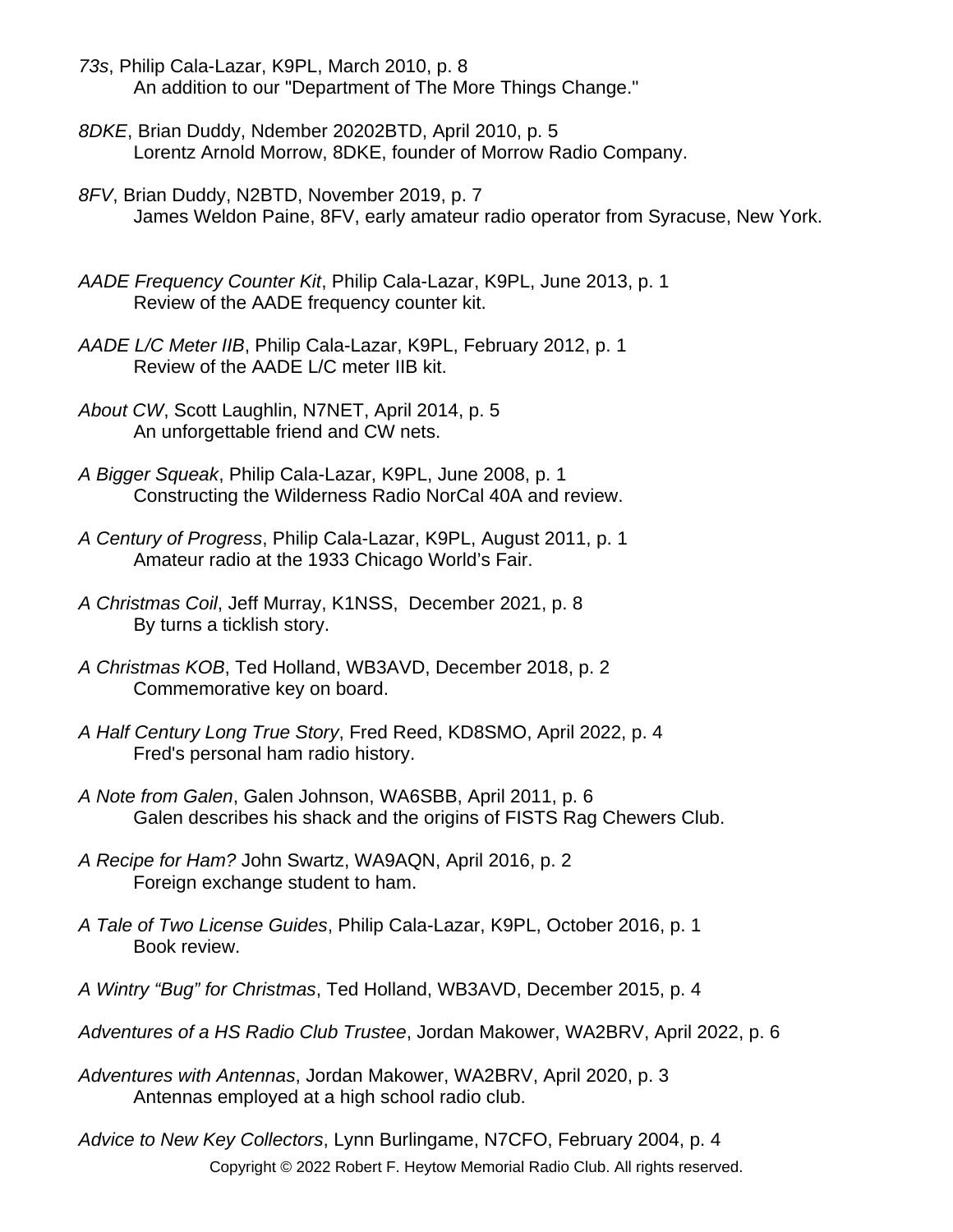- *Aim Your Beamers at Shangri-LaLa*, Rod Newkirk, W9BRD/VA3ZBB, September 2007, p. 5 Cousin Ernst's TVI misadventure.
- *Air Force Radio School*, Jim Davis, NW5F, June 2007, p. 2
- *Airship* USS *Los Angeles*, Philip Cala-Lazar, K9PL, October 2010, p. 8 U.S. Navy again calls upon amateur radio operators.
- *AKA, Big Fat Cat*, Philip Cala-Lazar, K9PL, January 2006, p. 1 Remembering WD9BFC.
- *Alan Turing, The Imitation Game and Us*, John Swartz, WA9AQN, July 2015, p. 2 Film review.
- *All Thumbs Telegraphy*, Ted Holland, WB3AVD, November 2016, p. 2 Innovative keys.
- *Alinco DX-R8/T Communication RCVR*, Hal Mandel, W4HBM, July 2021, p. 4 Product review.
- *All About Mobile Morse*, Paul Signorelli, WØRW, October 2005, p. 4
- *All Bands, Legal-Limit Dipole Project*, Hal Mandel, W4HBM, April 2010, p. 6 Installing an antenna in a "'dark holler,' where the sun hardly shines."
- *All Hands on Deck*, Rod Newkirk, W9BRD/VA3ZBB, October 2008, p. 7 The ship and ham radio—great equalizers.
- *Amateur Radio at the Movies*, Bob Cashdollar, NR8U, July 2012, p. 5 Ham radio in the film *Super 8*.
- *Amateur Radio at the Movies*, Bob Cashdollar, NR8U, June 2013, p. 3 Arthur Godfrey, K4LIB, and Doris Day in *The Glass Bottom Boat*.
- *Amateur Radio at the Movies*, Bob Cashdollar, NR8U, April 2014, p. 6 Amateur radio depicted in *Frequency*.
- *Amateur Radio at the Movies*, Bob Cashdollar, NR8U, May 2015, p. 5 Amateur radio depicted in *The Dish*.
- *Amateur Radio at the Movies*, Bob Cashdollar, NR8U, September 2015, p. 6 Amateur radio depicted in *The Anderson Tapes*.
- *Amateur Radio at the Movies*, Bob Cashdollar, NR8U, April 2016, p. 5 *Men of Boys Town*, 1941.
- *Amateur Radio Club of Trinity High School*, Katelyn Murray, KB3LRN, January 2005, p. 2
- *Amateur Radio Defense*, Philip Cala Lazar, K9PL, February 2020, p. 1 An ephemeral amateur radio magazine.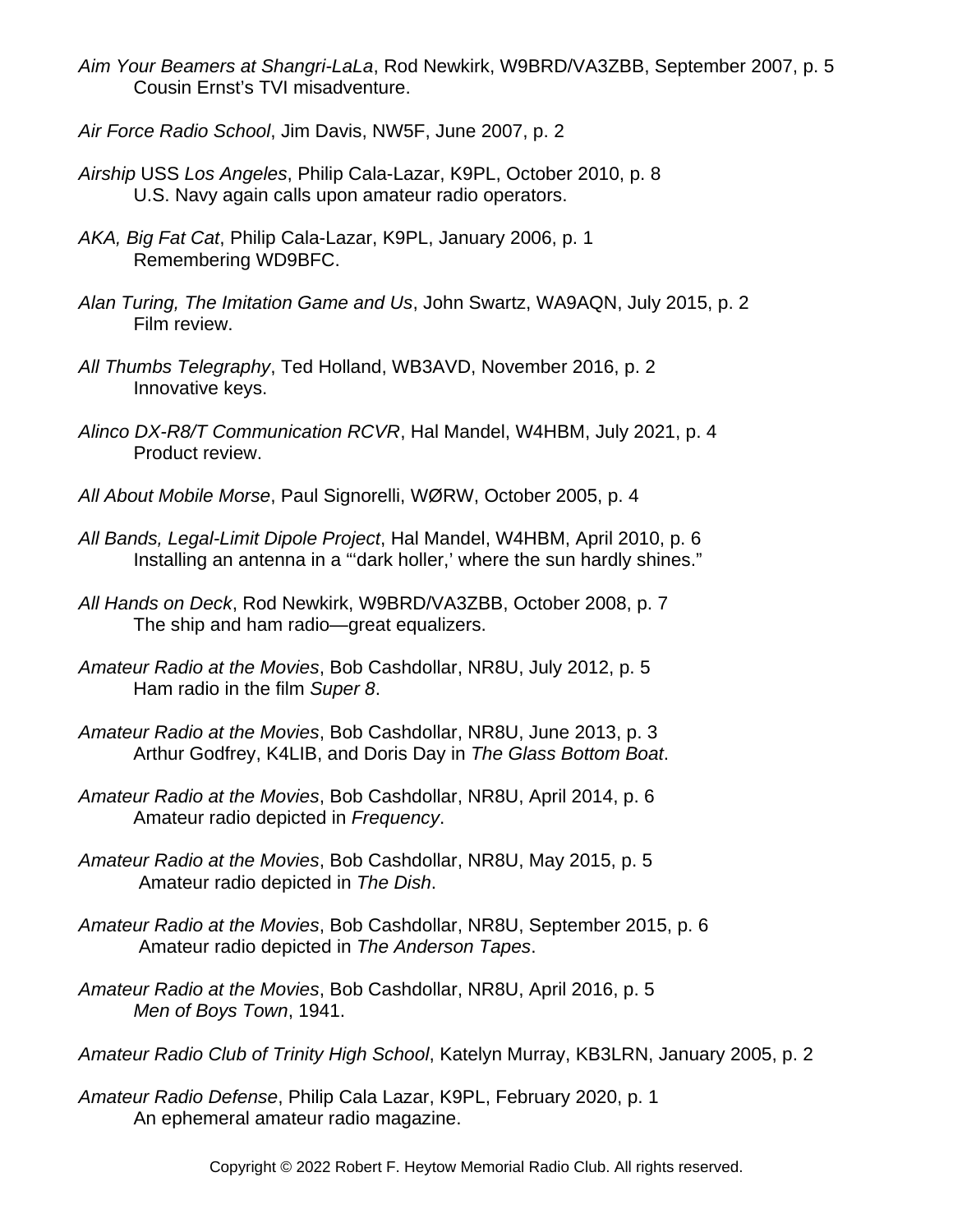*Amateur Radio is Transformative*, Jordan Makower, WA2BRV, June 2022, p. 5

- *Amateur Radio Military Appreciation Day*, Emery McLendon, KB9IBW, July 2004, p. 4
- *Amateur Radio on Television*, Bob Cashdollar, NR8U, November 2013, p. 8 *The Twilight Zone*: "The Monster are Due on Maple Street."
- *Amateur Radio Secrets*, Philip Cala Lazar, K9PL, October 2017, p. 1 CIA declassifies amateur files.
- *Amateur Radio USSR*, Philip Cala Lazar, K9PL, August 2015, p. 1 Box 88, Moscow - Part I.
- *Amateur Radio USSR*, Philip Cala Lazar, K9PL, September 2015, p. 1 Box 88, Moscow - Part II.
- *Amateur Radio USSR*, Philip Cala Lazar, K9PL, October 2015, p. 1 Box 88, Moscow - Part III.
- *Amateur Radio's Career Driver*, Tom Traughber, WØZX, September 2020, p. 4 Remembrance of ham radio past.
- *Amelia Earhart's Hams*, Philip Cala-Lazar, K9PL, November 2009, p. 1 Hams' role in the legendary flight.
- *American Morse Code & The Mockingbird*, Bob Houf, K7ZB, June 2020, p. 3 Learning landline Morse and one smart bird.
- *An Apple for Mavis Beacon*, Kevin der Kinderen, K4VD, November 2006, p. 4 Improve your typing skills.
- *An Elmer's Tale*, Rod Newkirk, W9BRD/VA3ZBB, May 2009, p. 5 Remembering a ham's ham.
- *An Elmer with a Difference*, Marl R. StJ. Foreman, G7LSZ/SA6BID, July 2022, p. 4 The late Anthony Henry Headley (1934-2015)
- *An Excursion Into The Raspberry Pi…*, Paul W. Ross, W3FIS, September 2014, p. 4
- *An Excursion Into DMR*, Paul W. Ross, W3FIS, September 2019, p. 4
- *An Oddball Vertical, Part I*, Rod Newkirk, W9BRD/VA3ZBB, August 2009, p. 6 Bargain parts and lots of fun.
- *An Oddball Vertical, Part Il*, Rod Newkirk, W9BRD/VA3ZBB, September 2009, p. 6 Bargain parts and lots of fun.
- *An Old Friend*, John Swartz, WA9AQN, October 2012, p. 4 Pondering a 1941 J-36 U.S. Signal Corps semi-automatic key.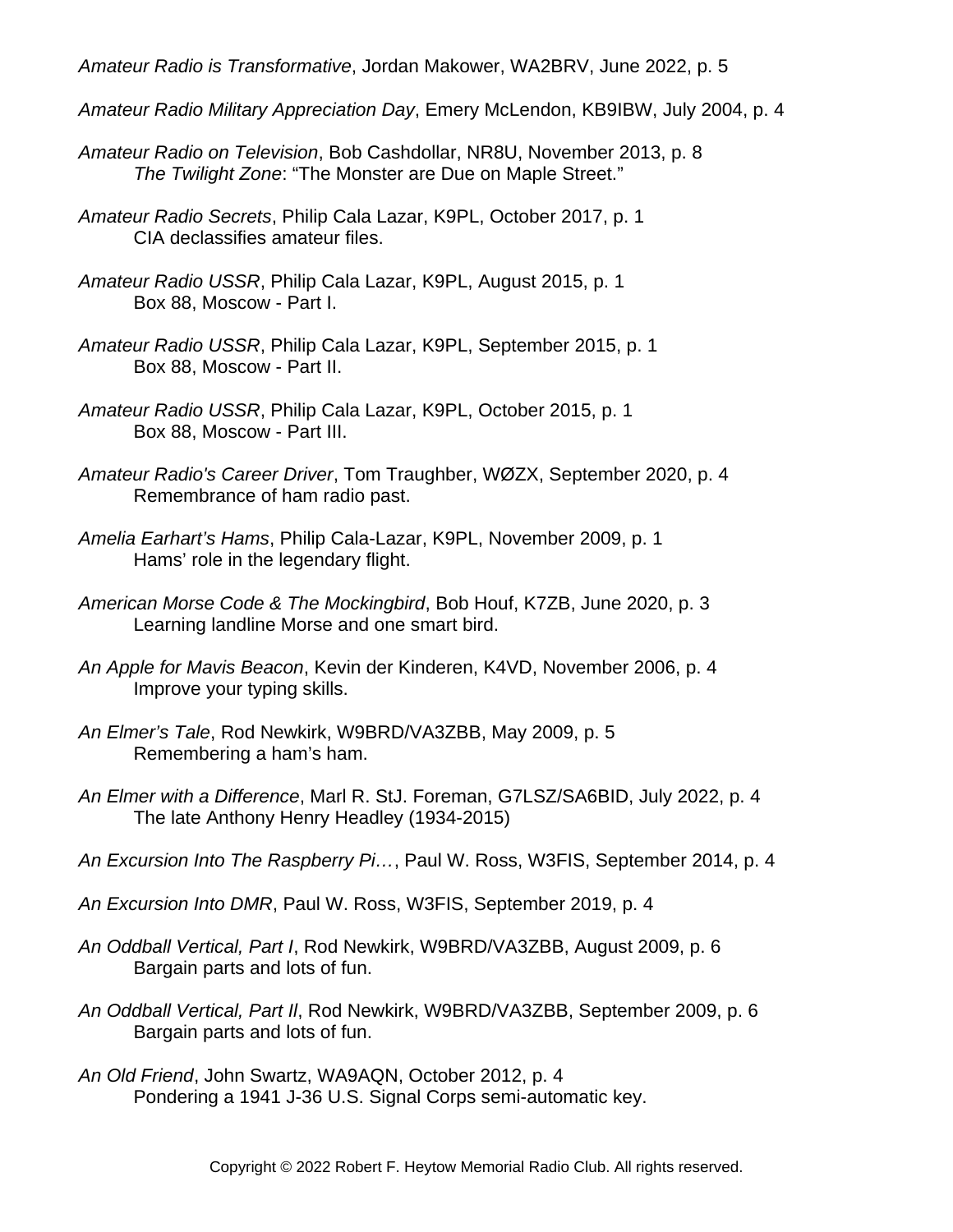- *…and the Winner is…*, *K9YA Telegraph* Staff, December 2011, p. 6 *K9YA Telegraph* photo contest winner announced.
- *Andy Hardy's QSP*, Philip Cala-Lazar, K9PL, October 2020, p. 1 "W8ZXR" relays Judge Hardy's traffic.
- *Another New Kid on the Block*, Paul W. Ross, W3FIS, November 2018, p. 4 YouKits SK-1A QRP SSB XCVR.
- *Another FB K9YA Field Day*, Mike Dinelli, N9BOR, September 2010, p. 7 A motto or two to help us remember.
- *Another Secret Handshake*, Philip Cala-Lazar, K9PL, August 2006, p. 8 The amateur radio fraternity.
- *Another Way to Skin a Cat*, Paul W. Ross, W3FIS, February 2016, p. 4 Magnetic loops.
- *ANT HR IS FLAG POLE HW CPY?* Mike Dinelli, N9BOR, April 2004, p. 2 Stealthy vertical.
- *Antennas and Vertigo "Paralyzation*, Rick Hiller, W5RH, October 2006, p. 2 Acrophobia.
- *Antenna Adjectives–Words Aplenty*, Rick Hiller, W5RH, July 2010, p. 4 So many antennas, so little time.
- *Apéritif*, Philip Cala-Lazar, K9PL, May 2018, p. 1 Stimulating your amateur radio appetite.
- *Arachnid's Lullaby*, Philip Cala-Lazar, K9PL, September 2009, p. 1 Baby Black Widow paddle kit for the PFR-3.
- *Arachnid's Song*, Philip Cala-Lazar, K9PL, October 2006, p. 1 Building the W5JH Black Widow paddle kit.
- *The Archbold Expedition*, Philip Cala Lazar, K9PL, August 2017, p. 1 Aboard *Guba II*–Part I.
- *The Archbold Expedition*, Philip Cala Lazar, K9PL, September 2017, p. 1 Aboard *Guba II*–Part II.
- *"Arctic Patrol" Update*, Philip Cala-Lazar, K9PL, May 2009, p. 6 Unidentified aircraft was a Douglas 0-2K.
- *The Art and Skill of Radio-Telegraphy*, K9YA Telegraph Staff, April 2013, p. 4 Fifth revised edition of the Pierpont classic is announced.

*Art's Field Day Story*, Art Steinke, WB9JKZ, August 2004, p. 4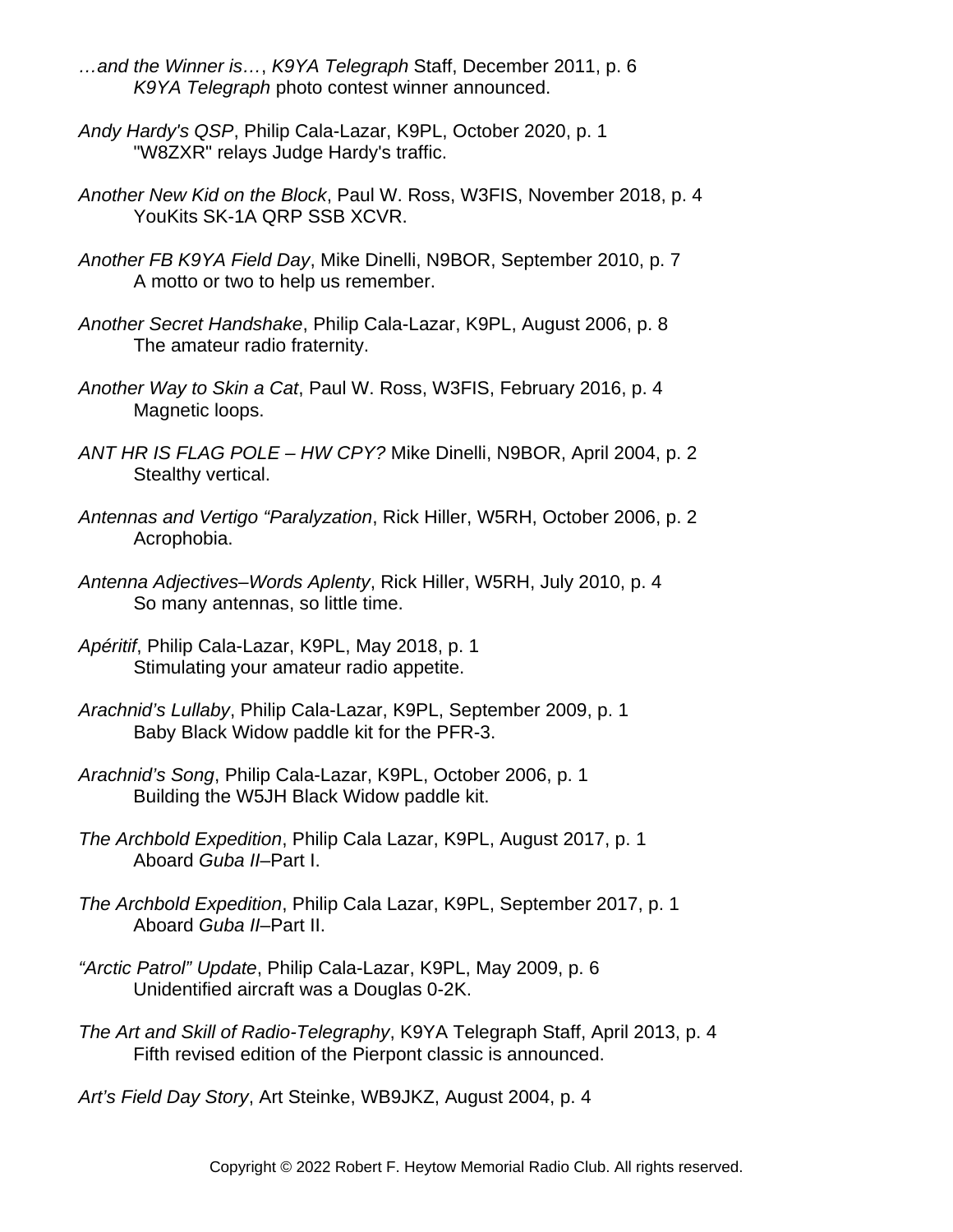- *As Times Move On*, Hal Mandel, W4HBM, December 2019, p. 4 Maintaining order of all those cables and wires.
- *The Attack of the Evil Plot Bunny*, Paul W. Ross, W3FIS, July 2017, p. 2 WWII-era cryptography.
- *The Attraction of QRP*, Grant McDuling, VK4JAZ, May 2006, p. 7 *ATV 101*, Bil Munsil, K1ATV, June 2006, p. 2 Amateur television basics.
- *The Audion, DeForest, and Other Stuff*, Paul W. Ross, W3FIS, March 2021, p. 3
- *Aurora Air Traffic Control Center*, Duke Wahl, Jr., WA9WJB, June 2009, p. 4 What goes on behind those thick steel doors?
- *Autochenilles Across Asia*, Philip Cala-Lazar, K9PL, February 2010, p. 1 The 1931 Haardt-Citröen Trans-Asia Expedition.
- *Baby Boomer DX'ers*, John Swartz, WA9AQN, October 2014, p. 2 They can't do that on a cell phone.
- *Back to My Roots, Redux*, Paul W. Ross, W3FIS, July 2015, p. 4 Return to the straight key.
- *Back to the Future*, Paul W. Ross, W3FIS, August 2017, p. 2 The KN-Q7A SSB transceiver kit.
- *Back to the Future*, Paul W. Ross, W3FIS, November 2019, p. 3 Landline telegraphy.
- *Back to the Old Days*, Nico de Jong, OZ1BMC, January 2014, p. 4 Teleprinter exchange on a PC.
- *Bailey's Barn*, Rod Newkirk, W9BRD/VA3ZBB, June 2006, p. 6 Recalling rural camaraderie.
- *Baker, Howland & Jarvis Islands*, Philip Cala-Lazar, K9PL, January 2021, p. 1 Guano, colonization and amateur radio.
- *Barefoot Boy with Cheeks of Tan…*, Bob Dillon, WB9LTN, April 2009, p. 4 Railroad telegrapher to amateur radio operator.
- *Barrow Radio Club*, Bill Wilson, KJ4EX, February 2011, p. 4 A short history.
- *Barry Goldwater, K7UGA*, Philip Cala-Lazar, K9PL, September 2011, p. 1 In 1964 a revered senator and ham ran for president.
- *Beaconator*, Philip Cala-Lazar, K9PL, February 2014, p. 1 QRPme's 30-meter beacon/transmitter kit.
	- Copyright © 2022 Robert F. Heytow Memorial Radio Club. All rights reserved.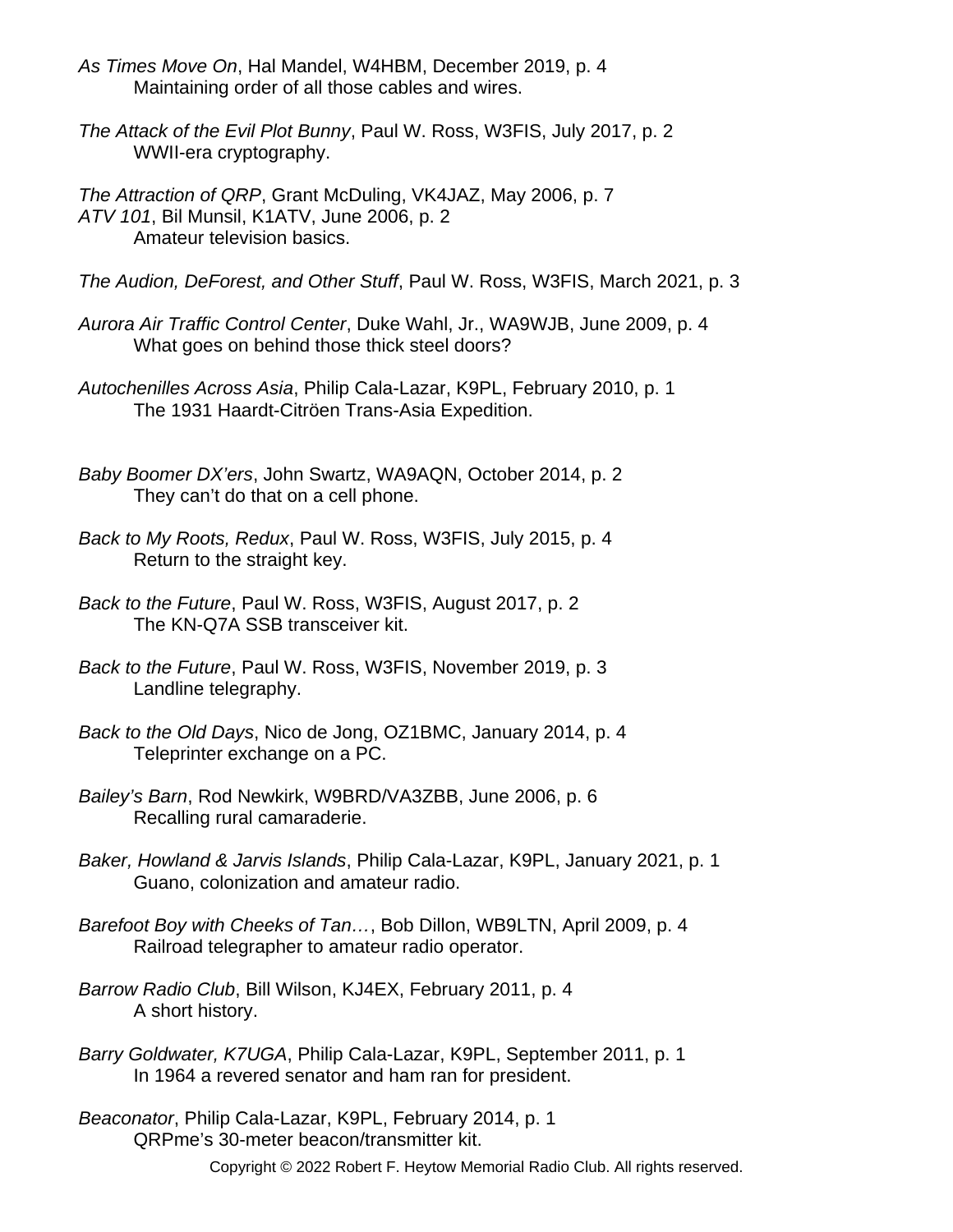- *Beat Me Daddy, Eight to the Bar*, Rod Newkirk, W9BRD/VA3ZBB, April 2005, p. 6 High-speed straight key operation.
- *Been There, Done That*, Scott B. Laughlin, N7NET, August 2013, p. 2 The Northwest Electronics, Eugene, Oregon, story.
- *Beep, Beep!*, Steve, N9WAT, May 2004, p. 6 Morse code on your cell phone.
- *The Beer Can Rumble*, Rod Newkirk, W9BRD/VA3ZBB, December 2008, p. 5 The classic hops and barley skyhook.
- *Before W, K & N*, Philip Cala-Lazar, K9PL, July 2020, p. 1 International prefixes from an ancient booklet of lore.
- *Beginnings. . .* , Adam M. Farson, VA7OJ/AB4OJ, January 2007, p. 2 One ham's start in ZS-land.
- *The Best Job I Ever Had*, Rod Newkirk, W9BRD/VA3ZBB, March 2008, p. 6 Post-war adventures at ARRL headquarters.
- *The Best Rig I Never Built*, Rod Newkirk, W9BRD/VA3ZBB, March 2009, p. 6 A Raytheon RK-20 and the dreams it spun.
- *Between Thoughts*, Jordan Makower, WA2BRV, February 2022, p. 6 Translating thoughts into Morse code.
- *Beyond the Blue Horizon*, Philip Cala-Lazar, K9PL, December 2007, p. 1 Amateur radio aboard Thor Heyerdahl's *Kon-Tiki*.
- *Bicycle Mobile*, Byron Stoeser, W7SWC, May 2006, p. 2
- *A Bicycle Mobile Adventure, Part I*, Scott B. Laughlin, N7NET, April 2011, p. 4 Bicycle touring amateur radio style.
- *A Bicycle Mobile Adventure, Part II*, Scott B. Laughlin, N7NET, May 2011, p. 2
- *A Bicycle Mobile Adventure, Part III*, Scott B. Laughlin, N7NET, June 2011, p. 2
- *A Bicycle Mobile Adventure, Part IV*, Scott B. Laughlin, N7NET, July 2011, p. 2
- *A Bicycle Mobile Adventure, Part V*, Scott B. Laughlin, N7NET, September 2011, p. 2
- *A Bicycle Mobile Adventure, Part VI*, Scott B. Laughlin, N7NET, October 2011, p. 2
- *A Bicycle Mobile Adventure, Part VII*, Scott B. Laughlin, N7NET, November 2011, p. 2
- *A Bicycle Mobile Adventure, Part VIII*, Scott B. Laughlin, N7NET, December 2011, p. 2
- *A Bicycle Mobile Adventure, Part IX*, Scott B. Laughlin, N7NET, January 2012, p. 2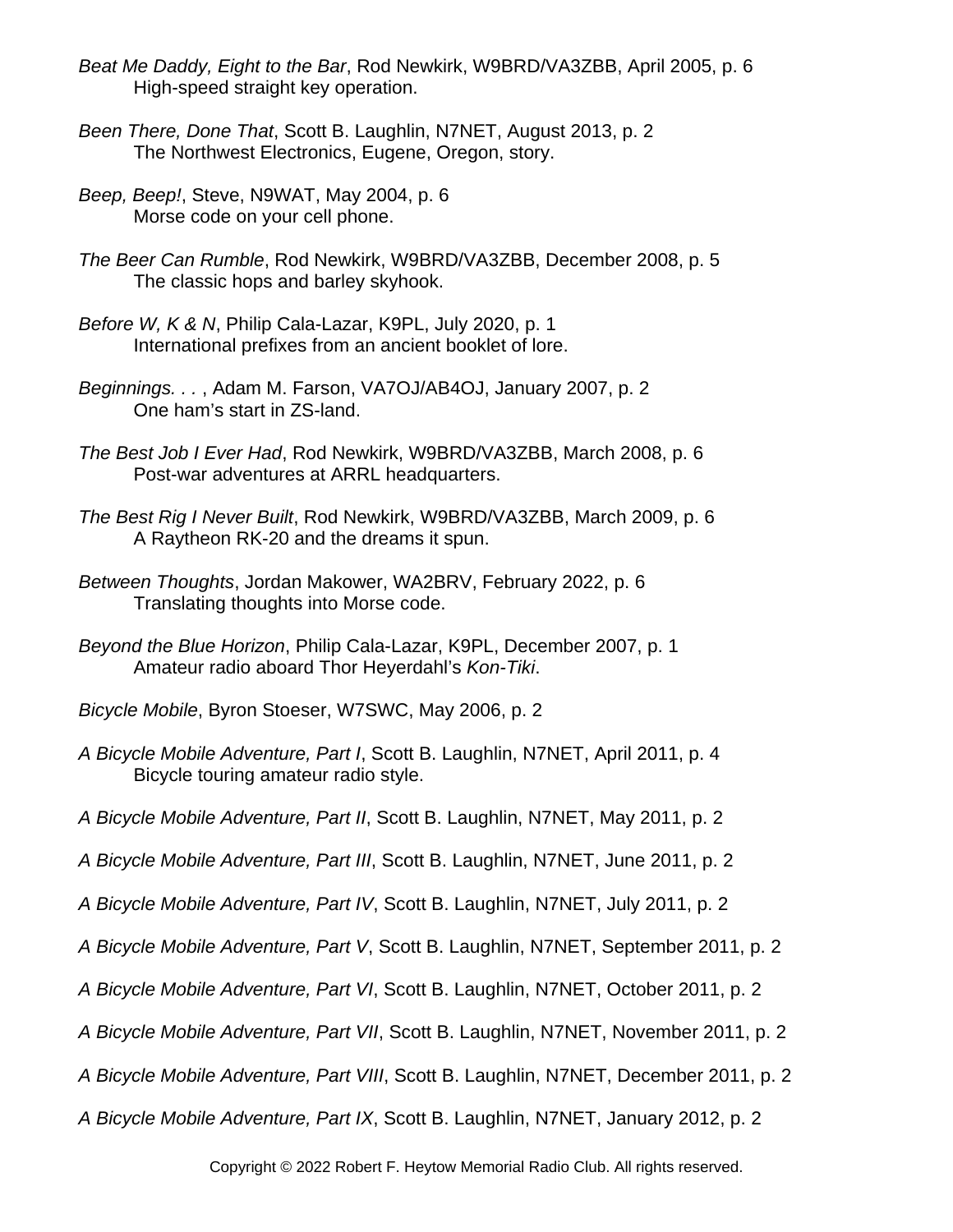- *A Bicycle Mobile Adventure, Part X*, Scott B. Laughlin, N7NET, February 2012, p. 2
- *A Bicycle Mobile Adventure, Part XI*, Scott B. Laughlin, N7NET, April 2012, p. 4
- *Bill Little, W2OJJ (SK)*, Chris Johnson, WA2ZDY/4, July 2010, p. 6 Memories of a memorable elmer.
- *The BITX40, Redux*, Paul W. Ross, W3FIS, June 2018, p. 4
- *The Black Bouncer*, Duke Wahl, Jr., WA9WJB, February 2007, p. 2 New straight key design.
- *A Blast from the Past*, Paul W. Ross, W3FIS, August 2009, p. 2 A modern crystal radio.
- *Blind Man's Bluff*, Scott Laughlin, N7NET, November 2021, p. 6 Blind ham, but Ed's not telling.
- *Blowin' in the Wind*, Rod Newkirk, W9BRD/VA3ZBB, November 2004, p. 5 Rod's start—finding a cache of old QSL cards.
- *The Boat Ride,* Part I, Scott Laughlin, N7NET, March 2019, p. 8 The maritime adventure begins.
- *The Boat Ride,* Part II, Scott Laughlin, N7NET, April 2019, p. 4
- *The Boat Ride,* Part III, Scott Laughlin, N7NET, May 2019, p. 4
- *The Boat Ride,* Part IV, Scott Laughlin, N7NET, June 2019, p. 4
- *The Boat Ride,* Part V, Scott Laughlin, N7NET, July 2019, p. 4
- *The Boat Ride,* Part VI, Scott Laughlin, N7NET, August 2019, p. 8
- *The Boat Ride,* Part VII, Scott Laughlin, N7NET, September 2019, p. 2
- *Bob Henry, WØARA*, Bob Ballantine, W8SU, April 2013, p. 6 Recalling Henry Radio in Butler, Missouri.
- *Bob Ringwald, K6YBV*, Bob Ballantine, W8SU, March 2020, p. 3
- *Bob Stevens, K9ING*, July 2012, p. 5 HF QSO reacquaints friends 54 years later.
- *The Boomer: A Story of the Rails*, Philip Cala-Lazar, K9PL, April 2017, p. 1 Book review.
- *The Boy Electrician*, Paul W. Ross, W3FIS, February 2011, p. 3 Vintage book offers classic start to electronics career.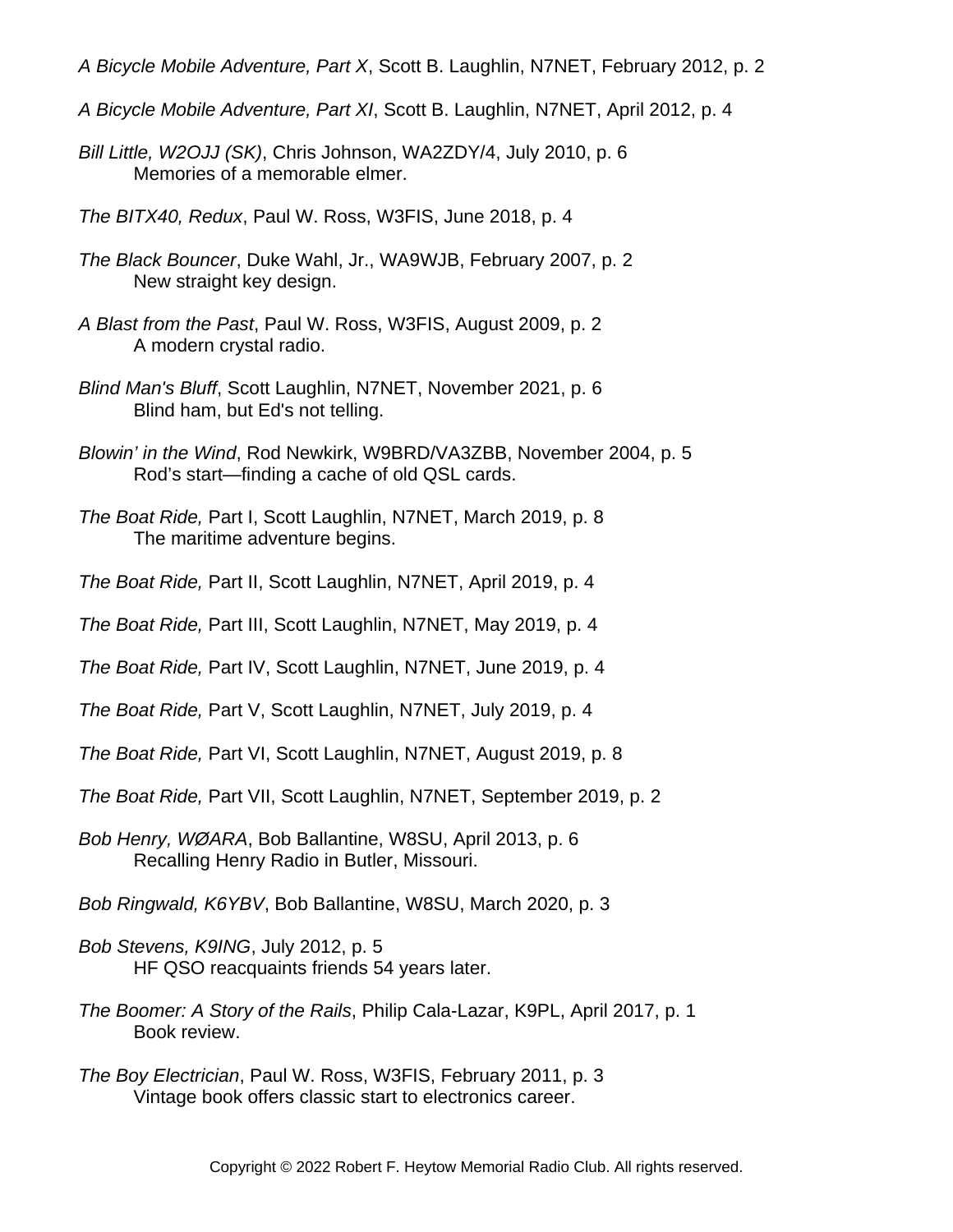- *Brasspounders–Young Telegraphers of the Civil War*, Herb Scarpelli, WK9O, Sept. 2005, p. 5 Book review.
- *The Brasspounder*, Philip Cala-Lazar, K9PL, October 2018, p. 1 Book review.
- *Brown Bros. Key and Paddle Rarities*, Ed Goss, N3CW, March 2016, p. 4
- *Brush Up Your Shakespeare*, Philip Cala-Lazar, K9PL, August 2008, p. 1 Many a role on amateur radio's stage.
- *A Brush With Death*, Dick Sylvan, W9CBT, June 2006, p. 5 Danger aboard an attack transport.
- *BTECH UV-5X3*, Philip Cala-Lazar, K9PL, November 2017, p. 1 First impressions of the BTECH UV-5X3 tribander HT.
- *BUG Nite*, Michael Babineau, VE3WMB, November 2004, p. 7
- *A Bug with a Tale*, Harcourt "Bud" Quick, W8BHK, February 2005, p. 2 Saga of a semi-automatic key.
- *Bugdom Revisited*, Philip Cala-Lazar, K9PL, January 2007, p. 7 Follow-up to "The Road to Bugdom" article, December 2006.
- *Build This D-104 Mic Lamp!*, Dick Sylvan, W9CBT, March 2005, p. 4 Lollipop microphone to shack lamp.
- *Built Like a Tank The WS #19 Mark II*, Dick Sylvan, W9CBT, June 2004, p. 2 WWII vintage gear.
- *The Butternut Vertical YAHOO Group*, Scott Evans, N4ZOU, July 2008, p. 5
- *Byron Price & the Wartime Amateur Ban*, Philip Cala-Lazar, K9PL, June 2013, p. 7 The director of the Office of Censorship and his decision.
- *The Call Out*, Scott B. Laughlin, N7NET, June 2015, p. 6 A club net honors a silent key.
- *Cameradio*, Bob Ballantine, W8SU, May 2007, p. 5 Memories of a Pittsburgh radio retailer.
- *Can You Hear Me Now?* Paul W. Ross, W3FIS, September 2015, p. 4 Propagation and more.
- *Canine Express Radio-Telegram Service*, Frederick Beihold, NV1N, January 2020, p. 7 A volunteer effort that's a win-win for amateur radio, dogs and their owners.
- *Cap'n Mike's Tale*, Mike Dinelli, N9BOR, January 2004, p. 2 Field Day 2004.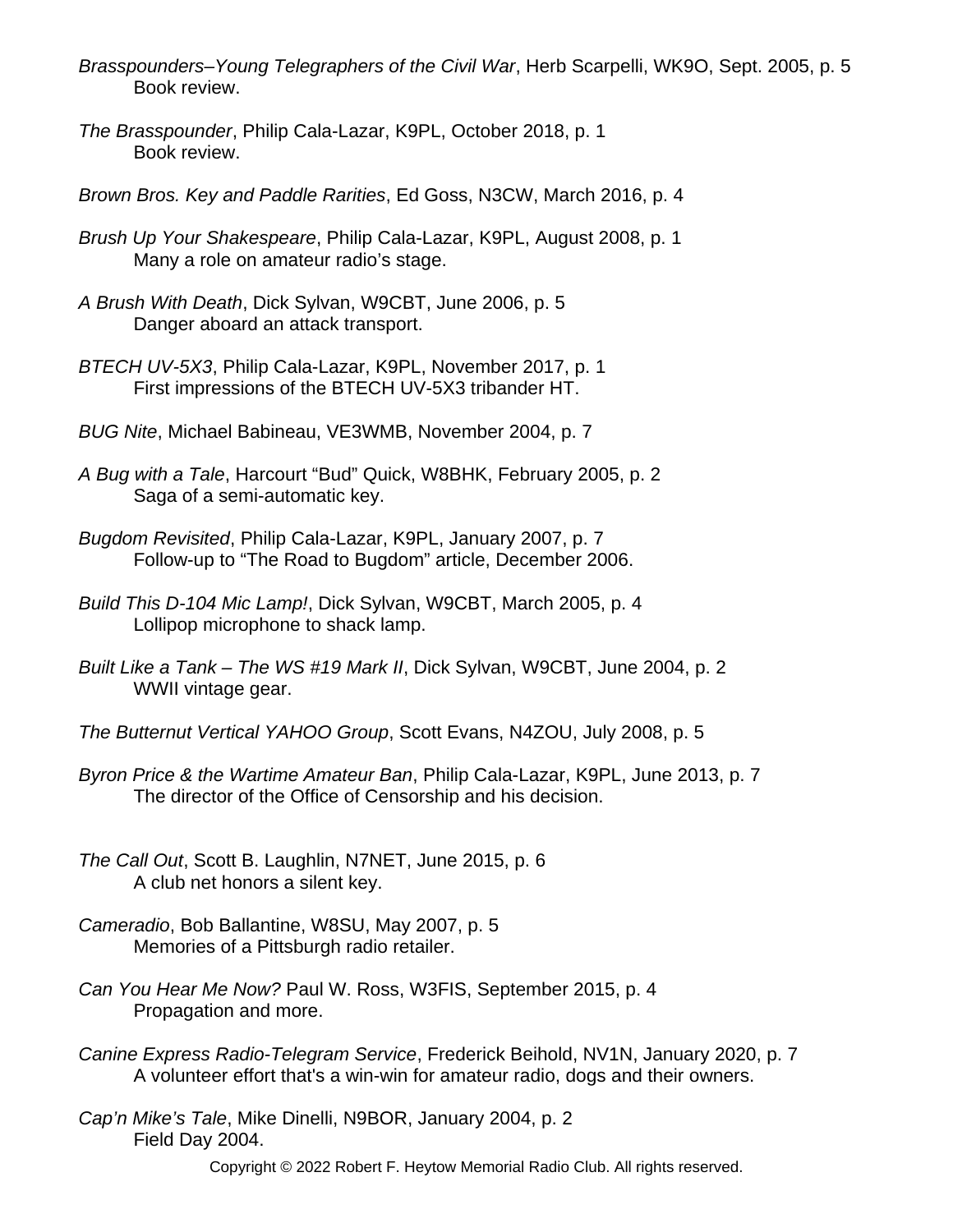*Cartoon Caption Contest*, Dick Sylvan, W9CBT, January 2005, p. 6

*Cartoon Caption Contest Winner*, Dick Sylvan, W9CBT, February 2005, p. 6

*Cartoon Caption Contest*, Dick Sylvan, W9CBT, February 2007, p. 8

*Cartoon Caption Contest—Results!*, Dick Sylvan, W9CBT, March 2007, p. 8

*Cartoon Caption Contest*, Dick Sylvan, W9CBT, January 2009, p. 6

- *Cartoon Caption Contest Winner*, Dick Sylvan, W9CBT, March 2009, p. 7
- *Celebrating Our Native Heritage*, Bob Davies, K7BHM, August, p, 6 The Navajo Code Talkers, N7C.
- *Chicago Electrical Memories*, Hal Mandel, W4HBM, November 2020, p. 4 The Simpson 260 meter and much more.
- *Chicago Tribune Prints Morse Code Insights*, April 2006, p. 7 N9BOR interviewed.
- *Cheap is Good...*, Paul W. Ross, W3FIS, April 2018, p. 2 A new life for an old computer.
- *The Chevy and Elmac Caper*, Bob Fanning, K4VB, August 2017, p. 4 Take one 1956 Chevrolet and one Elmac AE-67.
- *Chicken Fat Operators*, July 2018, p. 6
- *Chicken Fat Operators Celebrate 40th Anniversary*, February 2019, p. 7
- *Chicken Fat Operators Club*, May 2021, p. 7 Now on Facebook.
- *The Chimera*, Ted Holland, WB3AVD, June 2021, p. 2 A very unusual, one of a kind, key.
- *The Chinese Invasion Continues*, Paul W. Ross, W3FIS, April 2013, p. 2 The Baofeng UV-5R+ transceiver reviewed.
- *Christmas, 1944*, S/SGT. R.H. Newkirk, W9BRD, December 2021, p. 6 The Christmas spirit in far-off Hollandia.
- *Christmas Cheer*, Kimberly L. Elmore, N5OP, December 2014, p. 2 *Fröhliche Weihnachten*.
- *A Christmas "Eye" to the Future*, Charlie Young, AG4YO, December 2005, p. 6 Family holiday reminiscence.
- *A Christmas Tree Key...*, Ted Holland, WB3AVD, December 2017, p. 8 Christmas tree lore and a key that looks like a Christmas tree.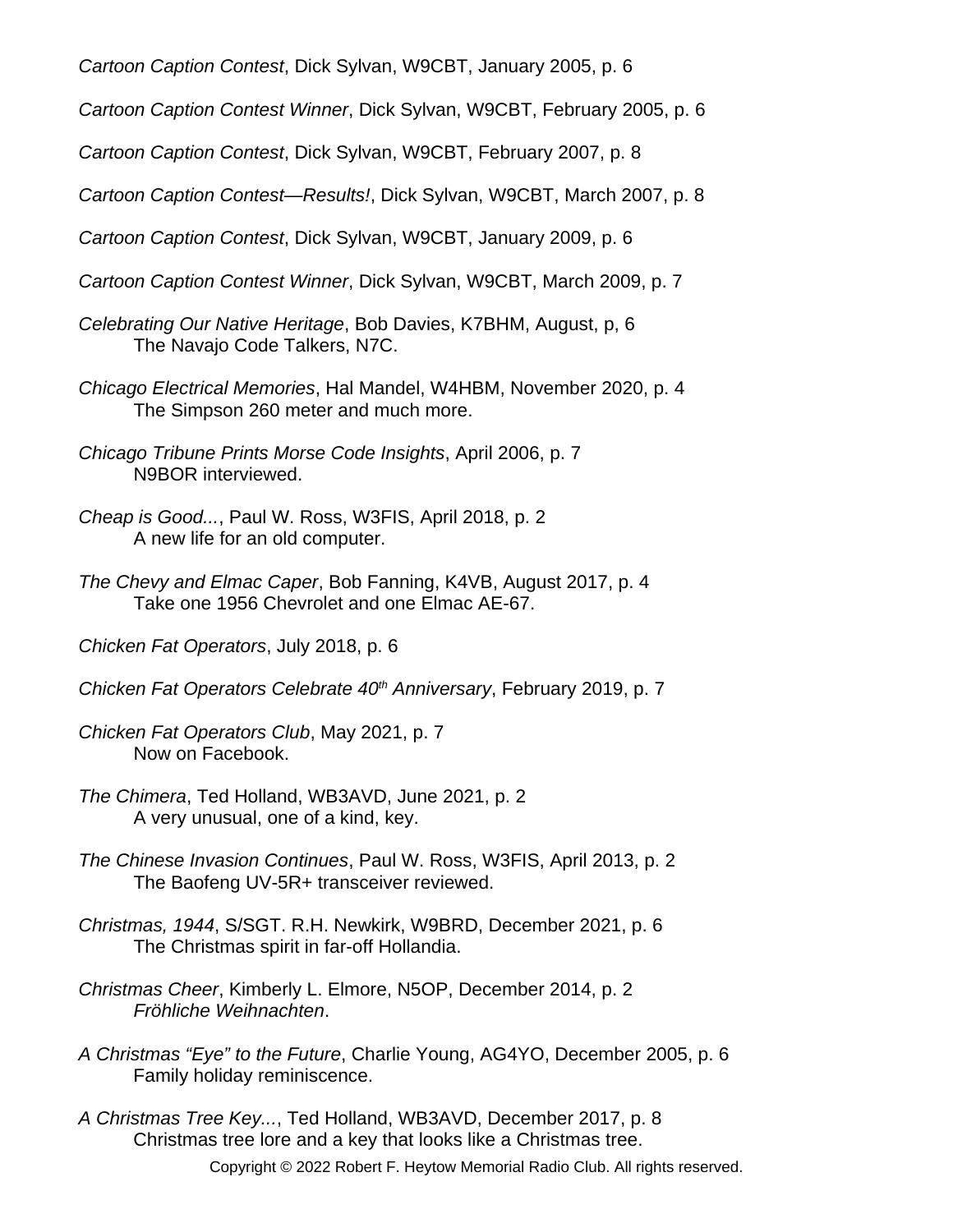- *Churchill Today*, Dieter Klaschka, DL2BQD, September 2011, p. 6 A stroll through London.
- *The Clandestine Experience*, Jim Henson, W4UFP, February 2012, p.6 Radio intrigue.
- *Clubs and Contesting*, Jordan Makower, WA2BRV, December 2017, p. 7
- *Clubs and Their Contribution to Society*, Jordan Makower, WA2BRV, October 2019, p. 3
- *Classic Mic Rebuild*, Hal Mandel, W4HBM, September 2018, p. 2 Shure Unidyne, Part I.
- *Classic Mic Rebuild*, Hal Mandel, W4HBM, October 2018, p. 2 Shure Unidyne, Part II.
- *The Clerk*, Scott Laughlin, N7NET, August 2021, p. 6 Morse code skills and where they may lead.
- *Clues and Kinks for the Radio Ham*, Bob Cashdollar, NR8U, July 2010, p. 5 Effective shack cleaning.
- *Codebreakers*, Philip Cala-Lazar, K9PL, March 2022, p. 1 Book review: Images from Britain's National Archives.
- *Code Girls*, John Swartz, WA9AQN, December 2018, p. 4 Book review.
- *Code Testing SK*, Philip Cala-Lazar, K9PL, January 2007, p. 8 The FCC Morse exam is no more.
- *Cold War Tales*, Philip Cala-Lazar, K9PL, February 2007, p. 1 Post-WWII amateur radio in the U.S.A.
- *Code Wars*, Philip Cala-Lazar, K9PL, November 2020, p. 1 Book review.
- *Come On! 5X9?*, Clyde Bennish, NL7VH/DU7LVH, August 2020, p. 3 Truth in reporting signal strength.
- *Commodore Steve's Yarn*, Steve, N9WAT, January 2004, p. 3 Field Day 2004.
- *Compendium of Automatic Morse Code*, August 2017, p. 4 New book by Ed Goss, N3CW
- *Conan Wyatt Burtram Barger, W3CVE*, Part I, Scott B. Laughlin, N7NET, July 2012, p. 4 Biography of a memorable amateur radio operator.

*Conan Wyatt Burtram Barger, W3CVE*, Part II, Scott B. Laughlin, N7NET, August 2012, p. 4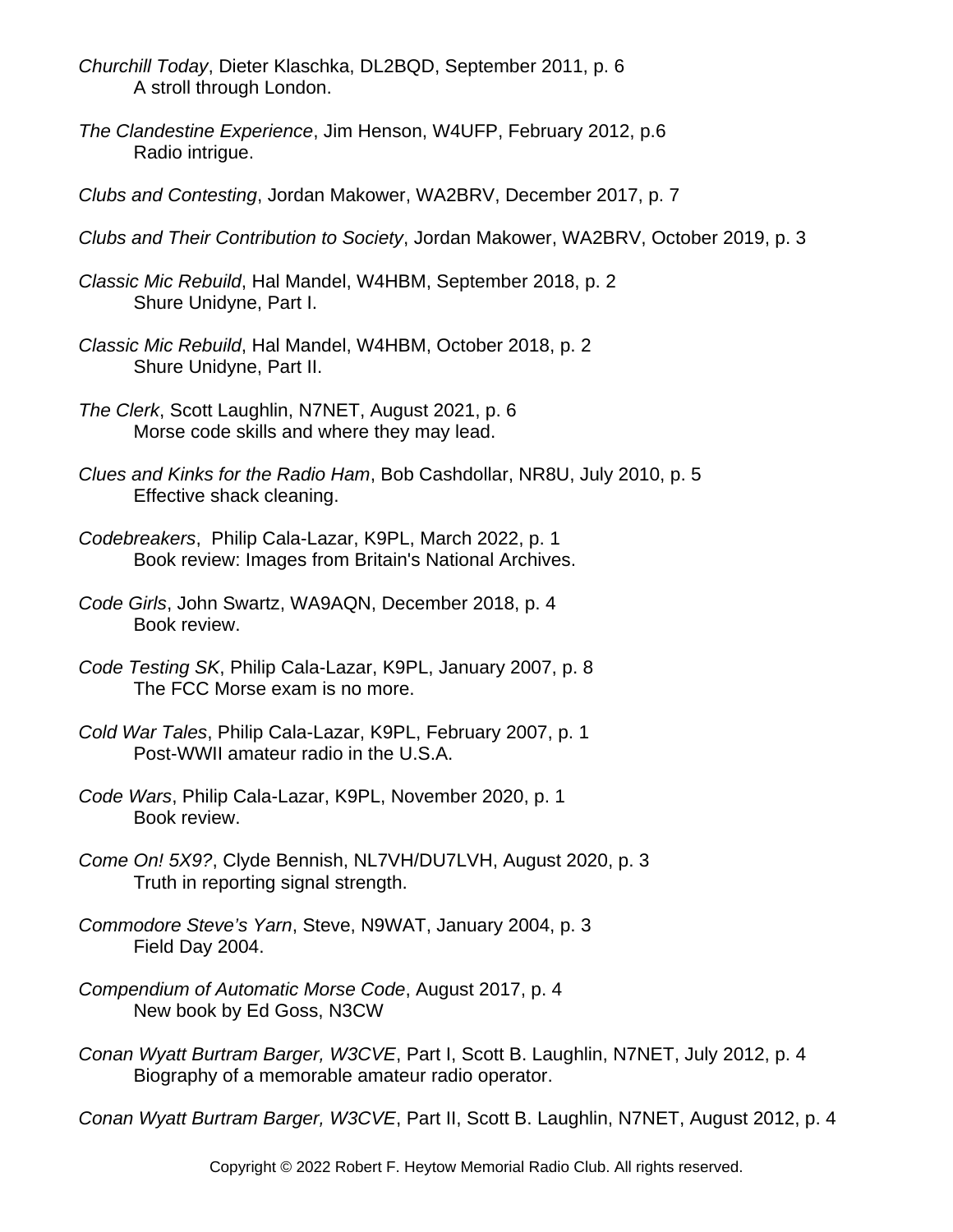*Conan Wyatt Burtram Barger, W3CVE*, Part III, Scott B. Laughlin, N7NET, September 2012, p. 5

*Conan Wyatt Burtram Barger, W3CVE*, Part IV, Scott B. Laughlin, N7NET, October 2012, p. 5

*Conan Wyatt Burtram Barger, W3CVE*, Part V, Scott B. Laughlin, N7NET, November 2012, p. 5

*Conan Wyatt Burtram Barger, W3CVE*, Part VI, Scott B. Laughlin, N7NET, December 2012, p. 5

*Conan Wyatt Burtram Barger, W3CVE*, Part VII, Scott B. Laughlin, N7NET, January 2013, p. 5

*Conan Wyatt Burtram Barger, W3CVE*, Part VIII, Scott B. Laughlin, N7NET, February 2013, p. 5

*Conan Wyatt Burtram Barger, W3CVE*, Part IX, Scott B. Laughlin, N7NET, March 2013, p. 3

*Conan Wyatt Burtram Barger, W3CVE*, Part X, Scott B. Laughlin, N7NET, April 2013, p. 5

*Conan Wyatt Burtram Barger, W3CVE*, Part XI, Scott B. Laughlin, N7NET, May 2013, p. 5

*Conan Wyatt Burtram Barger, W3CVE*, Part XII, Scott B. Laughlin, N7NET, June 2013, p. 6

- *CONELRAD for Hams*, Philip Cala-Lazar, K9PL, August 2009, p. 1 Amateur radio's role in the Control of Electromagnetic Radiation.
- *Confessions of a Closet Key Collector*, Steve Silverman, KB3SII, February 2013, p. 6
- *Congressional Mystery*, Philip Cala-Lazar, K9PL, January 2022, p. 1 *QST* ad accused of profaning the president.
- *Congressional Mystery, No More*, Philip Cala-Lazar, K9PL, and Braden Glett, KD8ZM, January 2022, p. 1 The mystery is solved.
- *Conquer Code!*, Arnie Timm, KAØTPZ, May 2016, p. 6 Poem.
- *A Contester in the Making*, Melinda Alsobrook, KI4CIA, September 2008, p. 5 Scaling the contesting ladder.
- *Contesting? Who, Me? Are You Kidding?* John Swartz, WA9AQN, January 2013, p. 6 Young hams do some amateur radio contesting and more.
- *Contesting? You Gotta Be KIDding!*, Bryant Rascoll, KG5HVO, January 2018, p. 4 Kids and Radiosport.
- *Continuous Waves*, Arnold CW Timm, KAØTPZ, February 2015, p. 6 Poem.
- *Conversational CW*, Jeff Goodspeed, KA9S, March 2012, p. 2 Morse language and usage.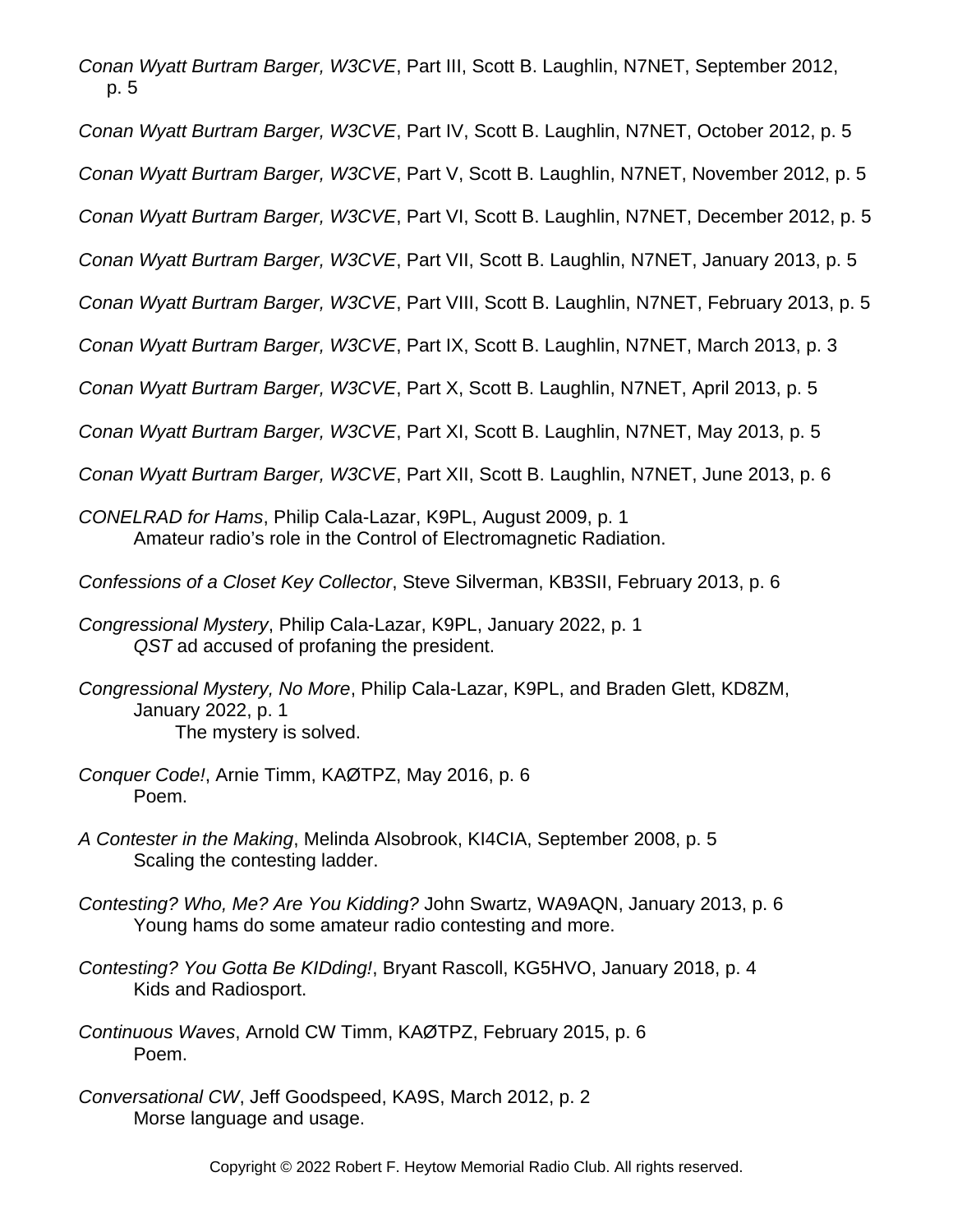- *Countering Hitler's Spies*, Philip Cala-Lazar, K9PL, March 2021, p. 1 Book review.
- *Covert Radio Agents, 1939-1945*, Philip Cala-Lazar, K9PL, August 2021, p. 1 Book review.
- *CQ GC*, Philip Cala-Lazar, K9PL, April 2014, p. 1 The Morse net for aspiring Generals.
- *CQ ETI?*, Jordan Makower, June 2021, p. 6 Radio telescopes and space travel.
- *CQ* USS *Seattle*, Philip Cala-Lazar, K9PL, September 2008, p. 1 Fred Schnell, 1QP, aboard the U.S. Navy's 1925 Goodwill Tour.
- *The Cracker Barrel*, Philip Cala-Lazar, K9PL, April 2005, p. 1 The FCC waiting room—what tales it held.
- *Crosley*, Philip Cala-Lazar, K9PL, February 2015, p. 1 Book review: The Crosley brothers, a dual biography.
- *Crosley Revisited*, Frank Bender, K8FB, May 2015, p. 8 Memories of Crosley.
- *Cross-Mode Contact Saves A Life*, J. Bruce Prior, N7RR, February 2004, p. 3
- *Crowdsourcing*, Paul W. Ross, W3FIS, February 2014, p. 4 The X1M QRP transceiver and the power of many.
- *Cryptography and Network Security, Part I*, Paul W. Ross, W3FIS, February 2010, p. 2
- *Cryptography and Network Security, Part II*, Paul W. Ross, W3FIS, March 2010, p. 4
- *Custom QSLs by Jeff Murray, K1NSS*, January 2014, p. 6 By the creator of Dashtoons.
- *The Curious Case of Sir Hubert*, Philip Cala-Lazar, K9PL, June 2016, p. 1 Radio reception sans radio?
- *The Cutting Edge of Ham Radio*, Dick Sylvan, W9CBT, November 2004, p. 4 Classic razor blade receiver.
- *CWCOM*, Gerry, "G3MS," February 2020, p. 3 Another way to do CW.
- *CW, AM, DSB and SSB Revisited*, Paul W. Ross, W3FIS, January 2022, p. 4
- *CW Forever and Ever*, Jim Hatherley, WA1TBY, October 2004, p. 6 Poem.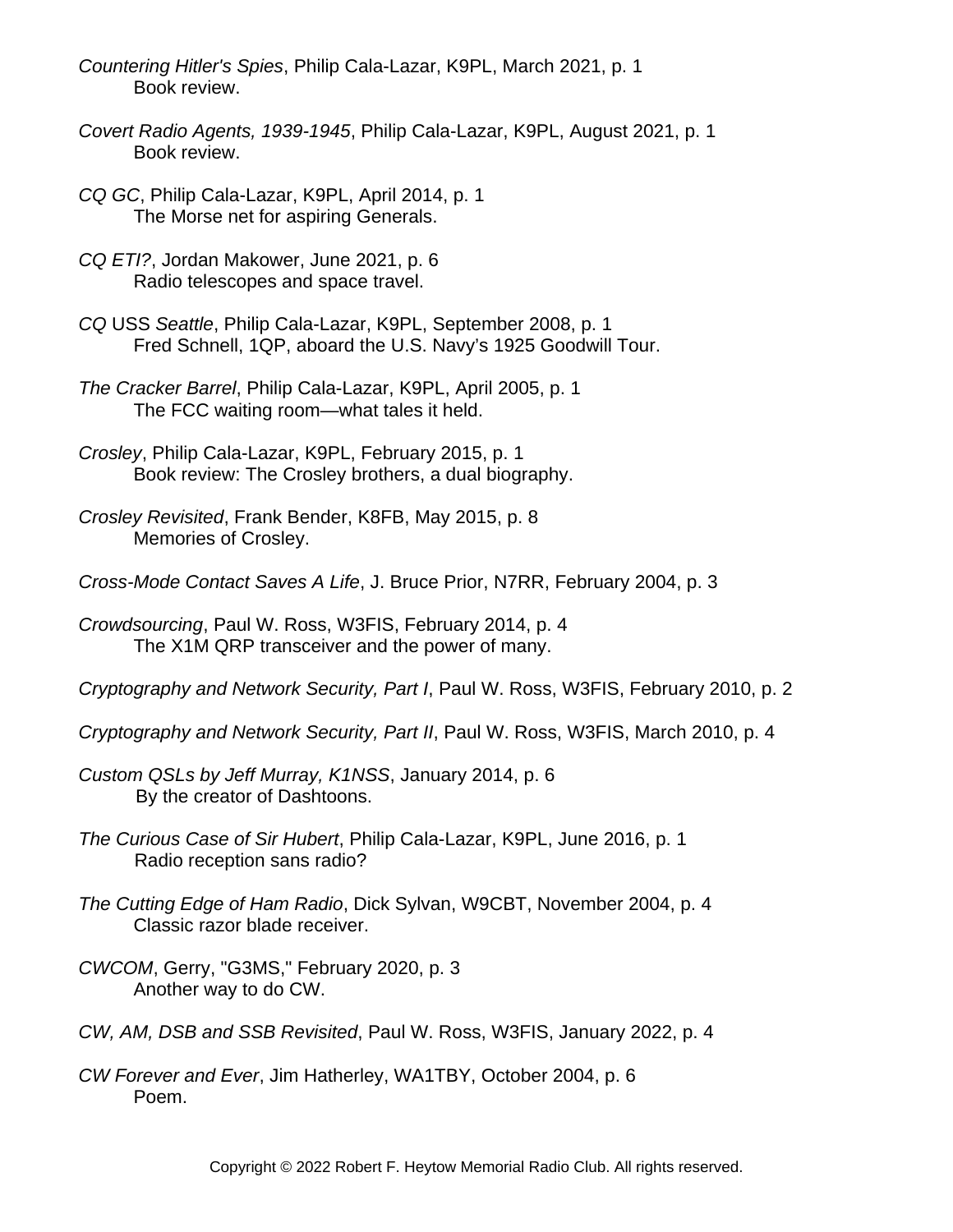*The CW Rogues*, Philip Cala-Lazar, K9PL, January 2004, p. 2 Field Day 2004.

- *CW Rogues Field Day 2004*, Philip Cala-Lazar, K9PL, August 2004, p. 1
- *CW Rogues Field Day 2006*, August 2006, p. 2
- *CW, The Fun Mode*, March 2010, p.5 *K9YA Telegraph*'s free, downloadable brochure for CW newcomers.
- *CW Touch Keyer*, Sumner Eagerman, WA1JOS, September 2004, p. 2
- *Cyclone 40*, Philip Cala-Lazar, K9PL, May 2014, p. 1 Review of the 4SQRP Group 40-meter QRP transceiver kit.
- *Cyclone 40 Kit*, July 2013, p. 4 A new and innovative transceiver from David Cripe, NMØS, and 4SQRP Group.
- *D-104 Paddle*, Doug Fabian, N8EPE, April 2007, p. 4 New life for old microphone.
- *Dangerous Crossings*, Philip Cala-Lazar, K9PL, April 2015, p. 1 Book review: First modern polar expedition, 1925.
- *Darren Sanchez, WA5TCZ*, February 2020, p. 8 Paying tribute to Darron Sanchez, WA5TCZ (SK), a true gentleman ham.
- *Dateline: O'ahu*, Ann S. Shaver, WH2E, December 2006, p. 2 Hawaiian earthquake coverage.
- *Dave, the Traffic Handler*, Scott Laughlin, N7NET, July 2018, p. 3 Dave, WB7VSN.
- *The Day Australia Called*, Scott Laughlin, N7NET, April 2009, p. 5 Alice Springs, American Morse and the Continental code.
- *Dayton Hamvention 2008*, Steve, N9WAT, July 2008, p. 2
- *Dear Hiram*, Bob Cashdollar, NR8U, August 2012, p. 2 Dayton Hamvention® 2012
- *Dear Hiram*, Bob Cashdollar, NR8U, July 2013, p. 2 Dayton Hamvention® 2013
- *Dear Hiram*, Bob Cashdollar, NR8U, July 2014, p. 2 Dayton Hamvention® 2014
- *Dear Hiram*, Bob Cashdollar, NR8U, October 2014, p. 4 The ARRL centennial celebration and more.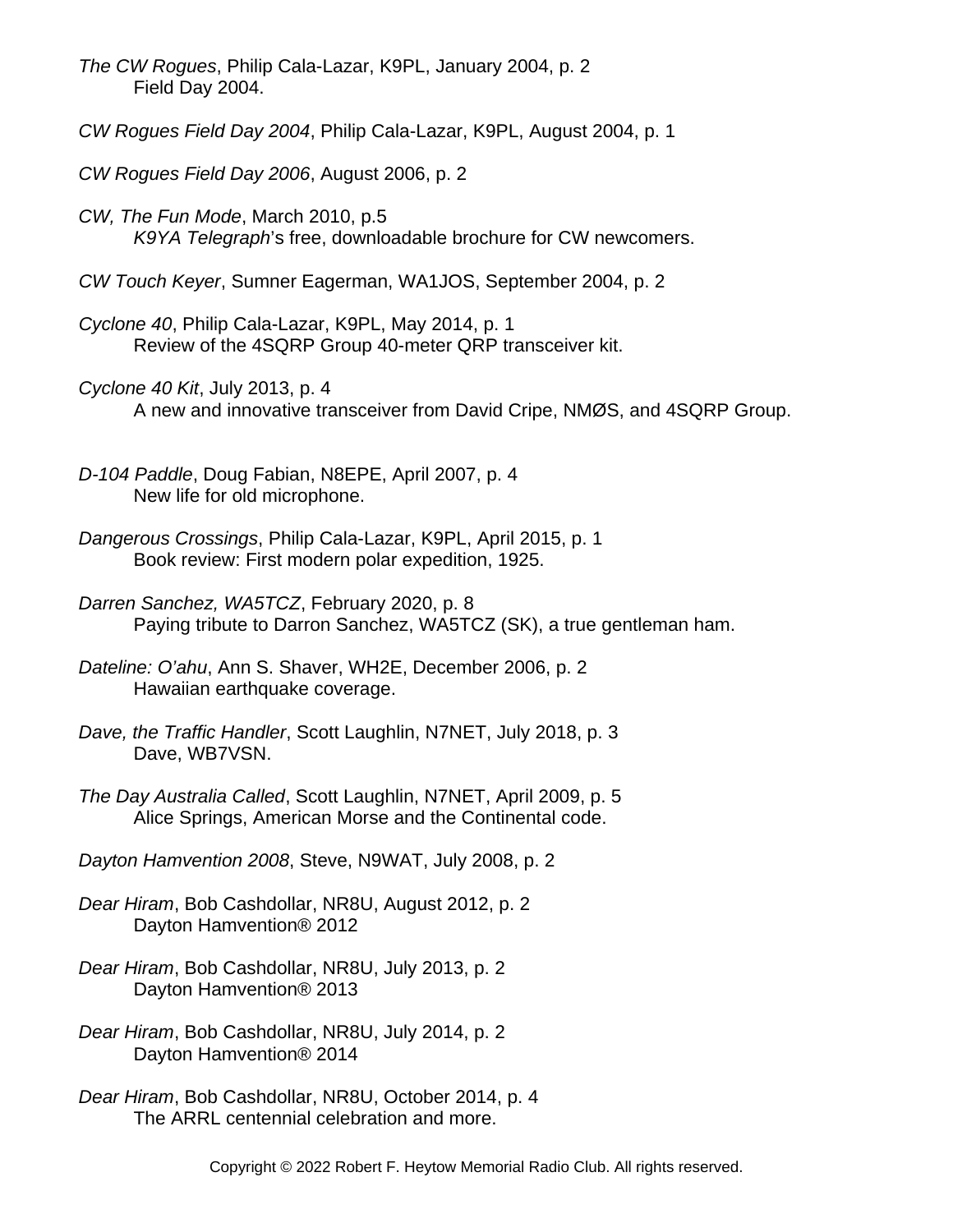- *Dear Hiram*, Bob Cashdollar, NR8U, August 2015, p. 2 Dayton Hamvention® 2015
- *Dear Hiram*, Bob Cashdollar, NR8U, September 2016, p. 4 Dayton Hamvention® 2016
- *Debunked?* Philip Cala-Lazar, K9PL, December 2014, p. 1 Clyde De Vinna, W6OJ; Clinton DeSoto, W1CBD; and Peter Freuchen.
- *Defending Our Bands*, Philip Cala-Lazar, K9PL, January 2012, p. 1 Ridding pecuniary interests from the amateur bands.
- *Defining Moment*, Ken Muggli, KØHL, October 2013, p. 5 Long ago and far away, a crystal radio–the journey begins.
- *Deluxe Tenna Dipper*, Philip Cala-Lazar, K9PL, October 2011, p. 1 Review of the Deluxe Tenna Dipper antenna analyzer kit.
- *The Devil Knows Morse Code*, Bob Cashdollar, NR8U, September 2009, p. 5 Donald Duck finds his "Better Self."
- *Dick's Official Welcome*, August 2004, p. 5 *K9YA Telegraph* cartoonist's welcome.
- *Dictators and Amateur Radio*, Francisc Grünberg, YO4PX, June 2008, p. 2 Ham radio under totalitarianism.
- *Did I Have a Novice Callsign?*, George Ewing, Jr., WD8NHI, June 2022, p. 4
- *Digital Modes, Part I*, Paul W. Ross, W3FIS, April 2010, p. 2
- *Digital Modes, Part II*, Paul W. Ross, W3FIS, May 2010, p. 2
- *Digital Modes Revisited*, Paul W. Ross, W3FIS, May 2014, p. 4
- *Digital Modes Revisited II*, Paul W. Ross, W3FIS, June 2016, p. 2
- *Digital Voice For the Rest of Us,* Paul W. Ross, W3FIS, June 2013, p. 2 Digital voice DIY.
- *A Direct Conversion Receiver*, Paul W. Ross, W3FIS, November 2012, p. 2
- *Direct Conversion Receivers, Part I*, Paul W. Ross, W3FIS, November 2009, p. 3
- *Direct Conversion Receivers, Part II*, Paul W. Ross, W3FIS, December 2009, p. 4
- *Disaster in the High Arctic*, Mark Solomon, KQØA, with Philip Cala-Lazar, K9PL, Oct. 2007, p. 2 Airship *Italia*, Umberto Nobile and Giuseppe Biagi.
- *Divine Intervention*, Tim Herron, NM8Y, January 2019, p. 7 Or just plain luck, you decide.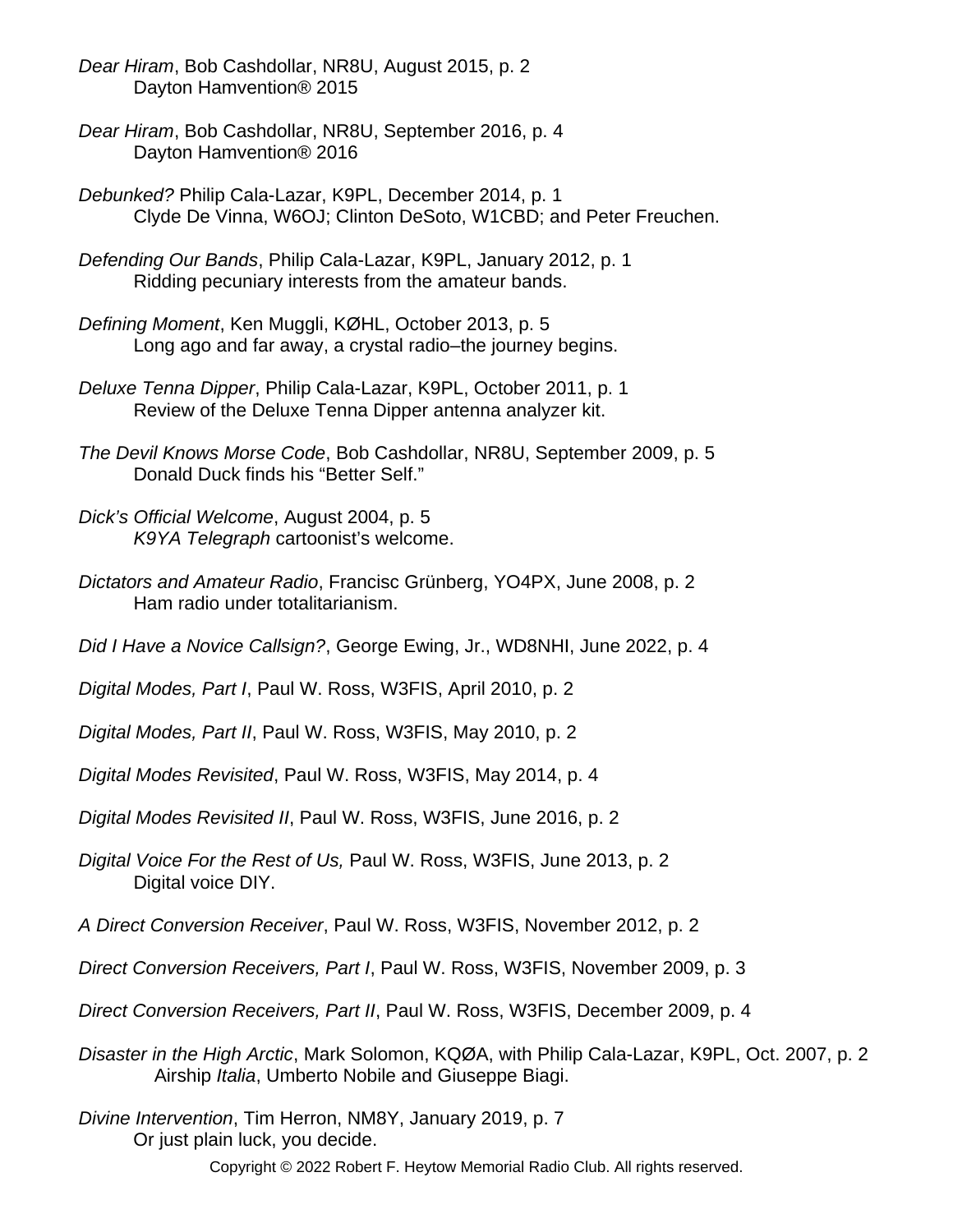- *DMX-40 Morse Code Transceiver*, James Hannibal, KH2SR, February 2022, p. 4 DMX-40 Morse code transceiver overview and review.
- *Dodge's Telegraph & Radio Institute*, Curtis Gidding, KC9UNL, October 2018, p. 7 Longtime Valparaiso, Indiana radio school.
- *Doing the Dishes to DX*, Charlie Cotterman, KA8OQF, July 2011, p. 6 The kitchen, a great place for listening to DX.
- *Dole Air Race*, Philip Cala-Lazar, K9PL, February 2021, p. 1 Radio in the 1927 Oakland-Honolulu air race.
- *Don Wallace, W6AM, & Howard Hughes, 5CY*, Philip Cala-Lazar, K9PL, November 2013, p. 3 Don Wallace's connection to Hughes' 1938 around the world flight.
- *Don't Forget, It's Fun*, Philip Cala-Lazar, K9PL, May 2006, p. 1 Amateur radio's basic appeal.
- *Don't Shock That Diode*, Duke Wahl, Jr., WA9WJB, May 2012, p. 5 Care and handling of semiconductor diodes.
- *Don't Wait for APR1L's QSL Card*, Rod Newkirk, W9BRD/VA3ZBB, May 2008, p. 6 QST's tradition of April Fool's Day articles.
- *Down Into the Rabbit Hole*, Paul W. Ross, W3FIS, December 2020, p. 6 Digital Mobile Radio (DMR) primer.
- *Dr. Frankenstein, I Presume?* Paul Hendershott, W9BBR, March 2004, p. 2 The joy of Elecraft rigs.
- *Dr. Robert "Smitty" Smithwick, W6CS (SK)*, May 2013, p. 3 An accomplished medical professional and celebrated amateur radio operator passes.
- *Drifting Along*, Paul W. Ross, W3FIS, May 2022, p. 6 Frequency stability then and now.
- *DX ESP?* Philip Cala-Lazar, K9PL, December 2020, p. 1 The paranormal or something else?
- *Drifting Along*, Paul W. Ross, W3FIS, August 2018, p. 4 Oscillators and rig stability.
- *DX Hog Heaven*, Chuck Guenther, NIØC, January 2004, p. 1 Chasing those rare ones.
- *Early FM Radio*, Philip Cala-Lazar, K9PL, June 2020, p. 1 Book review.
- *Early Radio Detectors*, Joe Medsker, K8LKC, September 2007, p. 4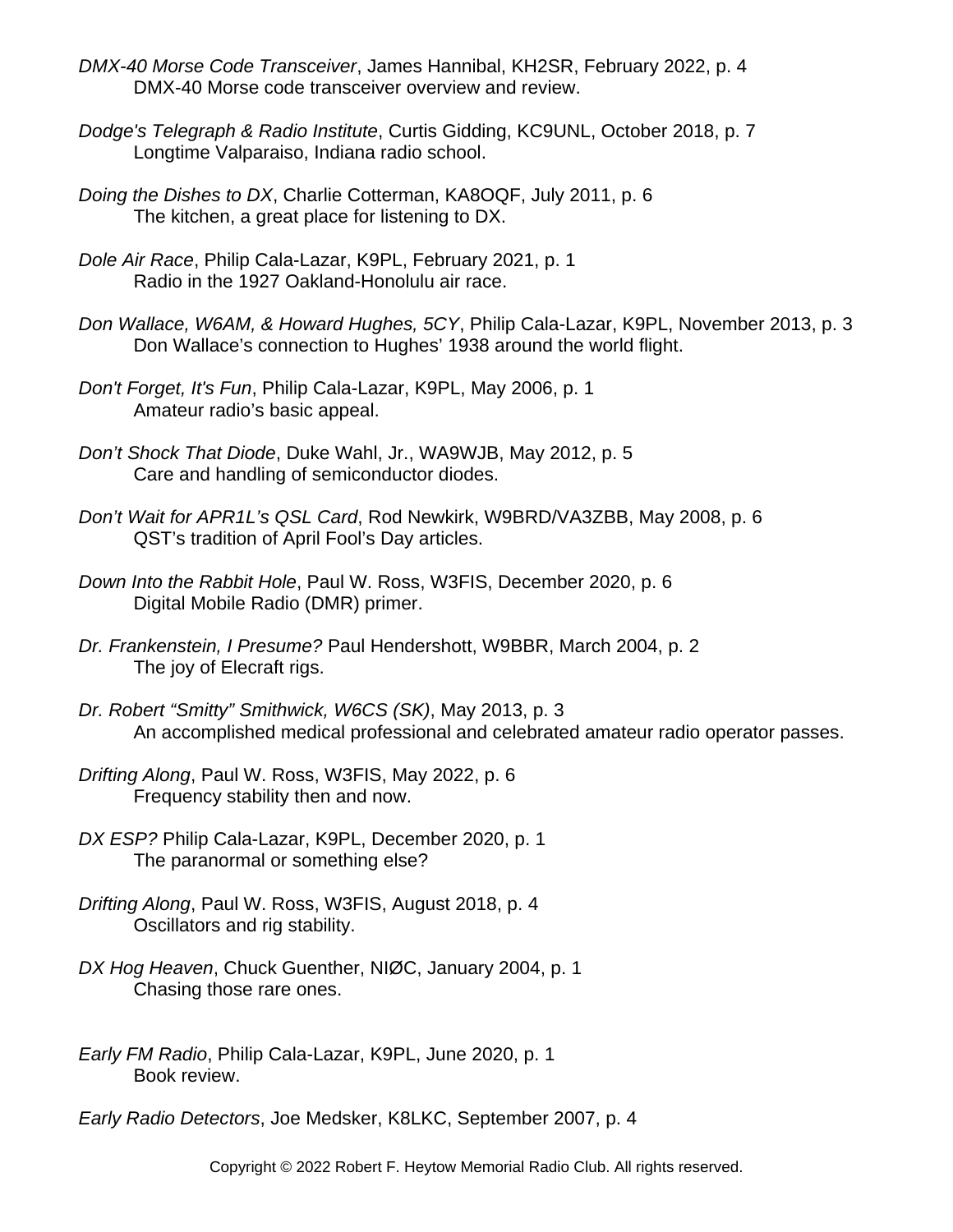*Earning a Wartime WAC*, Scott Laughlin, N7NET, April 2010, p. 4 Earning a different kind of WAC.

*Echolink Opens Doors for New Hams*, Sia Mallios, KB3LRB, March 2005, p. 2

- *E.F. Johnson Radio Restorations*, Chuck Hurley, K1LTI, May 2010, p. 4
- *The Eisenhower Years*, Philip Cala-Lazar, K9PL, August 2007, p. 1 Amateur radio news and views during Ike's first term.
- *Electromagnetic Pulses*, Paul W. Ross, W3FIS, January 2011, p. 6 EMP basics.
- *Electronics and the "Law" of Unintended Consequences*, Jordan Makower, WA2BRV, May 2021, p.6
- *Electronics In The Evolution Of Flight*, Philip Cala-Lazar, K9PL, June 2014, p. 1 Book review.
- *The Elmer Letters*, Cliff Cheng, Ph.D., AC6C, November 2010, p. 3 The elmering relationship of a mid-1950s Novice: Part I
- *The Elmer Letters*, Cliff Cheng, Ph.D., AC6C, December 2010, p. 6 The elmering relationship of a mid-1950s Novice: Part II
- *The Elmer Letters*, Cliff Cheng, Ph.D., AC6C, February 2011, p. 2 The elmering relationship of a mid-1950s Novice: Part III
- *The Emergency*, Scott Laughlin, N7NET, January 2020, p. 3 A colorful tale from the USAF.
- *Emtech ZM-2*, Philip Cala-Lazar, K9PL, August 2012, p. 1 Review of QRP antenna tuner kit.
- *The End of an Era*, Bob Cashdollar, NR8U, October 2016, p. 6 Memories of Hamvention's™ Hara Arena.
- *The End of Pappy Coignard*, Hal Mandel, W4HBM, July 2018, p.4 As told to...
- *Enigma-E*, John Swartz, WA9AQN, October 2013, p. 2 The kit.
- *Enigma Variations*, John Swartz, WA9AQN, November 2015, p. 2 Code-named ULTRA.
- *Ensure the Line Unbroken*, Charlie Young, AG4YO, June 2005, p. 4 Poem.

*Esther Frost, KA4IFF, SK*, June 2008, p. 8 Esther, a venerated and highly-skilled amateur radio operator. Copyright © 2022 Robert F. Heytow Memorial Radio Club. All rights reserved.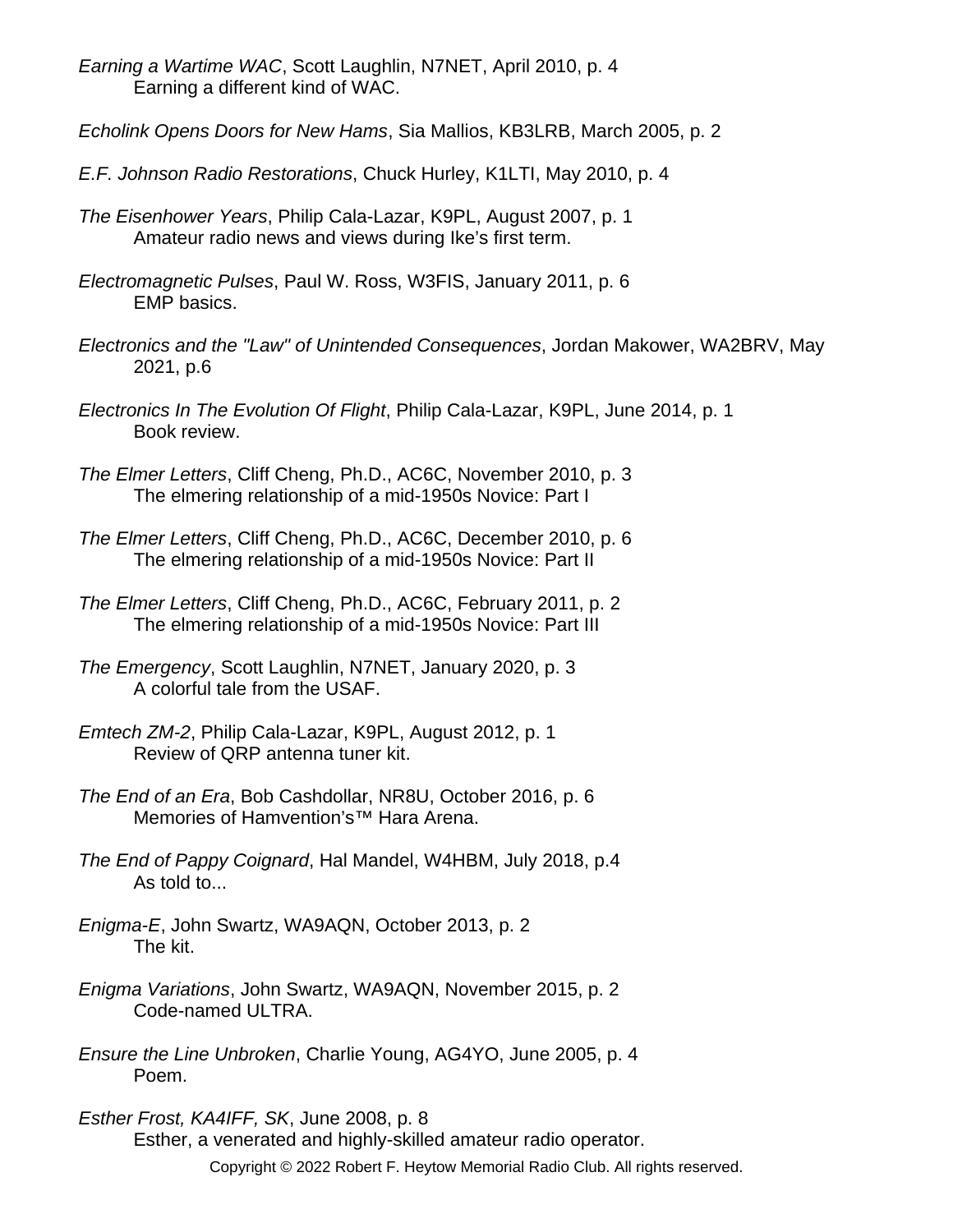- *Etah, Greenland or Bust*, Philip Cala-Lazar, K9PL, April 2008, p. 1 The 1937 MacGregor Arctic Expedition and Albert Gerald Sayre, W2QY.
- *Etymology*, Giles de Bertodano, GØAJC, September 2018, p. 4 How old is your jargon?
- *European QRP Vacation*, Chuck Guenther, NIØC, April 2015, p. 2 Working QRP in Germany.
- *The Evolution of WB2ABJ Radio Club*, Jordan Makower, WA2BRV, July 2017, p. 4
- *The Excalibur Paddle*, David Saylors, WK4DS, June 2006, p. 4 Craftsman's new paddle design.
- *Experiencing Elecraft*, Chuck Guenther, NIØC, November 2008, p. 2 Chuck discusses the Elecraft KX1, K2 and K3 transceivers.
- *Eyes and Ears on Top Band*, Chuck Guenther, NIØC, March 2011, p. 4 On the air with the Elecraft P3 Panadapter.

*FD '05, Steve*, N9WAT, August 2005, p. 5

- *Field Day*, Philip Cala-Lazar, K9PL, August 2005, p. 1
- *Field Day*, Hal Mandel, W4HBM, June 2011, p. 4 FD from "Podunk Hollow."
- *Field Day Comes but Once a Year*, Rod Newkirk, W9BRD/VA3ZBB, June 2008, p. 6 Annual high jinks in a classic mode.
- *Field Preparation: Generator Edition*, Harold Mandel, W4HBM, July 2012, p. 2 Choosing a generator.
- *Field Preparation: Generator Edition*, Harold Mandel, W4HBM, May 2015, p. 4 The new clandestine operators.
- *FINCO*, Philip Cala-Lazar, K9PL, March 2020, p. 1 The Finney Antenna Company.
- *First Contact*, Ray Day, N6HE, April 2019, p. 5
- *First QSO*, Paul Friedman, ABØSI, October 2004, p. 4
- *First QSO*, David Toepfer, KB3IPE, September 2004, p. 6
- *Fishing for QSOs*, Philip Cala-Lazar, K9PL, July 2005, p. 1 Who knows who'll answer your call.
- *The Fist is the Last to Go*, Hal Mandel, W4HBM, August 2015, p. 4 Ham radio and the family scene.
	- Copyright © 2022 Robert F. Heytow Memorial Radio Club. All rights reserved.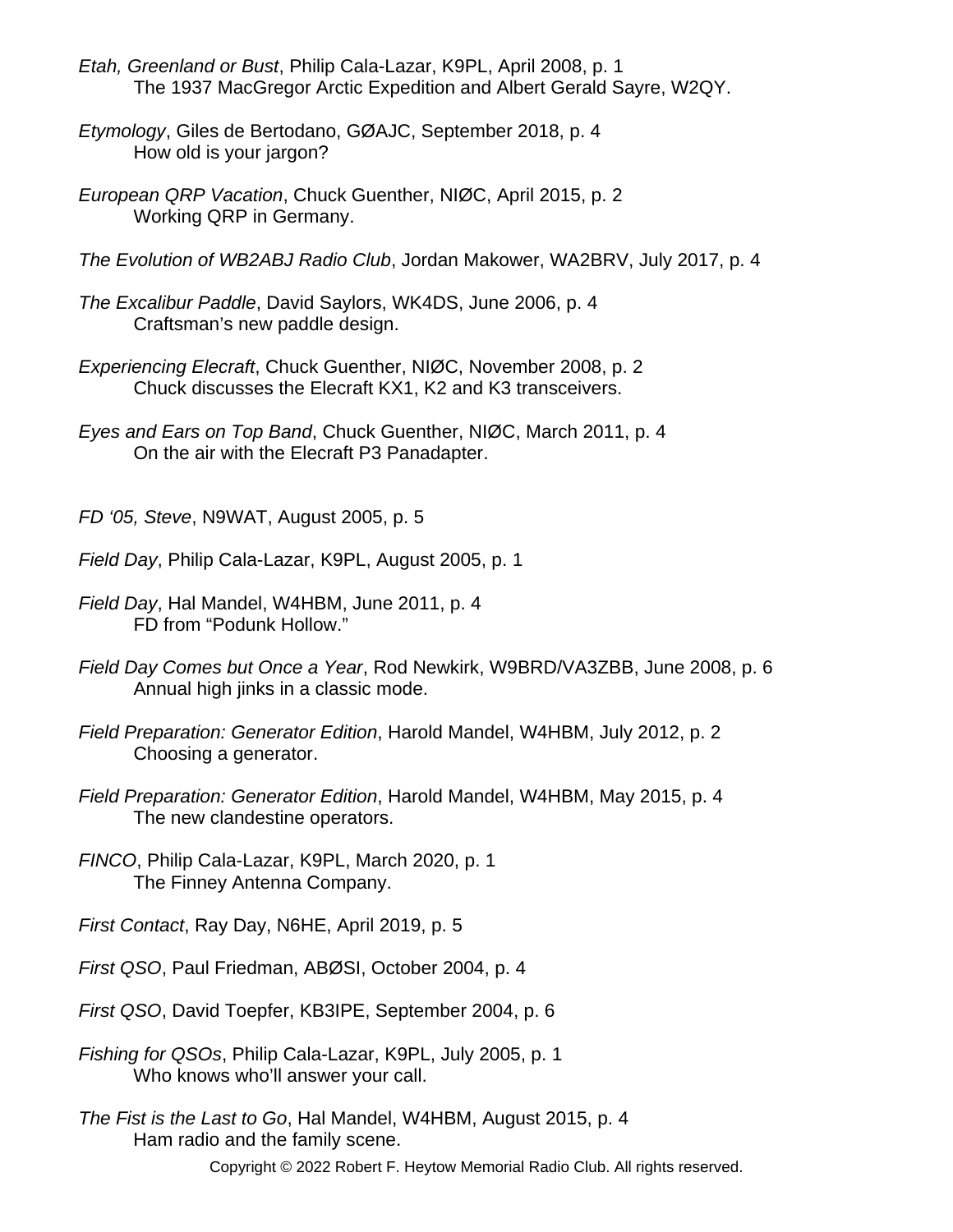- *FISTS*, Philip Cala-Lazar, K9PL, September 2005, p. 1 International Morse Preservation Society.
- *Flight of the Southern Cross*, Philip Cala-Lazar, K9PL, March 2012, p. 1 Kingsford-Smith and crew cross the Pacific-Part I.
- *Flight of the Southern Cross*, Philip Cala-Lazar, K9PL, April 2012, p. 1 Kingsford-Smith and crew cross the Pacific-Part II.
- *Flying Saucers*, Philip Cala-Lazar, K9PL, March 2016, p. 1 Amateur radio and the UFO phenomenon-Part I.
- *Flying Saucers*, Philip Cala-Lazar, K9PL, April 2016, p. 1 Amateur radio and the UFO phenomenon-Part II.
- *Following Jimmy Off the Cliff*, Vern Weiss, W9STB /WPE9GHF, July 2007, p. 2 Thinking for us.
- *The Follow-On Effect*, Philip Cala-Lazar, K9PL, December 2021, p. 1 Where we tie up some loose ends.
- *The Four Cartoonist Amigos*, Dick Sylvan, W9CBT, September 2006, p. 2 A quartet of ham radio cartoonists.
- *Four Radio Mysteries*, Christopher Smith, NXØE, January 2019, p. 4 Part I of II.
- *Four Radio Mysteries*, Christopher Smith, NXØE, February 2019, p. 5 Part II of II.
- *Four State QRP Group*, Terry Fletcher, WAØITP, March 2011, p. 2
- *The French Radio Amateur Who Made My Day*, David J. Ring, N1EA, March 2011, p.6
- *From a Galaxy Far Away*, Rod Newkirk, W9BRD/VA3ZBB, May 2006, p. 6 Sci-fi fantasy.
- *From Here to Begali*, Elliott Medrich, W6VFU, November 2005, p. 3 Italian work of Morse instrument art.
- *"From Out of the Past..."*, Jordan Makower, WA2BRV, September 2021, p. 4 Early ad\ventures with a cathedral radio.
- *Ft. Tuthill 80*, Philip Cala-Lazar, K9PL, June 2010, p. 1 Review of 80-meter QRP rig kit.
- *Full Circle with a Guy Named Ralph*, Paul Hendershott, W9BBR, December 2004, p. 2 Memories of a great elmer.

*Fun on 160, Texas Style*, Rod Newkirk, W9BRD/VA3ZBB, February 2007, p. 4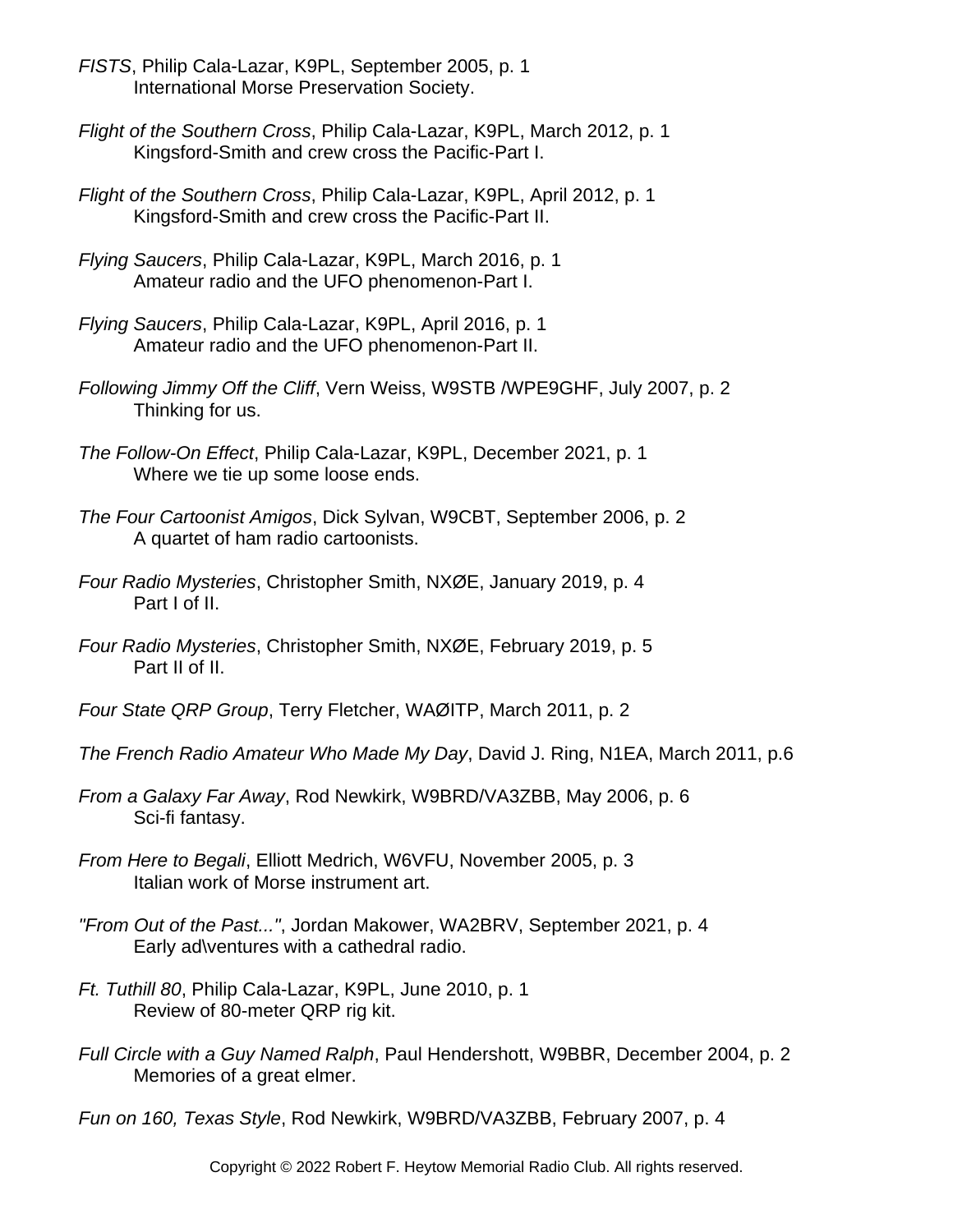*Fun with QRPp CW*, Dick Sylvan, W9CBT, May 2005, p. 4

- *Garey Barrell, K4OAH SK*, May 2018, p. 7 In memoriam.
- *The Gathering*, Philip Cala-Lazar, K9PL, May 2015, p. 1 Good friends, good times.
- *The Genealogy of a Callsign*, Donald C. "Skip" Lockhart, W1ZF, December 2017, p. 4 History of call sign W1ZF and the ops who held and now hold it.
- *Genesis, Part I*, Garey Barrell, K4OAH, April 2012, p. 2 One ham's coming of age.
- *Genesis, Part II*, Garey Barrell, K4OAH, May 2012, p. 4
- *Genesis, Part III*, Garey Barrell, K4OAH, June 2012, p. 2
- *George J. Gabert, 9JM*, Brian Duddy, N2BTD, September 2020, p. 5
- *George W. Leck*, W2POC, Bob Ballantine, W8SU, April 2008, p. 5 Amateur radio operator and radar pioneer.
- *George Marko, K2DWL*, Bob Ballantine, W8SU, June 2020, p. 4 Memories of Radio Row salesman George Marko, K2DWL.
- *Get the Most From Your Antenna*, Sanford A. Franzblau, KA9BBV, August 2014, p. 2
- *Getting Snowed*, Bob Ballantine, W8SU, February 2009, p. 5 The Eldico keyer and some high speed Morse.
- *A Ghost Story Ham Radio Style*, Dick Sylvan, W9CBT, August 2004, p. 6
- *The Ghost Who Learned CW*, Bob Houf, K7ZB, October 2019, p. 2
- *The Gift of the Yagi*, Jeff Murray, K1NSS, December 2015, p. 6 Further adventures of Dash, Episode One.
- *Gildersleeve's Restless Ghost?* Rod Newkirk, W9BRD/VA3ZBB, February 2008, p. 6 The legendary cartoonist remembered.
- *Global Warming Down Under*, Rod Newkirk, W9BRD/VA3ZBB, November 2007, p. 5 Grandpa's wisdom stands the test of time.
- *Going Digital!*, Wayne Green, W2NSD, February 2014, p. 7 It's 1948 and Wayne Green is introduced to RTTY on 2-meters.
- *The "Goldilocks" Radio*, Paul W. Ross, W3FIS, February 2015, p. 4 The Leixen VV898/Jetstream JT270M two-meter mobile transceiver.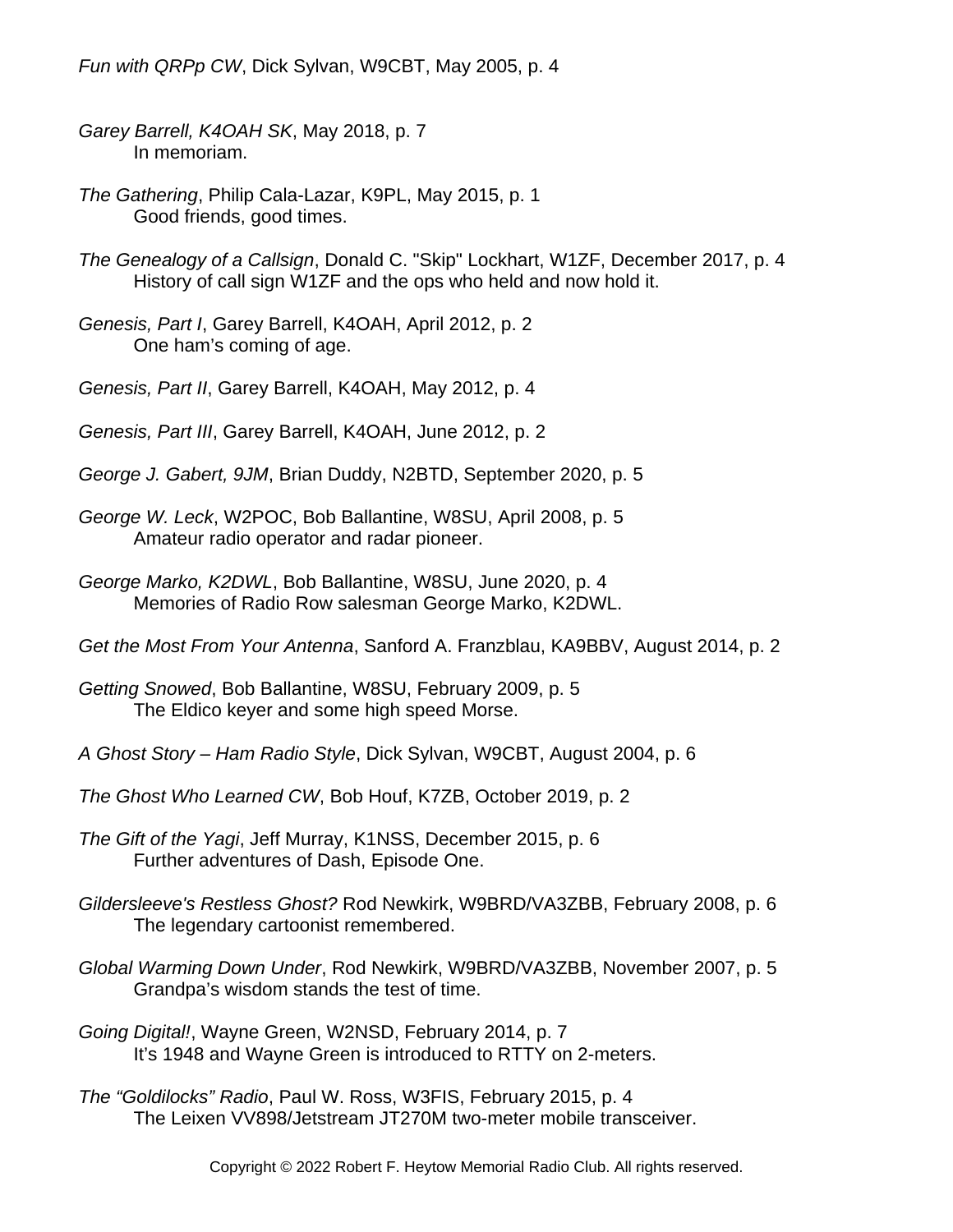- *The "Good Old Days"*, Duke Wahl, Jr., WA9WJB, November 2007, p. 6 The more things change, the more they change.
- *The Good Old Days; Grumpy Old Men*, John L. Swartz, WA9AQN, April 2014, p. 2
- *Gone to Dayton*, Bob Cashdollar, NR8U, February 2011, p. 5 What the big hamfest really means.
- *The Great War*, Philip Cala-Lazar, K9PL, June 2019, p.1 A survey of hams in the news 1914-1918 (Part I).
- *The Great War*, Philip Cala-Lazar, K9PL, July 2019, p.1 A survey of hams in the news 1914-1918 (Part II).
- *The Green Ham Radio*, Cliff Cheng, Ph.D., AC6C, October 2010, p. 4 No longer destined for a landfill–now an eyeglass case antenna center insulator.
- *Gridless Gammatron*, Norman Wilson, N6JV, January 2010, p. 6 Story of the venerable Heintz & Kaufman tube.
- *Grumpy Old Amigos*, John Swartz, WA9AQN, September 2017, p. 4 When longtime pals get together.
- *Guess Who's Coming to Town…*, Ted Holland, WB3AVD, December 2016, p. 2 Santa-themed vertical semiautomatic key.
- *Guide to Collecting Keys on eBay*, Dennis P. Skea, KC2CCZ, February 2006, p. 2
- *Hail to the Chief*, Philip Cala-Lazar, K9PL, May 2008, p. 1 U.S. presidents praise amateur radio.
- *The HAL Devices 1550 Keyer*, Philip Cala-Lazar, K9PL, February 2009, p. 1 "Daisy, Daisy. . ."
- *Ham and Yeggs*, T. Turner, K8VBL, October 2021, p. 6 Or how a radio "ham" helped capture bank robbers.
- *Ham Archaeology*, Bob Ballantine, W8SU, March 2014, p. 5 Documenting local amateur radio history.
- *Ham Feels Like Hara Looks*, Jeff Murray, K1NSS, August 2018, p. 2 Hamvention 2018–K1NSS at Extra Large.
- *Ham Humor 1921 Style*, August 2012, p. 6 From the pages the November 19, 1921 issue of the Eugene Radio Club newsletter.
- *Ham Origins*, Mark Danner, AB7MP, Ward Silver, NØAX, October 2008, p. 6 The start of two ham radio careers.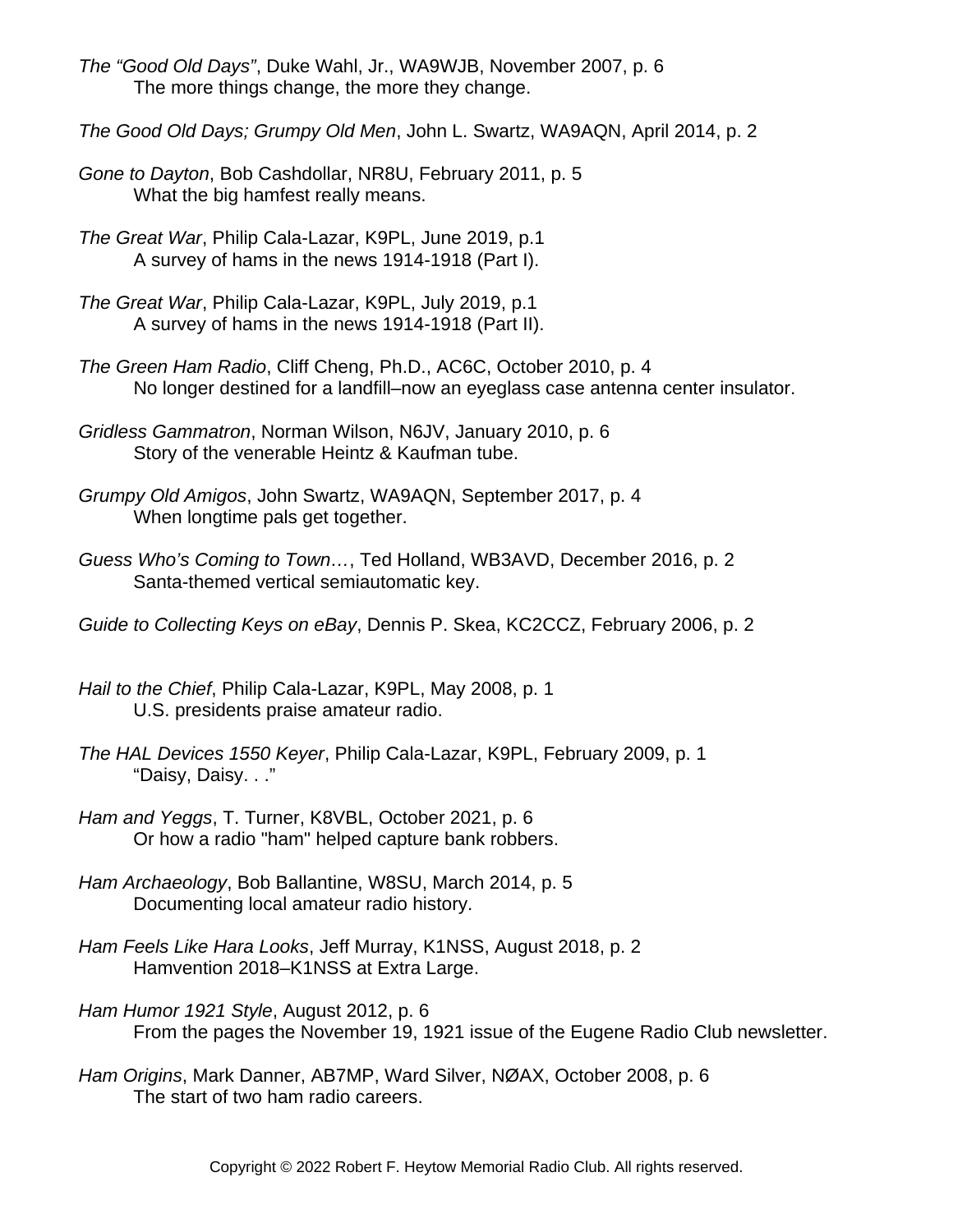- *Ham Origins*, Kyle W. Jeske, N4NSS/NNNØEGS, November 2008, p. 5 Navy MARS and more.
- *HamQTH.com*, Petr Hlozek, OK2CQR, August 2013, p. 5 Free ham radio call book and more.
- *Ham Radio Advertisements*, Rick Hiller, W5RH, March 2015, p. 7 What that verbiage really means.
- *Ham Radio*, Tim Czerwonka, WO9U, March 2022, p. 8 A bridge to cooperation.
- *Ham Radio, A Keeper*, Daniel Meloche, W1DPM, October 2005, p. 6 Amateur radio's enduring nature.
- *Ham Radio and Scouting*, Art Steinke, WB9JKZ, July 2005, p. 4
- *Ham Radio Companions*, Philip Cala-Lazar, K9PL, February 2004, p. 1 Reports of ham radio's death are premature.
- *Ham Radio Firsts*, February 2009, p. 5 Personal landmarks in amateur radio include writing for the *K9YA Telegraph*.
- *Ham Radio First Day Covers*, Curtis Gidding, KC9UNL, March 2017, p. 2 Amateur radio philately.
- *Ham Radio in a Modest Space*, Paul W. Ross, W3FIS, January 2020, p. 4 There's always room for ham radio.
- *Ham Radio on the Home Front*, Philip Cala-Lazar, K9PL, September 2006, p. 1 WWII's impact on amateur radio.
- *Ham Radio to the Rescue*, Philip Cala-Lazar, K9PL, July 2004, p. 1 Stranded on a roof, a young ham is rescued.
- *Ham Radio Tube*, Donald J. Dubuque, KE4IAP, March 2009, p. 8 A Web site offering amateur radio multimedia.
- *Ham Spirit*, Philip Cala-Lazar, K9PL, November 2011, p. 1 Legendary DX'ers Lloyd, W6KG, and Iris Colvin, W6QL.
- *Hamfest!*, Philip Cala-Lazar, K9PL, June 2005, p. 1 Why we keep returning.
- *Hamfest Food: Fun Facts*, Philip Cala-Lazar, K9PL, April 2004, p. 5 It's all about the calories.
- *The Ham and the CPA*, Philip Cala-Lazar, K9PL, October 2014, p. 1 Long ago and far away.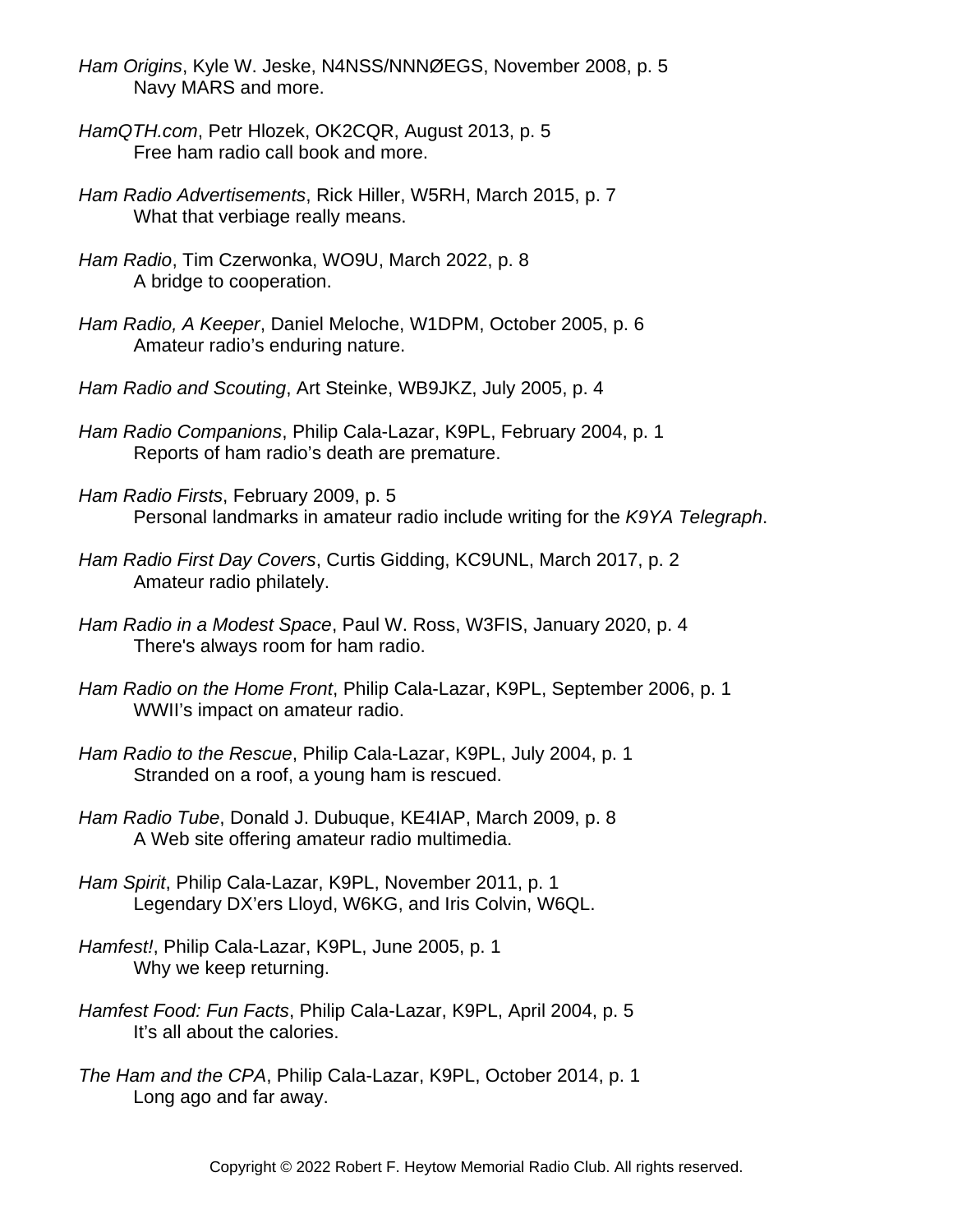- *The Hamilton Rice Expedition*, Philip Cala-Lazar, K9PL, August 2013, p. 1 Part I: Shortwave in the tropics, 1924-1925.
- *The Hamilton Rice Expedition*, Philip Cala-Lazar, K9PL, September 2013, p. 1 Part II: Shortwave in the tropics, 1924-1925.
- *Hams Oughta Be In Pictures*, Philip Cala-Lazar, K9PL, July 2017, p. 1 Hams star in two films released in 1939.
- *Handie Talkies*, Paul Signorelli, WØRW, September 2012, p. 4 Hand-helds of the vintage variety.
- *The Hassell-Cramer Flight*, Philip Cala-Lazar, K9PL, January 2007, p. 1 Rockford, Illinois to Stockholm, Sweden in a Stinson Detroiter.
- *The Haysville Radio Disaster*, Greg Trook, NØUJR, February 2119, p. 2 DeBruce Grain Elevator–June 8, 1998.
- *Heard Any Good QRM Lately?* Philip Cala-Lazar, K9PL, May 2007, p. 1 Our crowded CW bands.
- *Heathkit Test Equipment Products*, Philip Cala-Lazar, K9PL, November 2014, p. 1 Book review.
- *Hedwig Eva Maria Kiesler*, Tony Thorrold, VK4KKY, March 2014, p. 6 Actress and inventor, Hedy Lamarr.
- *Hell: Been There, Done That, Love It!*, Part I, Frank Dörenberg, F/N4SPP, January 2015, p. 2 Hellschreiber yesterday and today..
- *Hell: Been There, Done That, Love It!*, Part II, Frank Dörenberg, F/N4SPP, February 2015, p. 2
- *Hell: Been There, Done That, Love It!*, Part III, Frank Dörenberg, F/N4SPP, March 2015, p. 2
- *Help!*, Paul Hendershott, W9BBR, April 2004, p. 4 Hamfest misadventures.
- *Herman's Key*, Scott Laughlin, N7NET, June 2007, p. 4 Whence this J-38?
- *Hey! Hey! It's a Mon-Key!*, Dick Sylvan, W9CBT, October 2004, p. 2 Pioneering electronic keyer.
- *HF For Hams*, Philip Cala-Lazar, K9PL, February 2018, p. 1 Not HF as in high frequency, but as in Harbor Freight.
- *Hi... Good-Bye*, Philip Cala-Lazar, K9PL, August 2018, p. 1 In defense of quickie QSOs.
- *Hi Hi–A Collection of Ham Radio Cartoons*, January 2006, p. 8 Compilation of Dick's cartoons.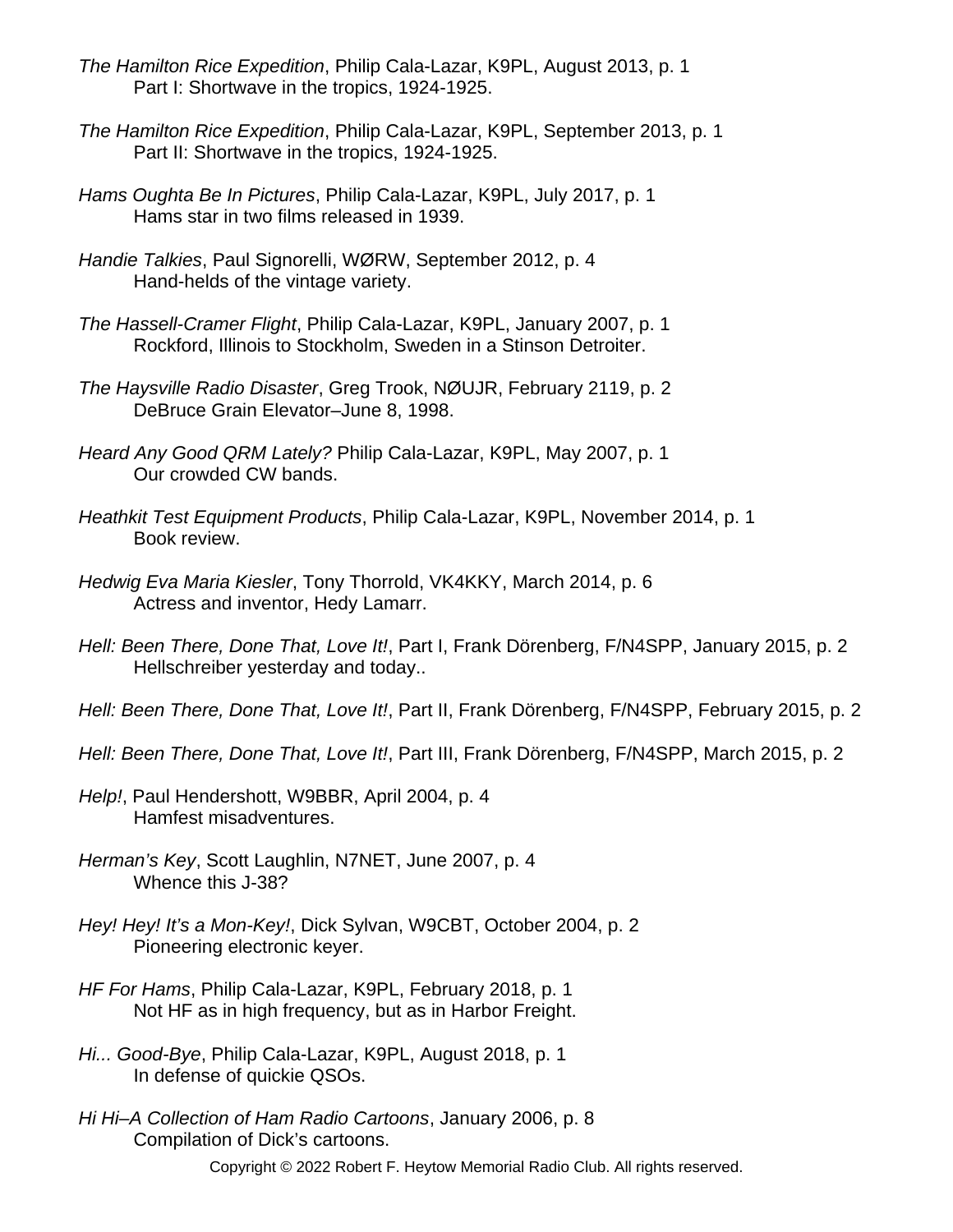- *High Seas Rescue*, Bob Dulle, WA5GBD, December 2005, p. 4 New Extra's exciting emergency traffic.
- *The Highest Honor for a Ham, Part I*, Cliff Cheng, Ph.D., AC6C, October 2011, p. 4 Honoring SKs and vanity callsigns.
- *The Highest Honor for a Ham, Part II*, Cliff Cheng, Ph.D., AC6C, November 2011, p. 4
- *The Highest Honor for a Ham, Part III*, Cliff Cheng, Ph.D., AC6C, December 2011, p. 4
- *High Speed Morse*, Paul Signorelli, WØRW, January 2013, p. 4 High speed primer.
- *High-Voltage Capacitor-Input Filter*, Hal Mandel, W4HBM, November 2007, p. 2
- *Hi-Per-Mite*, Philip Cala-Lazar, K9PL, February 2013, p. 1 Review of audio filter kit from NMØS & 4SQRP.
- *"Hog-Morse"*, January 2008, p. 7 Another entry in the "ham" etymology enigma.
- *Hogwash for Hamsters*, February 2009, p. 7 New ham radio humor book.
- *The Hollywood Connection*, Philip Cala-Lazar, K9PL, September 2009, p. 8 Cinematographer J. Roy Hunt, W6CNE.
- *Homebrew Code Keys*, Joe Medsker, K8LKC, May 2008, p. 5 Craftsmanship and ingenious designs.
- *Homebrew QSL Cards*, Chris Walter, KI4CBF, March 2006, p. 5
- *Hooked!*, Philip Cala-Lazar, K9PL, January 2017, p. 1 Electronic edutainment.
- *How Does a Callsign from IL Become /MM*, John Swartz, WA9AQN, May 2014, p. 2 Roger Whitaker, K9JLB, radio aboard SS *Hope* and elsewhere.
- *How I Became a Telegrapher and a Radio Amateur*, Jim Farrior, W4FOK, February 2009, p. 2 Part I: A young man's experiences in the Civilian Conservation Corps.
- *How I Became a Telegrapher and a Radio Amateur*, Jim Farrior, W4FOK, March 2009, p. 2 Part II: More adventures in amateur radio.
- *How It All Started*, Lee Bahr, WØVT, September 2020, p. 6 Ham radio operator–the beginning.
- *How Low Can We Go*, Paul W. Ross, W3FIS, May 2020, p. 6 The QRPp Pixie transceiver kit.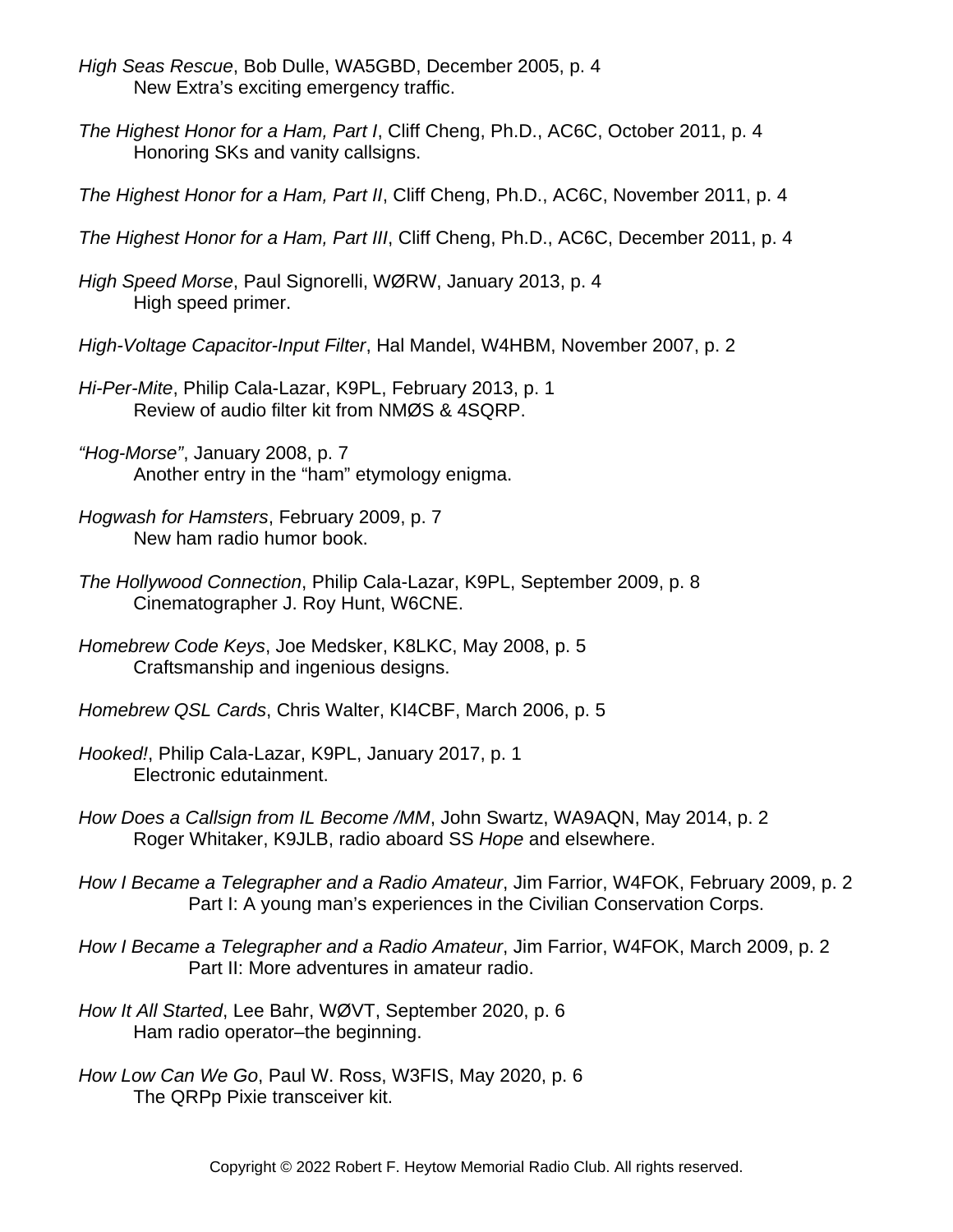- *How Many Differences Can You Find?* Dick Sylvan, W9CBT, September 2005, p. 8 Cartoon puzzle.
- *How QSL?* Herb Scarpelli, WK9O, January 2004, p. 4
- *How to Adjust and Use a Bug*, Dean Lewis, WA3WGV, June 2008, p. 5 The title says it all.
- *How to Chase, Work & Confirm DX*, Philip Cala-Lazar, K9PL, July 2016, p. 1 Book review.
- *How to Nurture a School Ham Radio Club*, Jordan Makower, WA2BRV, January 2022, p. 7
- *How W7AQK Got (Re)Issued*, David Yarnes, W7AQK, June 2005, p. 2 Callsign reacquired 50 years on.
- *Howard Bud Freitag-W8EC*, Bob Ballantine, W8SU, March 2019, p. 2
- *Howard Hughes, 5CY*, Philip Cala-Lazar, K9PL, October 2009, p. 1 Around the world aboard the Lockheed Super Electra, New York World's Fair 1939.
- *HT Programming Made Simple*, Paul W. Ross, W3FIS, October 2014, p. 6
- *HT to Tank*, Bob Ballantine, W8SU, July 2007, p. 4 Chatting up armor on maneuvers.
- *Hugh's Radio Adventur*e, Philip Cala-Lazar, K9PL, September 2021, p. 1 A Great Depression Era Children's Book.
- *Hurricane Maria*, Scott B. Laughlin, N7NET, September 2018, p. 5 Ramey AFB Historical Museum in the eye of the storm.
- *I Could Have Become a Dittybop*, Mitch Gill, NA7US, September 2008, p. 2 Morse adventures in the USAF.
- *IGY*, Philip Cala-Lazar, K9PL, March 2013, p. 1 Part I: Amateur Radio's Role, 1957-1958.
- *IGY*, Philip Cala-Lazar, K9PL, April 2013, p. 1 Part II: Amateur Radio's Role, 1957-1958*.*
- *I Love CW, But. . .*, Mitch Gill, YI9TU/NA7US, February 2008, p. 2 Looking forward, post-Morse testing.
- *I Remember John*, Scott B. Laughlin, N7NET, December 2010, p. 4 Great memories of a great friend.
- *I-TAPPA-KEY*, Philip Cala-Lazar, K9PL, October 2019, p. 1 Was this amateur radio fraternity/sorority a League rival?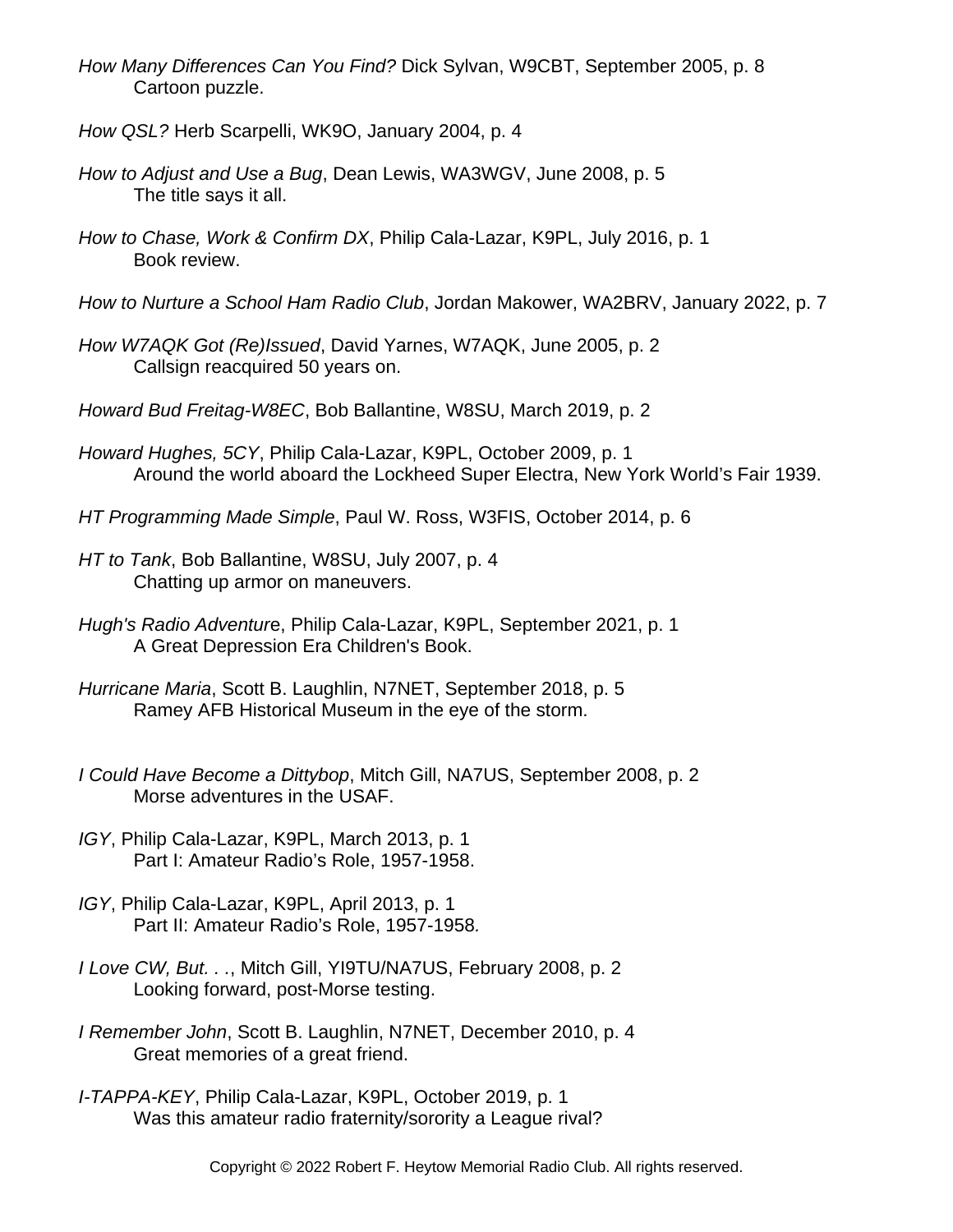- *I-TAPPA-KEY*, Philip Cala-Lazar, K9PL, November 2019, p. 1 Part II.
- *I Wanna…*, Bob Cashdollar, NR8U, August 2016, p. 7 Amateur radio meditations.
- *Icebreaker Mackinaw*, W8AGB, Chuck Scott, N8DNX, August 2008, p. 7 Amateur radio station aboard the Mackinaw.
- *If All the Guys in the World…*, Philip Cala-Lazar, K9PL, February 2016, p. 1 Amateur radio-themed French film from 1956.
- *If I Had a Time Machine*, Daniel Meloche, W1DPM, September 2005, p. 2 Amateur radio memoir.
- *I'm No McElroy*, Philip Cala-Lazar, K9PL, August 2006, p. 1 Morse speed and how to get it.
- *The Indoor Sportsman—Part I*, Rod Newkirk, W9BRD/VA3ZBB, June 2007, p. 6 A compact antenna design.
- *The Indoor Sportsman—Part II*, Rod Newkirk, W9BRD/VA3ZBB, July 2007, p. 5
- *The Indoor Sportsman—Part III*, Rod Newkirk, W9BRD/VA3ZBB, August 2007, p. 5
- *The Indoor Sportsman—Part IV*, Rod Newkirk, W9BRD/VA3ZBB, April 2009, p. 6
- *The "Instructograph" Code Instructor*, Dick Sylvan, W9CBT, March 2005, p. 3 Vintage Morse training device.
- *The Interim Mill*, Hal Mandel, W4HBM, September 2016, p. 2 Renovating an IBM Selectric typewriter.
- *Interesting People on the Air*, Moe Knight, NT7C, November 2020, p. 3 From rocket science to dentistry.
- *In Case of Emergency...*, Jordan Makower, WA2BRV, September 2021, p, 7 How to handle emergencies on-air.
- *In Memoriam*, K9YA Telegraph Staff, April 2017, p. 7 Remembering NR8U, WK9O and K9YAZ.
- *In Search of the Perfect Key*, Paul W. Ross, W3FIS, October 2017, p. 4
- *In the Beginning*, David Pilote, VE3DPC, October 2005, p. 2 One ham's start.
- *In the Beginning… Ham Radio*, Philip Cala-Lazar, K9PL, July 2006, p. 1 Ham radio's earliest days in contemporary newspaper accounts.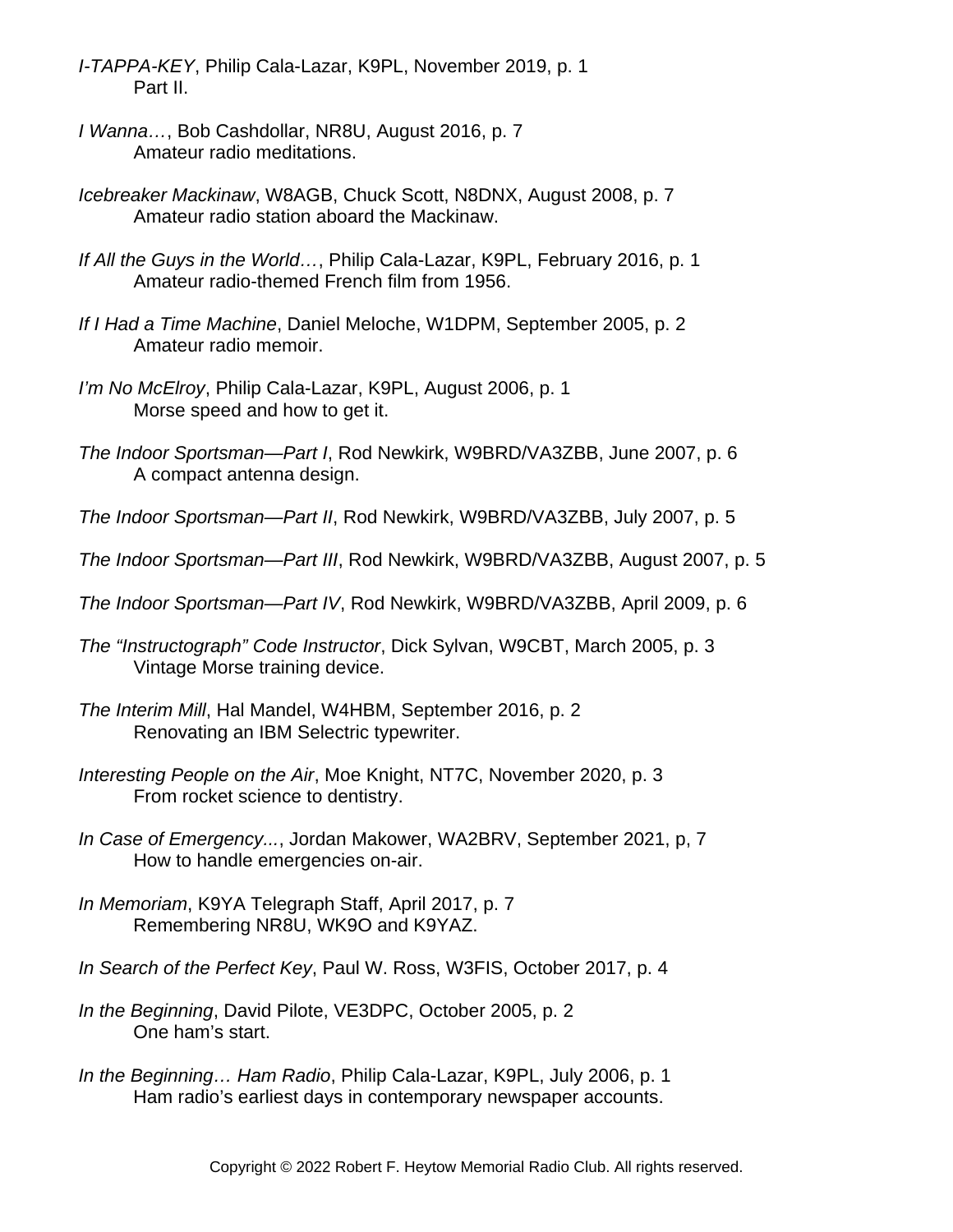- *In the Zone*, Philip Cala-Lazar, K9PL, April 2007, p. 1 Morse as second nature.
- *Inspiring Youth*, Aurel Chiruta, YO9FNR, June 2008, p. 4 School Radio Club YO9FNR.
- *International Law & Ham Radio*, Philip Cala-Lazar, K9PL, November 2013, p. 1 Part I: 1912 to 1932
- *International Law & Ham Radio*, Philip Cala-Lazar, K9PL, December 2013, p. 1 Part II: 1938 to 1954
- *"Ionospheric Communicator*,*"* Dean Lewis, WA3WGV, February 2008, p. 5 "You're talking to who?" Not so simple communications.
- *Is There an SWL in Ham Radio's Future?* Philip Cala-Lazar, K9PL, March 2004, p. 1 New operators? Look to shortwave listeners.
- *The J-37 & J-38*, Philip Cala-Lazar, K9PL, April 2005, p. 6 Two classic U.S. Signal Corps straight keys.
- *James K. Keathley, W8RJG*, Bob Ballantine, W8SU, September 2021, p. 6 Permanently injured ham breaks barriers and excels.
- *Jauhelihapiiras Is Meat Loaf*, Rod Newkirk, W9BRD/VA3ZBB, April 2008, p. 8 Rod's pal from Michigan's Upper Peninsula.
- *J.C. Bose, Father of Radio?* John Kirk, VK4TJ, October 2009, p. 4 A contemporary of Hertz, Lodge, Fleming and Marconi.
- *Jim OM, We Hardly Knew Ye*, Rod Newkirk, W9BRD/VA3ZBB, July 2006, p. 6 Bittersweet story of WWII USAAF pilot.
- *Joe Slattery, W9DRL*, Bob Ballantine, W8SU, July 2020, p. 3 Amateur radio operator and veteran broadcast announcer.
- *John Edward Garvey, W8RID*, Philip Cala-Lazar, K9PL, November 2018, p. 1 "Pop" engages the world from his bedside.
- *Jump in! The Water's Fine!,* Philip Cala-Lazar, K9PL, March 2005, p. 1 Don't worry, be happy; get on the air.
- *Just Another Radio Guy from Chicago*, Kirt Shore, KC9CBY, February 2004, p. 2 Hallicrafters S-38 replica back panel vendor.
- *Just Blame It All On Ralph Anderson*, Alan Pike, W4MQC, November 2006, p. 2 Youthful radio recollection.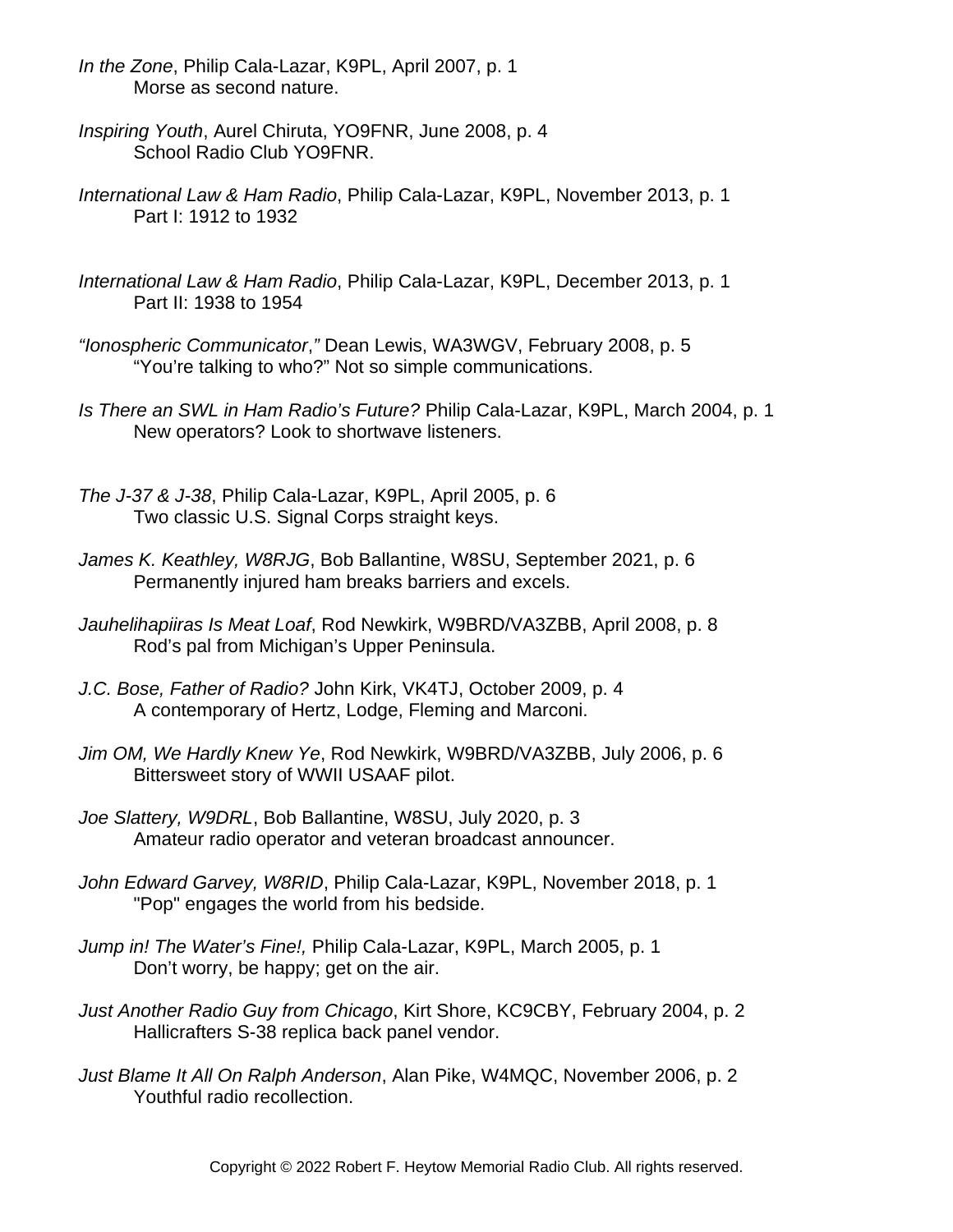- *"Just Sort a Few Cards…"*, Bob Cashdollar, NR8U, August 2016, p. 2 Adventures at the W8 DX bureau.
- *Just Your Normal, Everyday Ham*, Scott Cerrito, NV8P, July 2016, p. 2 Honoring our Elmers.
- *JYE Tech Capacitance Meter*, Philip Cala-Lazar, K9PL, June 2017, p. 1 Kit review.
- *JYE Tech Function Generator*, Philip Cala-Lazar, K9PL, January 2016, p. 1 FG085 miniDDS kit.
- *K1EL Morse Tutor Kit*, Philip Cala-Lazar, K9PL, March 2019, p. 1 Buy it for the tutor, keep it for the keyer.
- *Katakana Man*, Philip Cala-Lazar, K9PL, January 2019, p. 1 Book review.
- *Kathleen Parkin, 6GK, 6SO, 6BP*, Bob Ballantine, W8SU, January 2016, p. 2 One the earliest licensed YLs in the U.S.A.
- *Kay Kibling, W2HXQ, & Ruth Nichols*, Philip Cala-Lazar, K9PL, January 2014, p. 1 WWII and "The Hams Join Up."
- *K.D. Wilson and the Byrd Expedition*, Philip Cala-Lazar, K9PL, May 2009, p. 6 Prior adventures of K.D. Wilson, W3GT.
- *Key Atilt*, Don Shelton, K5OK, March 2015, p. 7 Tilted straight key stand helps prevent glass arm.
- *A Key for Heroes*, Ted Holland, WB3AVD, May 2020, p. 4 Handcrafted key celebrates the 50th anniversary of *Apollo*'s moon landing.
- *The Keyer Project*, Philip Cala-Lazar, K9PL, November 2006, p. 1 Construction of PicoKeyer kit.
- *The Kitano Key*, Harry Blesy, N9CQX, April 2020, p. 2 Unique handcrafted keys–"two finger tap-tap."
- *Kon-Tiki, The Movie*, Philip Cala-Lazar, K9PL, May 2016, p. 1 New movie, some new insights.
- *Korean War MARS Operations*, Paul Signorelli, WØRW, April 2006, p. 7
- *K1EL WKUSB*, Philip Cala-Lazar, K9PL, December 2017, p. 1 Host and standalone keyer interface kit.
- *The K1EL WinKey & DXbase 2005*, Chuck Guenther, NIØC, November 2004, p. 2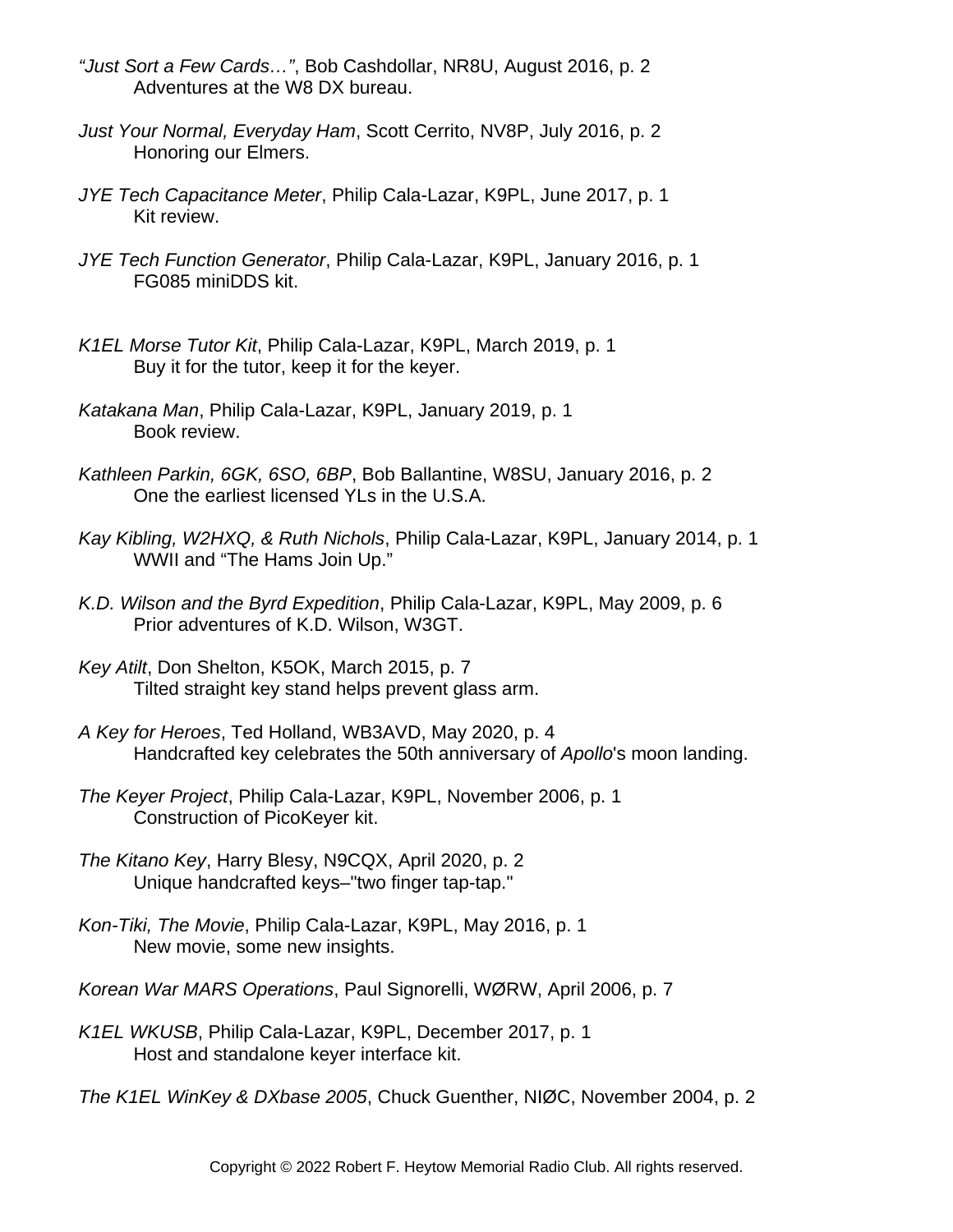- *K2—A Fine Peak*, Bob Ballantine, W8SU, June 2009, p. 5 Building Elecraft's QRP transceiver kit.
- *K8IQY Magic Box*, Philip Cala-Lazar, K9PL, December 2010, p. 1 Multi-featured T/R switch kit.
- *K9YA Field Day*, Mike Dinelli, N9BOR, August 2005, p. 4

*K9YA Field Day*, Mike Dinelli, N9BOR, August 2008, p. 4

- *K9YA Field Day*, Steve Wolfcale, N9WAT, September 2011, p. 4
- *K9YA Field Day 2012*, Mike Dinelli, N9BOR, August 2012, p. 5
- *K9YA Field Day Recipe*, Mike Dinelli, N9BOR, February 2012, p. 7 2011 results.
- *K9YA Field Day Results*, December 2007, p. 8
- *K9YA Field Day 2007*, Philip Cala-Lazar, K9PL, August 2007, p. 4
- *K9YA Field Day 2009*, Mike Dinelli, N9BOR, August 2009, p. 5
- *K9YA Field Day Results 2012*, January 2013, p.8
- *K9YA Holiday Pizza Bash*, February 2007, p. 7
- *K9YA Holiday Pizza Bash*, February 2009, p. 5
- *K9YA Photograph Contest*, February 2011, p. 9 *K9YA's Telegraph*'s first photo contest.
- *The K9YA QSL Card*, Philip Cala-Lazar, K9PL, January 2020, p. 1 Jeff Murray, K1NSS, artist extraordinaire.
- *K9YA Spring Pizza Bash*, June 2009, p. 5
- *The K9YA Telegraph at 100 Months: 100 Issues and Growing*, April 2012, p. 8
- *K9YA Telegraph Holiday Pizza Bash*, February 2015, p. 6
- *K9YA Telegraph in Wikipedia*, April 2008, p. 8
- *The K9YA Staff Reviews the MFJ-929 Intellituner*, K9YA Staff, July 2006, p. 2
- *K9YA Staffer Interviewed*, January 2010, p. 8 Mike Dinelli, N9BOR, interviewed by Bob Seidenberg of LifeTimes® newspaper.

*K9YA Takes Field Day. . .* , December 2006, p. 7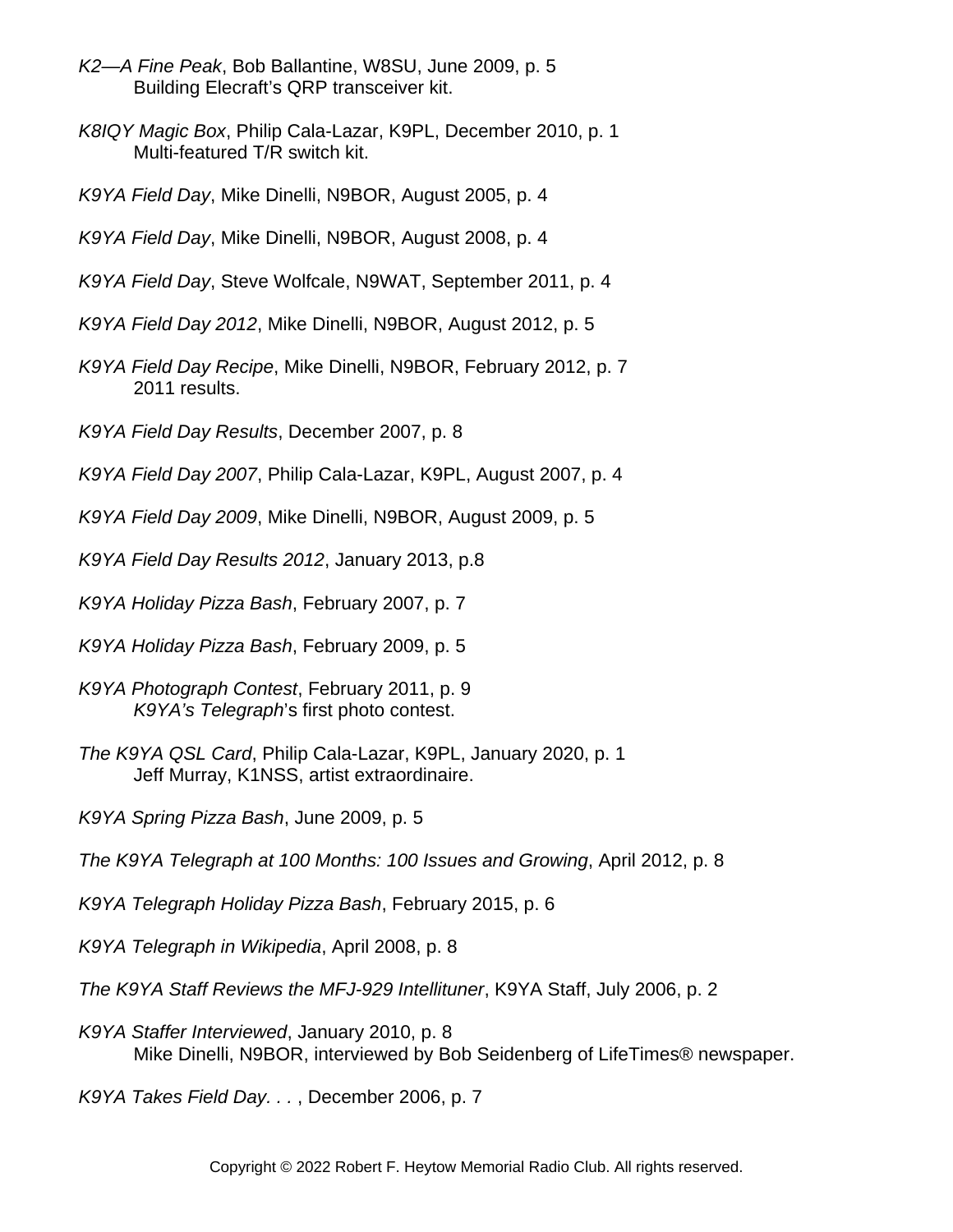- *The K9YA Telegraph Story*, Philip Cala-Lazar, K9PL, April 2006, p.1 All about us.
- *The KG4AXH Party Train*, Dennis Buehler, KG4AXH & K9PL, Philip Cala-Lazar, Mar. 2006, p. 2 DJ builds caboose replica studio.
- *Laid-Back Fun*, Philip Cala-Lazar, K9PL, January 2010, p. 1 Lose the dead band doldrums.
- *The Land of Beginning Again*, Bob Houf, WB3AVD, December 2020, p. 2 The classic Chubbock camelback straight key reborn as the iconic Sinclair Dinosaur.
- *The Last Forty Years, or So*, Bob Cashdollar, NR8U, August 2014, p. 5 Ham retread sees the light.
- *The Last Word*, Bob Cashdollar, NR8U, September 2012, p. 8 SDR humor.
- *The Last Word*, Bob Cashdollar, NR8U, April 2015, p. 8 Ham radio humor, base jumping at "Radio Arcala."
- *Laurie Carr's World Without Limit*, Sandra Crosbie, No Callsign, June 2007, p. 5 A visually impaired ham's story.
- *Lawnmowers and Dipoles Don't Mix*, Duke Wahl, Jr., WA9WJB, June 2015, p. 2
- *The Learning of the Radiotelegraphic Code*, Philip Cala-Lazar, K9PL, April 2019, p. 1 A scientific approach from 1943.
- *Let Us Praise Novices*, Philip Cala-Lazar, K9PL, February 2006, p. 1 Novices inspire lore and more.
- *Letter on Non-Profits*, John Swartz, WA6AQN, January 2012, p.4 Additional information for clubs seeking 501(c)(3) status.
- *Letters*, Gary Huff, K9AUB, August 2011, p. 8 Memories of working with Rod Newkirk, W9BRD/VA3ZBB.
- *Let's Celebrate MFJ Enterprises, Inc.*, Luca Clary, IW7EEQ, April 2022, p. 5 50th Anniversary.
- *lid, kid, space cadet*, Philip Cala-Lazar, K9PL, July 2009, p. 4 Review of book by Jeff Murray, K1NSS.
- *Life Was Different Then...*, Ernie Rader, W5NH, July 2008, p. 1 Amateur radio's Golden Age; its boons and its legacy.
- *Lifelong Radio Jamboree*, Clifford R. Williams, W2CRW, March 2010, p. 2 Amateur radio, a lifelong passion.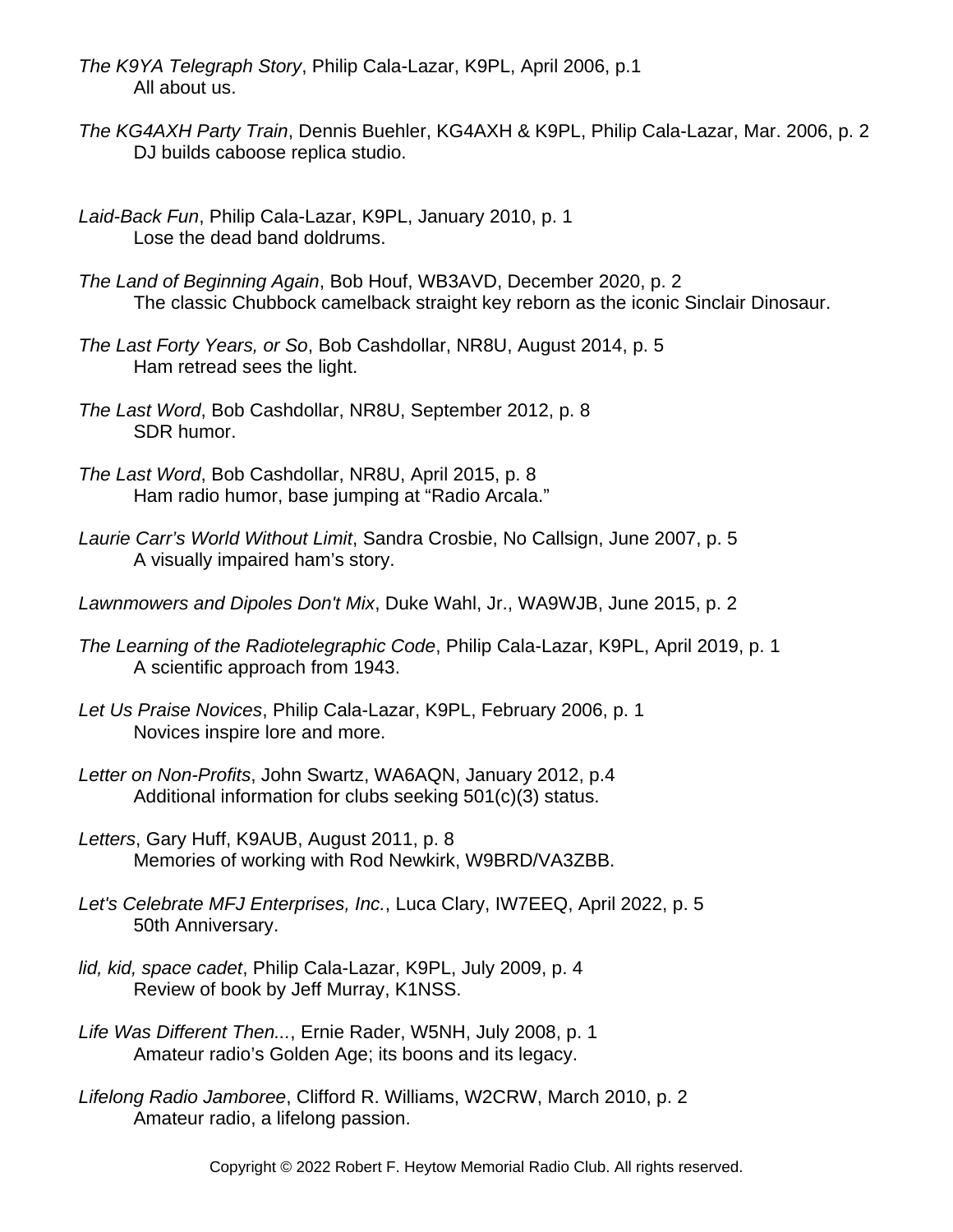- *The Lighter Side of Ham Radio*, Rick Hiller, W5RH, October 2007, p. 6 Tongue in cheek view of amateur radio at the movies.
- *Lightning Strikes Twice*, Philip Cala-Lazar, K9PL, February 2008, p.1 Looking at two versions of a venerable ready reckoner.
- *The Lights of Edmonton*, Scott Laughlin, N7NET, November 2021, p. 2 Cold War, snow, wolves and radio.
- *Lincolnwood Pack 74's First JOTA*, Joel Byron, WD9ICL, January 2008, p. 4
- *Linux Redux The "Perfect Storm"*, Paul W. Ross, W3FIS, January 2015, p. 4
- *Little Hamshack on the Prairie*, Rod Newkirk, W9BRD/VA3ZBB, April 2007, p. 6 Pacific Theater island mystery.
- *Lizzie Clapp*, Bob Ballantine, W8SU, August 2020, p. 4 Nineteenth century female railroad telegrapher killed by lightning.
- *The Long Island CW Club*, Howard Bernstein, WB2UZE, January 2022, p. 6
- *A Look Back in Time*, Stan Shure, W9GXJ & Dick Sylvan, W9CBT, January 2006, p. 4 Estate sale yields old station logs.
- *Look, Up In the Sky, It's a Mud Duck!*, Dan Thompson, WB4GUK & Philip Cala-Lazar, K9PL, April 2006, p. 4 Large scale R/C aircraft carrying ATV.
- *Looking for H.P.M.*, Bob Cashdollar, NR8U, February 2015, p. 5 Visiting Hiram Percy Maxim's final resting place.
- *Loony Tunes*, Paul W. Ross, W3FIS, January 2018, p. 5 QRP and antenna tuners.
- *Love in the Time of Cholera*, Paul W. Ross, W3FIS, June 2020, p.6 Ham radio in the time of corona virus.
- *A Love Affair with the Drake Twins*, Jim Smith, K3RTU, February 2018, p. 2 On the air with a classic pair.
- *Lucy in the Sky with Diamonds*, Rod Newkirk, W9BRD/VA3ZBB, July 2008, p. 6 Remembering Helen Cloutier, W9GJX.
- *Macaronic*, Scott Laughlin, N7NET, August 2018, p. 5 The dictionary calls it "macaronic," telegraphers call it "box-car-ing."

*The Magic of Radio*, Kelly Klaas, K7SU, April 2008, p. 2 The thrill remains.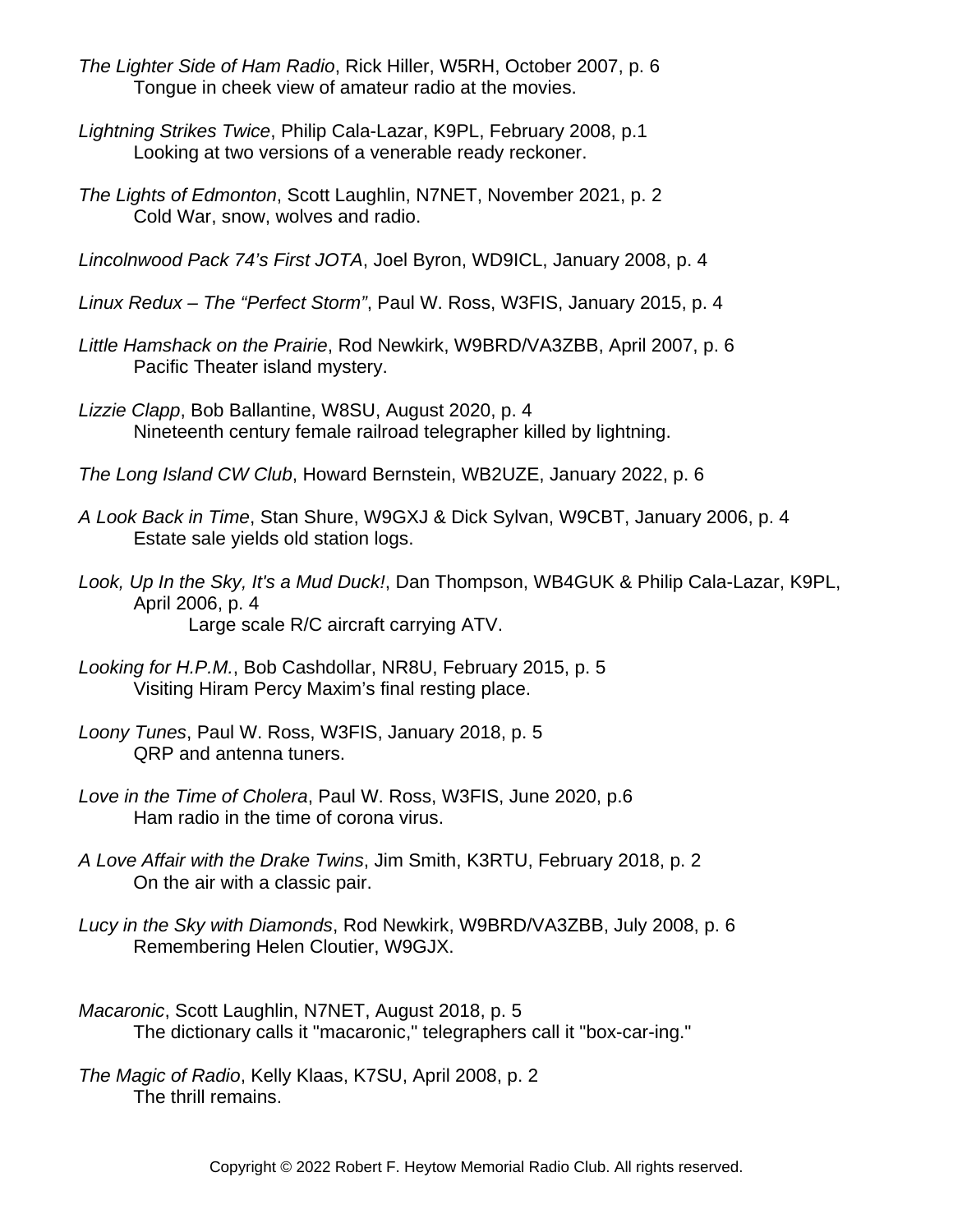- *The Magic of Radio in the 50s*, Darron Sanchez, WA5TCZ, November 2014, p. 2 Replicating the Air Champ 200 radio kit.
- *The Magic Word*, John Swartz, WA9AQN, May 2017, p. 4 Book review of *All the Light We Cannot See*.
- *Mailbag*, Fred Riley, December 2011, p. 8 Shopping NYC's Cortlandt Street.
- *Make A Joyous Noise, Philip Cala-Lazar*, K9PL, May 2004, p. 1 Special event stations—where's the CW?
- *Making Keys with NT9K*, Philip Cala-Lazar, K9PL, August 2010, p. 7 The SKCC key and much more.
- *The Making of a Ham*, Darron Sanchez, WA5TCZ, October 2008, p. 4 Memories of the people, places and things that led one young man to amateur radio.
- *Manila to Pendleton, OR–Nonstop*, Philip Cala-Lazar, K9PL, February 2011, p. 1 Captain Marion "Pat" Boling in a Beechcraft Bonanza.
- *Marconi Praises Hams*, Philip Cala-Lazar, K9PL, April 2016, p. 5 The year was 1927.
- *Marion Island*, Scott Laughlin, N7NET, March 2017, p. 3
- *The Marine Corps Marching Band Changed My Life*, Kenneth D. Moak, Sr., KM8AM, January 2015, p. 5 Radio band label misunderstanding leads to long ham career.
- *The Maritime Radio Historical Society*, William W. Coverdell, WDØBC, June 2012, p. 6
- *MediShare International*, Dr. Robert "Smitty" Smithwick, W6CS (SK), June 2013, p. 4 Amateur radio and medicine combine to assist those in need.
- *Mean Streets*, Eddie DeYoung, KS4AA, April 2020, p. 6 A young man's amateur radio autobiography.
- *Memories of a B-36 Radio Operator*, Scott B. Laughlin, N7NET, February 2016, p. 5
- *The Memory of My First CW Contact*, Anthony Catalano, WW2W, February 2010, p. 4 In memory of a radio gentleman.
- *MFJ Gets YI9TU/K7TUT QRV*, June 2007, p. 8 MFJ aids U.S. serviceman.
- *Microcomputers and Microcontrollers*, Tim Petit, WBØVGI, March 2022, p. 4
- *The Mighty Little Rockmite XCVR*, Darron Sanchez, WA5TCZ, July 2014, p. 3 Darron discusses his Rockmite experience.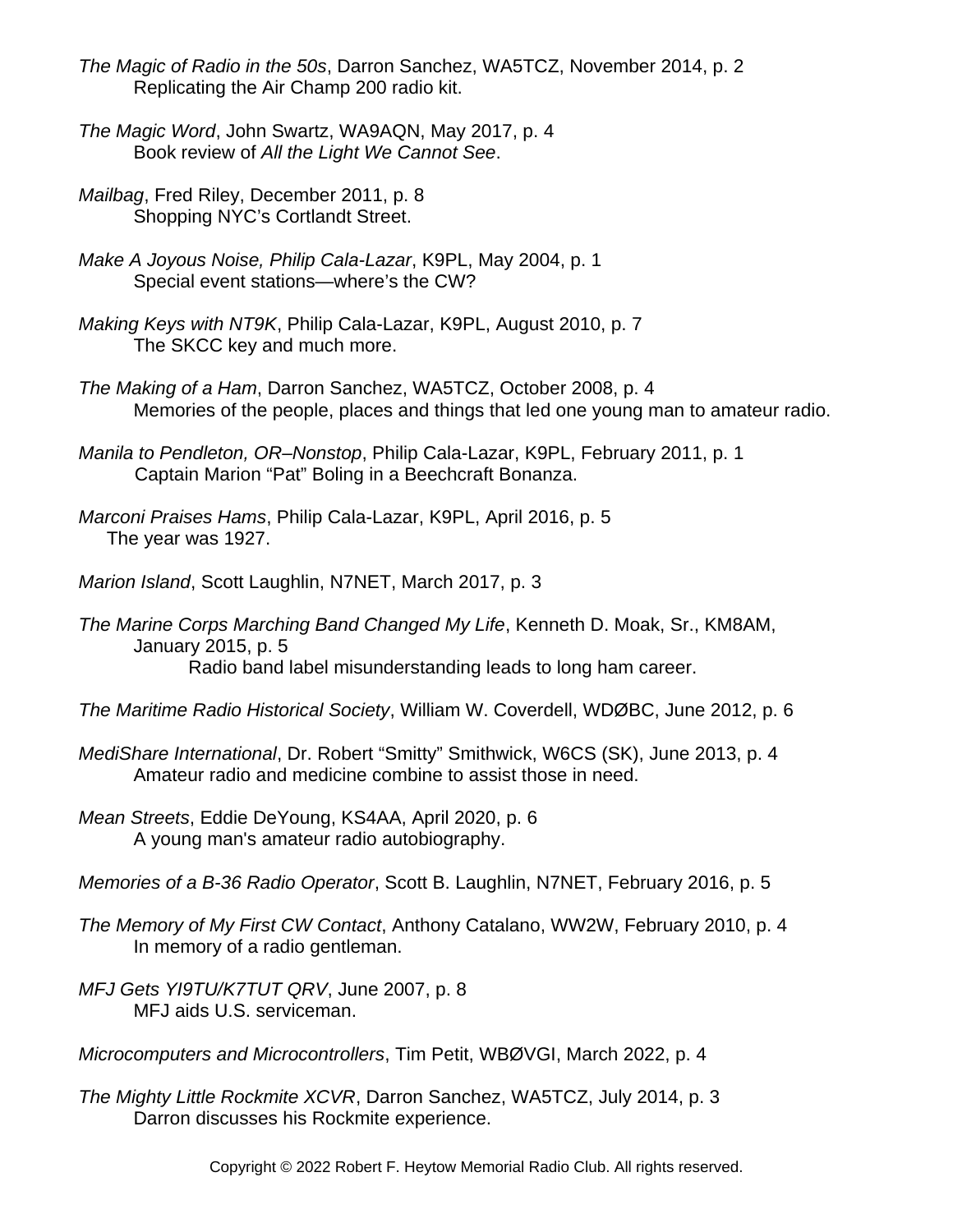- *The "Mi-Key"*, Dick Sylvan, W9CBT, December 2004, p. 7 Voice to Morse interface. Just kidding!
- *Military Surplus Radio BC-348*, Stanley Shure, W9GXJ, June 2005, p. 7 Teenager and his big WWII receiver.
- *Ministry of Silly Circuits*, Mark Foreman, G7LSZ, January 2022, p. 2 Electronic cat.
- *Minton Cronkhite, 1BCG*, Philip Cala-Lazar, K9PL, May 2017, p. 1 Pioneering radio amateur and model railroader.
- *Misadventures in Morse Code*, Jordan Makower, WA2BRV, June 2020, p. 5 Learning Morse code and related adventures.
- *Misadventures with Antennas*, Jordan Makower, WA2BRV, November 2021, p. 3
- *Misery and its Company*, Philip Cala-Lazar, K9PL, November 2004, p. 1 Stop complaining—get on the air.
- *Mix*, Rod Newkirk, W9BRD/VA3ZBB, July 2009, p. 5 Remembering Don Mix, 1TS-W1TS.
- *A Modern Paraset*, Paul W. Ross, W3FIS, June 2017, p. 2 Paraset redux.
- *The Moment*, Erwin R. Gaines, W5OTP, February 2010, p. 7 1941: W5OTP earns operator's license. WWII intercedes. 1946: Station license received.
- *The Moment You Knew*, John Buehler, AB5SW, September 2019, p. 5 The history of a license.
- *The Montgomery Ward Airline Key*, Ed Goss, N3CW, January 2017, p. 2
- *The More Things Change...*, Philip Cala-Lazar, K9PL, September 2019, p. 8 Antenna restrictions go way back.
- *More Transceivers*, Paul W. Ross, W3FIS, November 2011, p. 6 Review of Baofeng UV-3R.
- *The Morse Code for Radio Amateurs*, Philip Cala-Lazar, K9PL, September 2019, p. 1 Margaret Mills, G3ACC, and her Morse primer.
- *Morse Code Magic*, Betty Broome Newkirk, VE3ZBB, May 2007, p. 6 Ham radio love story.
- *Morse Code & USAF Chinese Reconnaissance Flights*, Roland Smith, K7OJL, Feb. 2019, p. 6
- *Morse Code on the Cheap, Not Chirp*, David Flake, N5RLJ, February 2005, p. 4 "Pop Top" key kit.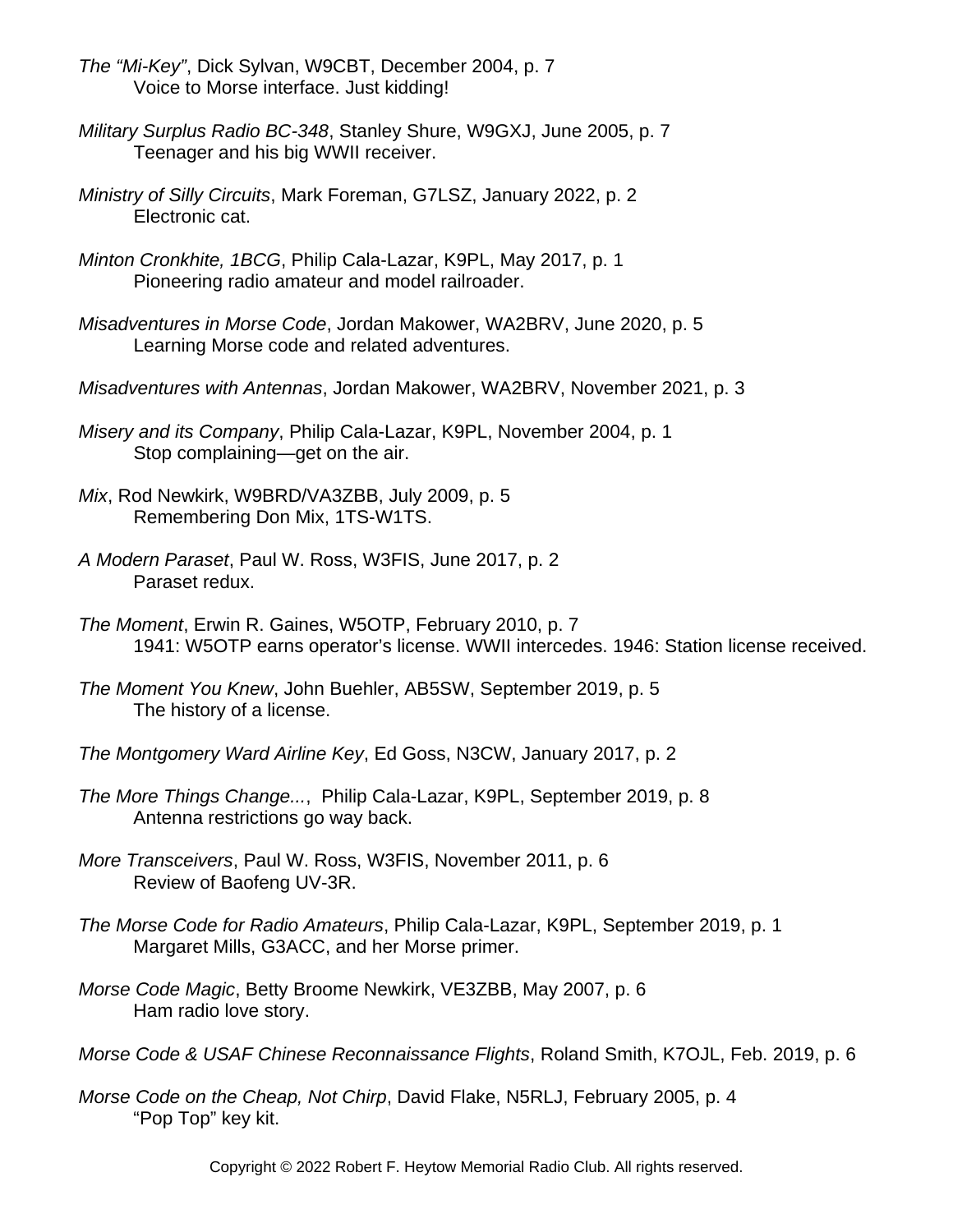*Morse Code–Some History*, Paul W. Ross, W3FIS, July 2016, p. 6

- *The Morse Mouse*, Stanley Shure, W9GXJ, & Dick Sylvan, W9CBT, May 2004, p. 2 Computer peripheral to Morse key.
- *Morse on the Road*, James Wades, WB8SIW, November 2010, p. 4 Getting on Morse KOB.
- *Morse, Wheatstone, and Bain*, Paul R. Ross, W3FIS, December 2018, p. 5
- *MorseLs–1*, John Swartz, WA9AQN, March 2019, p. 6 A Dit of This, A Dah of That...
- *MorseLs–2*, John Swartz, WA9AQN, April 2019, p. 2
- *MorseLs–3*, John Swartz, WA9AQN, June 2019, p. 2
- *MorseLs–4*, John Swartz, WA9AQN, August 2019, p. 2
- *MorseLs–5*, John Swartz, WA9AQN, October 2019, p. 6
- *MorseLs–6*, John Swartz, WA9AQN, November 2019, p. 7
- *MorseLs–7*, John Swartz, WA9AQN, January 2020, p. 2
- *MorseLs–8*, John Swartz, WA9AQN, February 2020, p. 2
- *MorseLs–9*, John Swartz, WA9AQN, March 2020, p. 2
- *MorseLs–10*, John Swartz, WA9AQN, April 2020, p. 4
- *MorseLs–11*, John Swartz, WA9AQN, May 2020, p. 2
- *MorseLs–12*, John Swartz, WA9AQN, June 2020, p. 2
- *MorseLs–13*, John Swartz, WA9AQN, July 2020, p. 2
- *MorseLs–14*, John Swartz, WA9AQN, August 2020, p. 2
- *MorseLs–15*, John Swartz, WA9AQN, September 2020, p. 2
- *MorseLs–16*, John Swartz, WA9AQN, October 2020, p. 4
- *MorseLs–17*, John Swartz, WA9AQN, November 2020, p. 2
- *MorseLs–18*, John Swartz, WA9AQN, December 2020, p. 5
- *MorseLs–19*, John Swartz, WA9AQN, January 2021, p. 2
- *MorseLs–20*, John Swartz, WA9AQN, February 2021, p. 2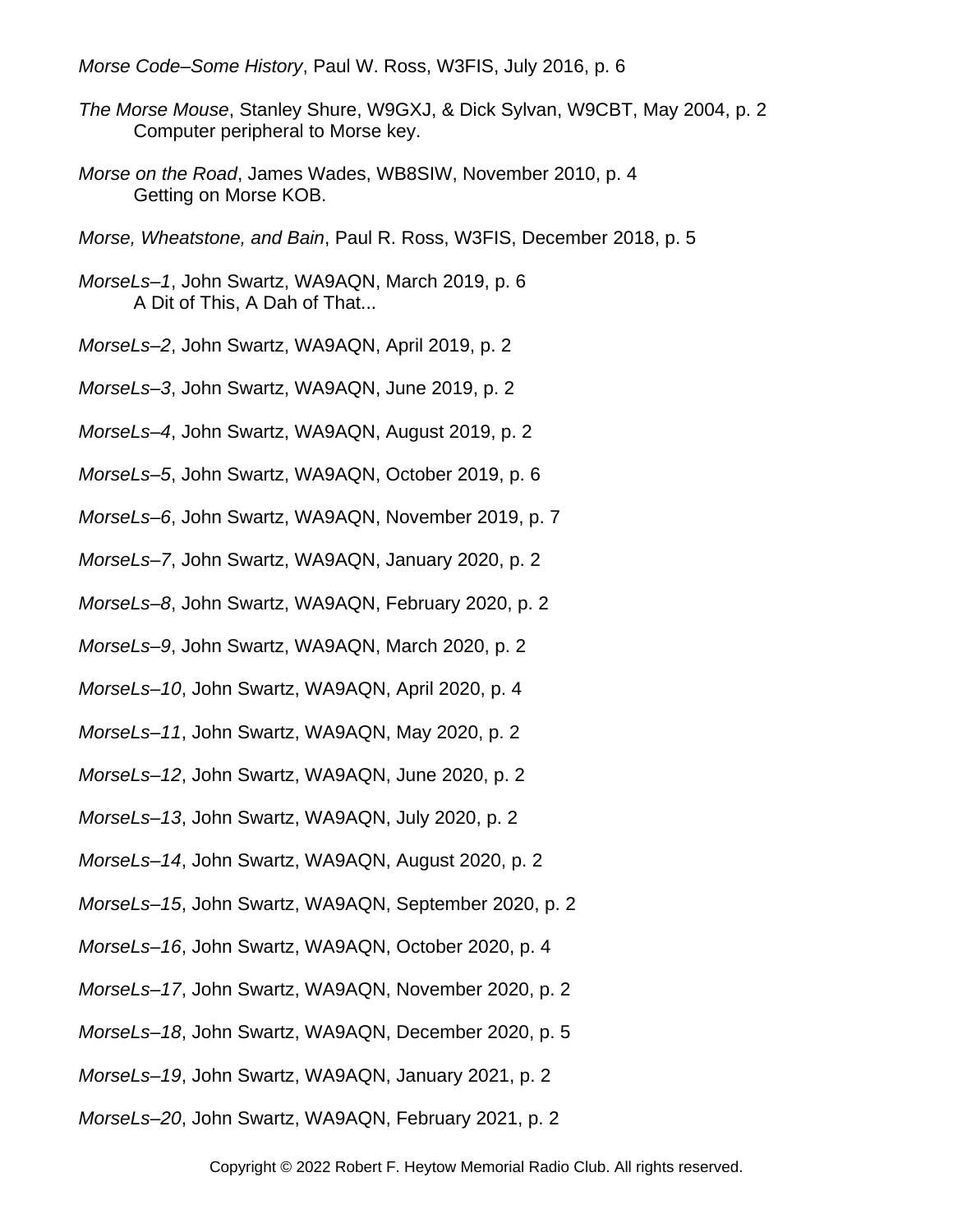*MorseLs–21*, John Swartz, WA9AQN, March 2021, p. 2

*MorseLs–22*, John Swartz, WA9AQN, April 2021, p. 2

*MorseLs–23*, John Swartz, WA9AQN, July 2021, p. 2

*MorseLs–24*, John Swartz, WA9AQN, September 2021, p. 2

*MorseLs–25*, John Swartz, WA9AQN, December 2021, p. 4

*MorseLs–26*, John Swartz, WA9AQN, May 2022, p. 4

*Most Memorable QSOs*, Stu Sokolin, W6TA, September 2009, p. 4

*Motivation Mystery*, Jordan Makower, WA2BRV, October 2021, p. 4

- *Mount Everest, 1933*, Philip Cala-Lazar, K9PL, April 2021, p. 1 Radio at the roof of the world.
- *Mouse Code*, Philip Cala-Lazar, K9PL, December 2012, p. 1 Book review.
- *Multigenerational Fun*, Craig Buck, K4IA, July 2020, p. 6 The North Fulton Amateur Radio League's code practice kit.
- *The Music Goes Round and Round, and Comes Out Here…*, Paul W. Ross, W3FIS, August 2017, p. 6 Microphone primer.
- *Musings of an Old CW Operator*, Ron Harshbarger, K3PID, April 2021, p.3
- *"Mutiny on the Bounty"?* John Swartz, WA9AQN, February 2017, p. 2 What's that got to do with ham radio?
- *Mr. Murphy's Days of Glory*, Rod Newkirk, W9BRD/VA3ZBB, September 2005, p. 6 Old magazines reveal ham radio as it was.
- *Ms. Lillian Ruocco, W2PMA, Bronx, N.Y.*, Bob Ballantine, W8SU, February 2013, p. 4 Pleasant memories always! Ours is for you herewith.
- *My Accidental Beam*, Rod Newkirk, W9BRD/VA3ZBB, August 2005, p. 6 This antenna works better than planned.
- *My Early Days in Ham Radio*, Paul W. Ross, W3FIS, December 2020, p. 4
- *My 'Elmer' was Henry*, Jordan Makower, WA2BRV, June 2016, p. 4
- *My Father's SWL Mystery*, Horace Means, N5SH, October 2021, p. 2 A forgotten story.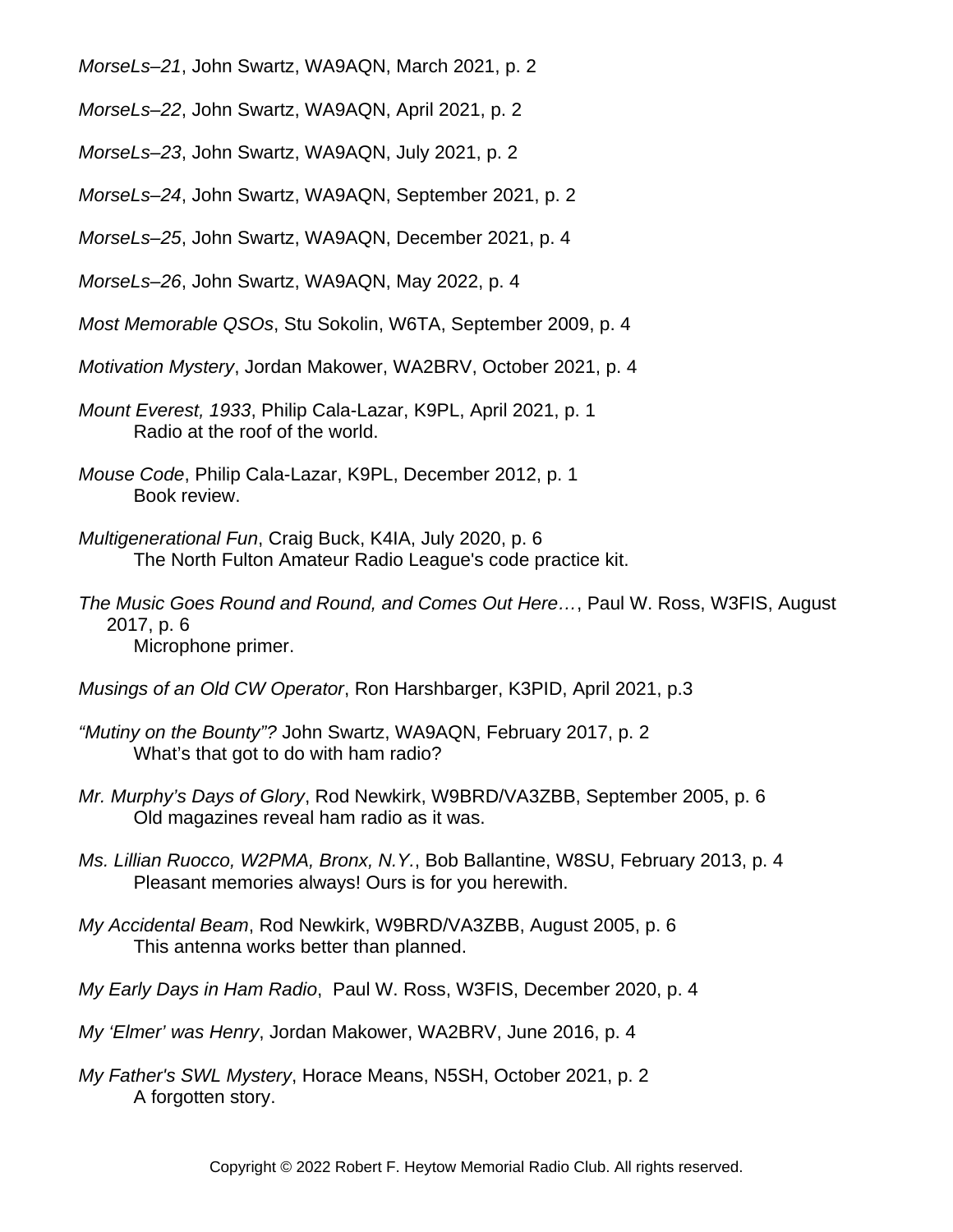- *My First Day on the Job as a Telegrapher*, Warren McFarland, October 2020, p. 2 Autobiography of a railroad telegrapher.
- *My First Do-It-Yourself DXpedition*, Bill Penhallegon, W4STX, May 2006, p. 4
- *My Ham Radio Story*, Fr. Steve Rehrauer, WD9AZB, March 2021, p. 6
- *My Ham Radio Story*, Pamela Crabtree, KO4ESA, February 2022, p. 6
- *My Introduction to Ham Radio*, Fred Muehlen, N5WLA, November 2012, p. 4
- *My J-38 and Radio Magic*, Rick Hiller, W5RH, April 2005, p. 5 Refurbishing brings new life to straight key.
- *My Journey*, Jack Purdum, W8TEE, March 2021, p. 4 Ham radio journey and more.
- *My Life Adventure with Amateur Radio*, Bob Houf, K7ZB, September 2017, p. 2 Part I.
- *My Life Adventure with Amateur Radio*, Bob Houf, K7ZB, October 2017, p. 2 Part II.
- *My Life Adventure with Amateur Radio*, Bob Houf, K7ZB, November 2017, p. 2 Part III.
- *My Life Adventure with Amateur Radio*, Bob Houf, K7ZB, December 2017, p. 2 Part IV.
- *My Life Adventure with Amateur Radio*, Bob Houf, K7ZB, January 2018, p. 2 Part V.
- *My Life in Ham Radio*, Desmond Patrick O'Brien, ZL2OB, January 2006, p. 5 Amateur radio in the Antipodes.
- *My Lucky Dayton Trip*, Steve, N9WAT, July 2005, p. 2
- *My Momentary Novice*, Philip Cala-Lazar, K9PL, November 2021, p. 1 Oops at the FCC office or not?
- *My Most Interesting QSO*, Len Kinaitis, KD8FKD, and Dieter Klaschka, DL2BQD, August 2009, p. 4
- *My Most Memorable Contact*, Bill Ross, K6MGO, August 2012, p. 6
- *My Name is CW*, James A. Henson, W4UFP, August 2015, p. 6 Poem.
- *My Name is Nate!*, Nate Youngs, N1IDX, September 2005, p. 3 A Young ham's story.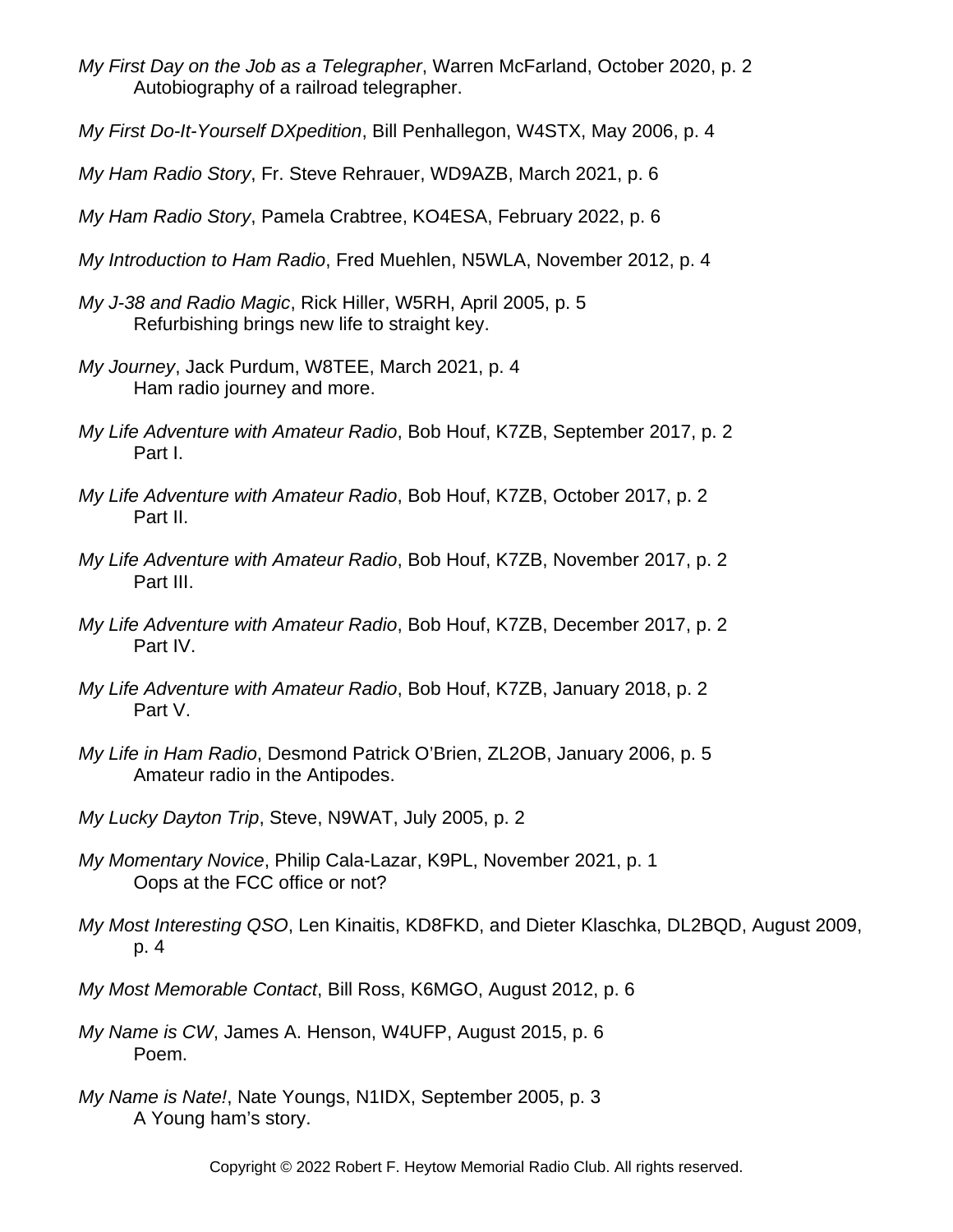- *My Old Radio Literature*, Gorm Helt-Hansen, OZ6GH, July 2006, p. 4 Gorm's collection of radio magazines.
- *My QSO with the* USS *Bennington*, Paul Signorelli, WØRW, September 2006, p. 4 Ship-to-shore+flashing lights=QSO.
- *My Special Event*, Duke Wahl, Jr., WA9WJB, November 2013, p. 5 Arthropods play their part in amateur radio.
- *My Sisters Telegraphic*, Philip Cala-Lazar, K9PL, May 2020, p. 1 Book review. Women in the telegraph office 1846 - 1950.
- *My Son Becomes a Ham*, Moe Knight, NT7C, February 2021, p. 5
- *My Start in Radio*, Greg Harris, WB9MII, January 2009, p. 4 A G.E. portable leads to great things.
- *My Start in Ham Radio*, Dennis Williams, AG4TD, September 2019, p. 3
- *My Trip to Friedrichshafen*, John Swartz, WA9AQN, November 2017, p. 4 Famed international ham convention.
- *"My Wife is Good for Something*,*"* Duke Wahl, Jr., WA9WJB, July 2013, p. 6 I'll explain later…
- *N3ZN Iambic Paddle Review*, Chuck Adams, K7QO, March 2008, p. 2
- *NFARL CPO*, Philip Cala-Lazar, K9PL, August 2020, p. 1 North Fulton Amateur League's novel code practice oscillator kit.
- *NG9D on YouTube*, Lynn Hagar, NG9D, December 2010, p. 2 Picture your gear online.
- *The Nalder Brothers Cable Key Lives*, Ted Holland, WB3AVD, September 2015, p. 2 An adventure in telegraphy.
- *Nathan B. Stubblefield, American Inventor*, Bob Ballantine, W8SU, February 2010, p. 5 Radio's true inventor?
- *National Air Race–1929*, Philip Cala-Lazar, K9PL, November 2016, p. 1 Hams provided communications and filmed the event.
- *Nature Vs. Nurture*, Philip Cala-Lazar, K9PL, September 2016, p. 1 Hams, born or made?
- *Nautilus to the Pole*, Philip Cala-Lazar, K9PL, March 2010, p. 1 Sir George Hubert Wilkins and Ray Meyers, W3AJZ, attempt on the Pole via submarine.
- *NEScaf*, Philip Cala-Lazar, K9PL, July 2011, p. 1 New England QRP Club's hot filter kit built and reviewed. Copyright © 2022 Robert F. Heytow Memorial Radio Club. All rights reserved.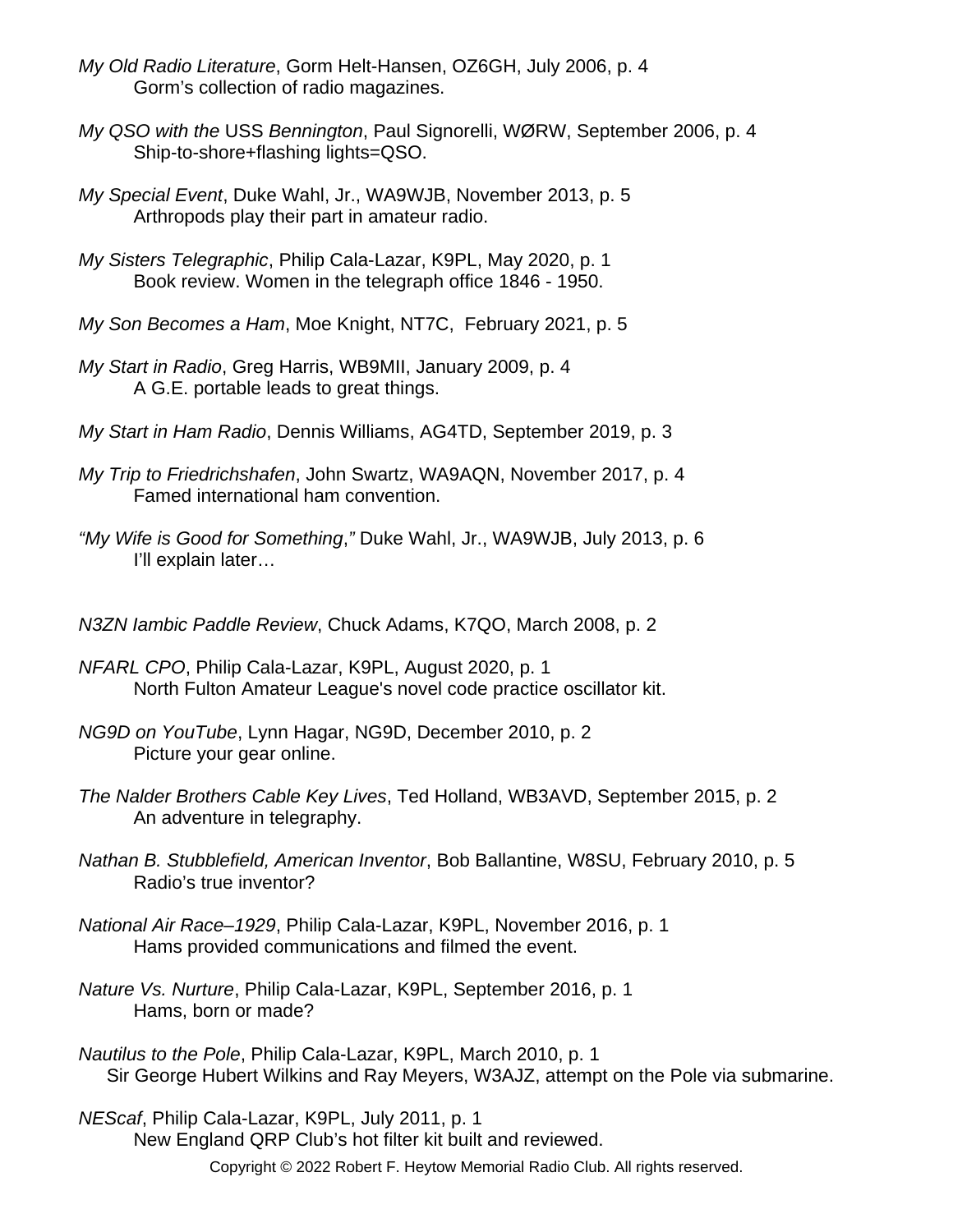- *"A Network of Tinkerers*,*"* Philip Cala-Lazar, K9PL, July 2015, p. 1 The role of tinkerers in the Japanese electronics industry–monograph review.
- *A New Key Project*, Paul W. Ross, W3FIS, October 2015, p. 4 The American Morse Equipment KK1-B straight key kit.
- *New May Sometimes Be Better*, Hal Mandel, W4HBM, October 2013, p. 4 Cage antennas, new again.
- *News From Hell*, Hal Mandel, W4HBM, September 2017, p. 6 Red hot hamfest.
- *Nice Adventures*, Philip Cala-Lazar, K9PL, July 2010, p. 1 Not all adventures are grand.
- *Night Flight*, Philip Cala-Lazar, K9PL, July 2012, p. 1 Film review: A treat for hams and vintage aircraft buffs.
- *Night Flight MIC*, Philip Cala-Lazar, K9PL, July 2013, p. 8 Mail pilots' pivoting microphone.
- *No Intervention Needed*, Philip Cala-Lazar, K9PL, July 2007, p. 1 Morse code as healthy addiction.
- *Noise Level Normally Runs S7 Here, OM*, John Kirk, VK4TJ, March 2013, p. 4
- *"Non-Magnetic" Yacht Carnegie*, Philip Cala-Lazar, K9PL, May 2010, p. 1 S.L. Seaton and L.A. Jones aboard the magnetic surveyor vessel *Carnegie*.
- *Norcal 2n2/20 Kit*, Philip Cala-Lazar, K9PL, June 2009, p. 1 A limited edition QRP transceiver kit available for 40-, 30- and 20-meters.
- *North American QRP CW Club*, Larry Makoski, W2LJ, November 2005, p. 4
- *North American QRP CW Club*, Paul Neuman, KD2MX, May 2009, p. 6
- *Nothing First-Personal, Good Buddies*, Rod Newkirk, W9BRD/VA3ZBB, March 2006, p. 3 Overview of the CB phenomenon.
- *Not a Ham?*, Philip Cala-Lazar, K9PL, February 2019, p. 1 Setting the Amelia Earhart record straight.
- *Not Your Average Love Story*, Rod Newkirk, W9BRD/VA3ZBB, November 2006, p. 6 WWII USAAF romance.
- *Not Your Father's QRP Transceiver*, Paul W. Ross, W3FIS, August 2016, p. 4 The YouKits EK-1A CW transceiver kit.
- *A Novel Rotary Rhombic Antenna*, Dick Sylvan, W9CBT, April 2005, p. 4 Humorous antenna article.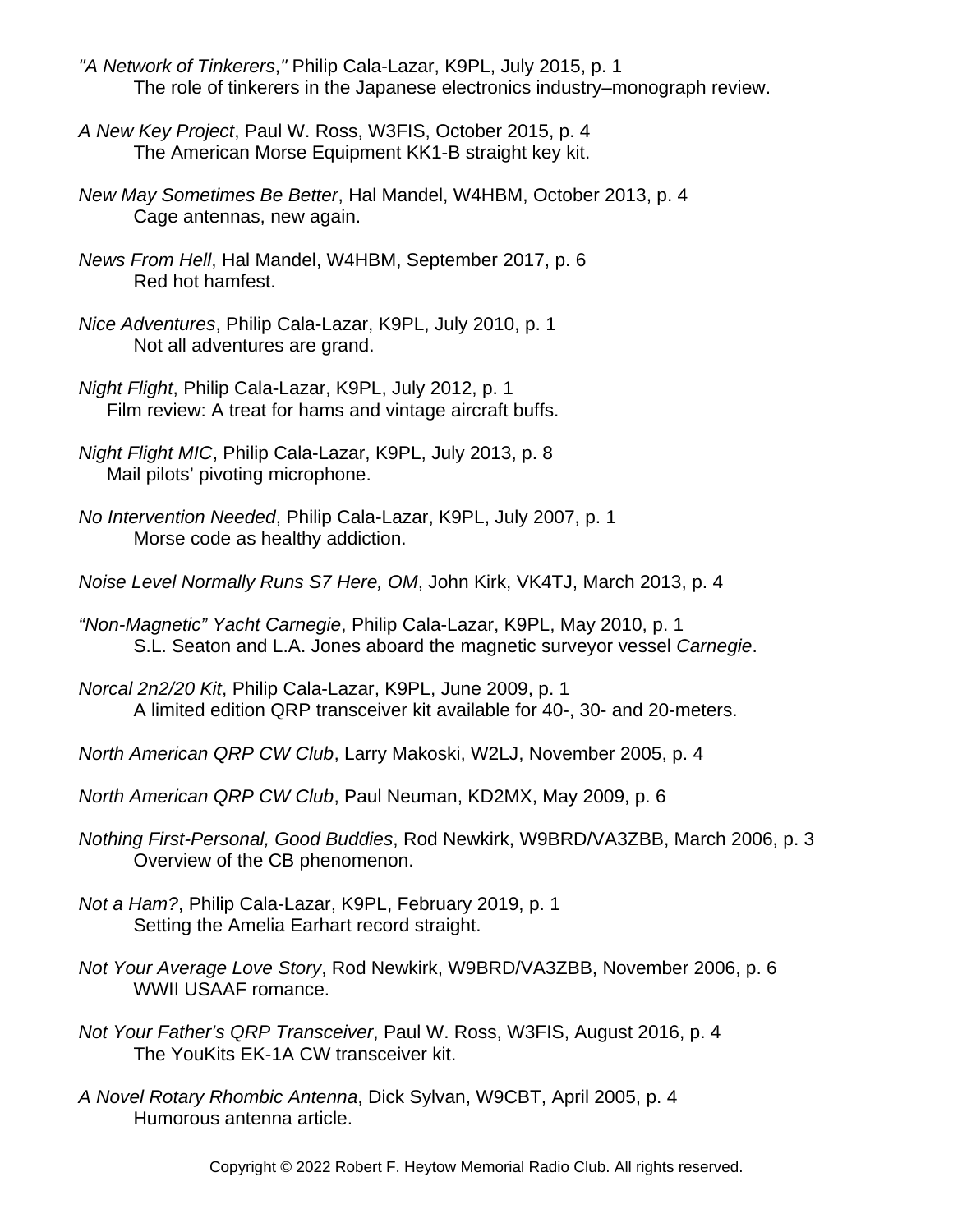- *A Novice Tale*, Jim Smith, K3RTU, November 2019, p. 4
- *The Novice Before Novice*, Philip Cala-Lazar,K9PL, December 2018, p. 1 The ARRL's 1941 push for a simplified license class.
- *NPOTA Nostalgia*, Chuck Guenther, NIØC, January 2021, p. 4 National Parks on the Air, Yellowstone National Park.
- *The NPRM 05-235 CW Issue*, Joe Speroni, AHØA, December 2005, p. 7
- *NVIS Antenna Basics*, Terry Haas, KV7X, August 2021, p. 2
- *The Nymph and the Lamp*, John Swartz, WA9AQN, May 2018, p. 6 Book review.
- *O Fifteen! My Fifteen!*, Gerry Lynch, GØRTN, April 2006, p. 6 Poem.
- *Ocean Hopper*, Bob Ballantine, W8SU, May 2007, p. 4 Classic Knight Kit receiver.
- *Of Hungarian Castles, Rummy in the Ether, Other Oddities and Collectibles*, Philip Cala-Lazar, K9PL, September 2004, p. 1
- *Off the Grid*, Paul W. Ross, W3FIS, July 2009, p. 2 Guide to rechargeable batteries.
- *Old Man and the CW*, Don Burman, KB9WBM, May 2004, p. 4 You're never too old to learn.
- *The Old Man and the Paperboy, Part I*, Scott Laughlin, N7NET, November 2009, p. 4 Remember to elmer as others have elmered you.
- *The Old Man and the Paperboy, Part II*, Scott Laughlin, N7NET, December 2009, p. 2
- *The Old Man and the Paperboy, Part III*, Scott Laughlin, N7NET, January 2010, p. 2
- *Old is Sort of New Again*, Philip Cala-Lazar, K9PL, January 2018, p. 1 Looking back and forward.
- *OM, OB, OT, OW*, Philip Cala-Lazar, K9PL, May 2010, p. 5 Ham radio forms of address.
- *On Being W9BRD's Daughter*, Amanda Newkirk, ex-WN9PMC, September 2014, p. 2
- *On Being W9BRD's Daughter*, Amanda Newkirk, ex-WN9PMC, March 2015, p. 4 Part II: The Thermometer Caper.
- *On Being W9BRD's Daughter*, Amanda Newkirk, ex-WN9PMC, December 2015, p. 2 Ham tales and treasures.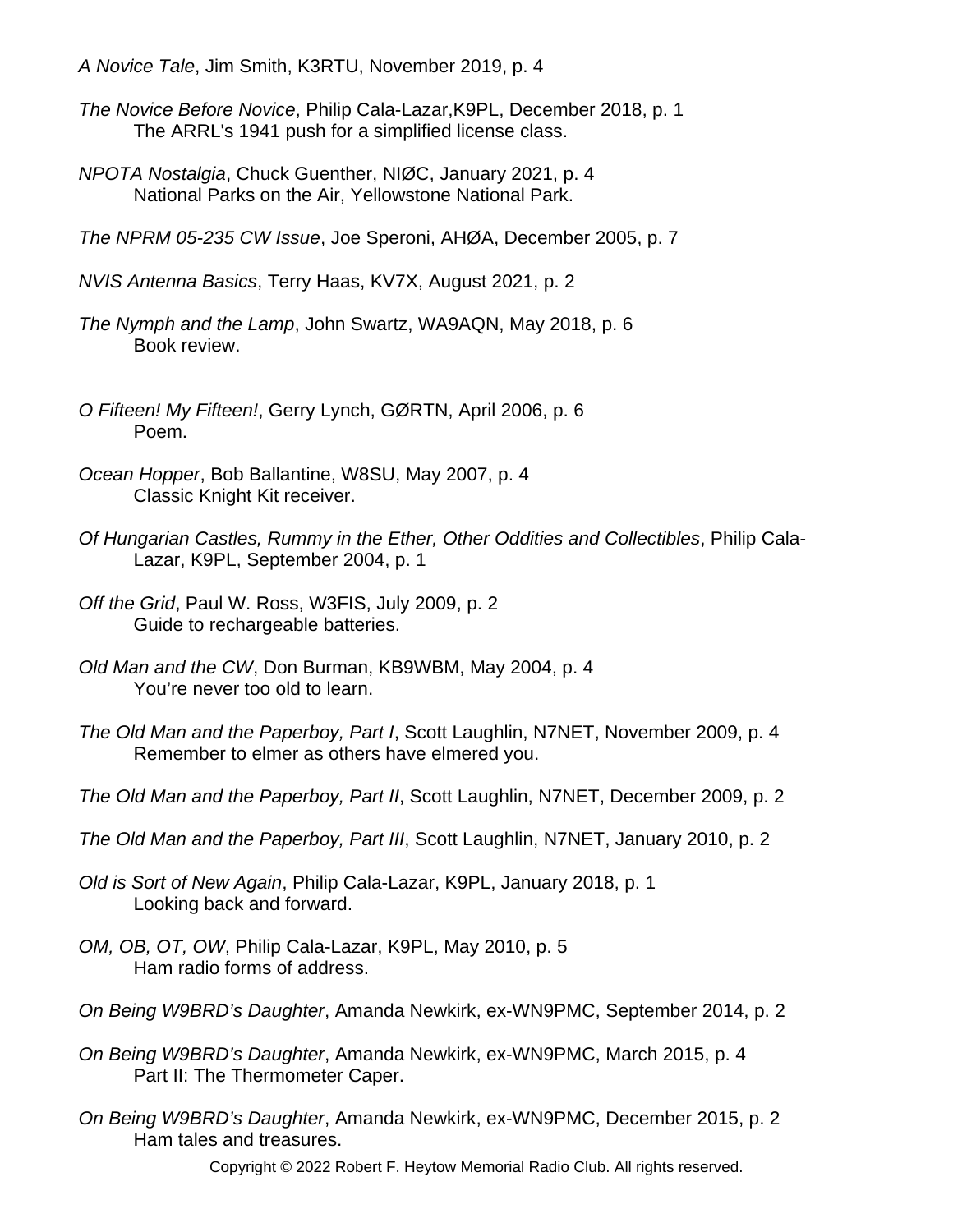- *On Being W9BRD's Daughter*, Amanda Newkirk, ex-WN9PMC, February 2017, p. 4 Fables of Father – Part I.
- *On Being W9BRD's Daughter*, Amanda Newkirk, KD9HWE (ex-WN9PMC), March 2017, p. 4 Fables of Father – Part II.
- *On Being W9BRD's Daughter*, Amanda Newkirk, KD9HWE (ex-WN9PMC), April 2017, p. 4 Fables of Father – Part III.
- *On Being W9BRD's Daughter*, Amanda Newkirk, WN9PMC, May 2018, p. 2 A tale of two ham licenses – Part I.
- *On Being W9BRD's Daughter*, Amanda Newkirk, WN9PMC, June 2018, p. 2 A tale of two ham licenses – Part II.
- *On Being W9BRD's Daughter*, Amanda Newkirk, WN9PMC, July 2018, p. 2 A tale of two ham licenses – Part III.
- *"On the Shoulders of Giants*,*"* Paul W. Ross, W3FIS, September 2013, p.4 Harold Edgerton and company.
- *One Era Ends, Another Begins*, Philip Cala-Lazar, K9PL, April 2004, p. 1 Award programs die—Long live the new awards.
- *One January Night*, Scott Laughlin, N7NET, August 2020, p. 6 Ham radio high country rescue.
- *One More Sanity Check*, Paul W. Ross, W3FIS, April 2019, p. 3 Anderson Power Poles enhanced with LED polarity indicators.
- *One More Way to Skin the QRP Cat*, Paul W. Ross, W3FIS, March 2020, p. 5
- *One Thing Always Leads to Another, Right?*, Hal Mandel, W4HBM, November 2012, p. 4 Upgrading Dodge diesel pickup's electrical system.
- *One VFO Short of a DX'er*, Chuck Guenther, NIØC, December 2006, p. 4 Young ham's gear versus DX.
- *OPAL-61*, Philip Cala-Lazar, K9PL, May 2013, p. 1 Operation Alert and the CONELRAD drill blackout.
- *The (Original) Invisible Antenna*, Rod Newkirk, W9BRD/VA3ZBB, January 2006, p. 6 Where's that antenna?
- *Orbital Mechanics for the Rest of Us*, Paul W. Ross, W3FIS, May 2012, p. 2 Kepler Elements and more.
- *Our Man in Dayton*, Steve, N9WAT, July 2004, p. 2
- *Our New Radio*, Scott Laughlin, N7NET, December 2018, p. 6 On the road in Sasabe, Arizona. Copyright © 2022 Robert F. Heytow Memorial Radio Club. All rights reserved.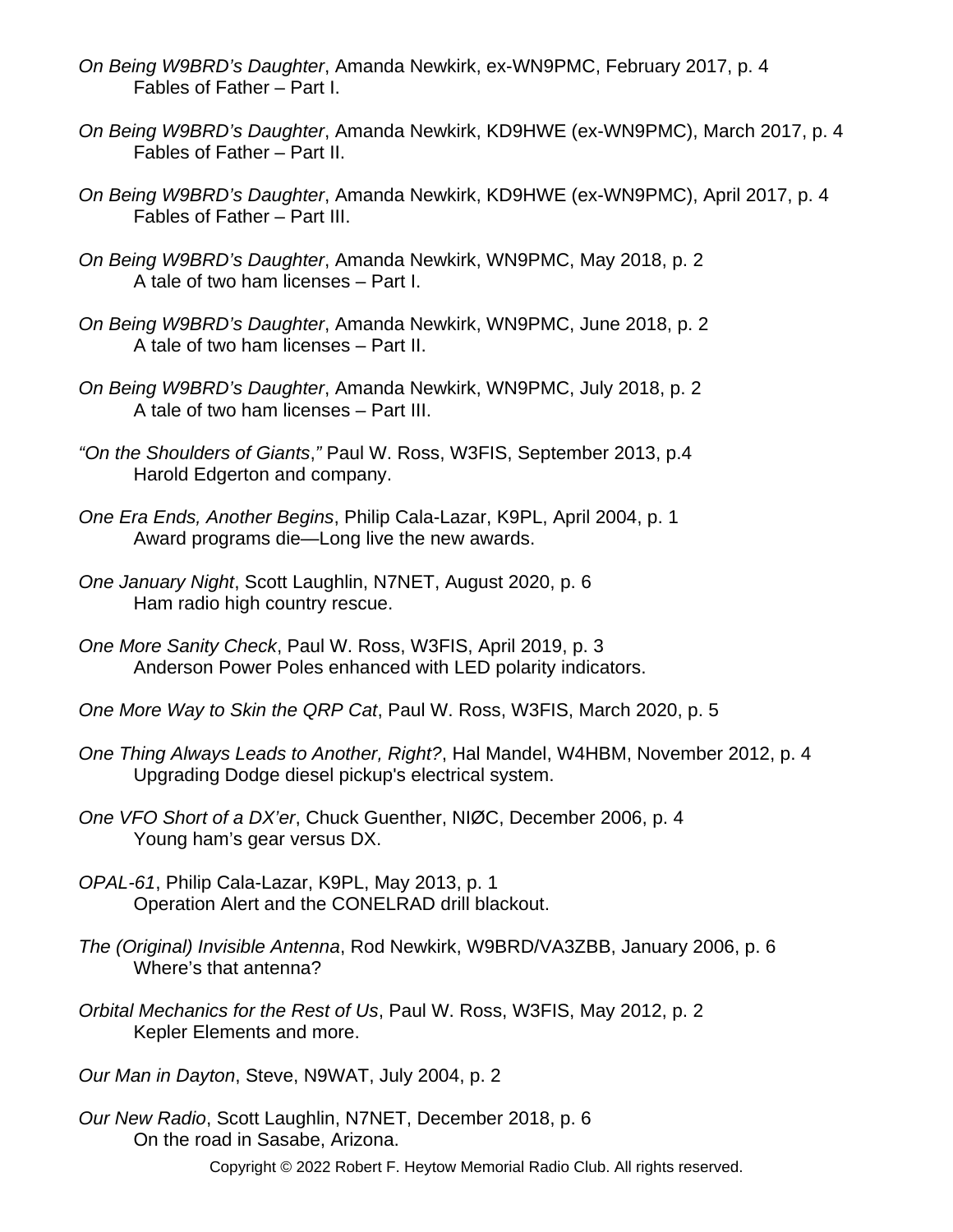- *"Our Radio Amateurs,"* Philip Cala-Lazar, K9PL, October 2013, p. 1 Carl Dreher and Zeh Bouck, W2PI, October 1941.
- *Outdoor Ethics & Ham Radio*, Bruce Prior, N7RR, November 2018, p. 2 "Take only memories, leave only footprints."
- *Over and Out in a Blaze of Glory*, Dick Sylvan, W9CBT, September 2004, p. 3 "Must QRT, rig ablaze!"
- *Owl Juice*, Philip Cala-Lazar, K9PL, December 2016, p. 1 Dixie Jones' punctuated column.
- *Ozark Patrol Receiver*, Philip Cala-Lazar, K9PL, March 2015, p. 1 Review of 4SQRP regenerative receiver kit.
- *Packet*, Scott B. Laughlin, N7NET, November 2014, p. 6 Remember when? It's time again for the mode.
- *Packet*, Scott B. Laughlin, N7NET, January 2017, p. 4 *QNC*, The CW Journal, and packet radio.
- *The Paraset*, Paul Ross, W3FIS, May 2017, p. 2 QRP at its finest in World War II.
- *Past is Prologue*, Philip Cala-Lazar, K9PL, December 2004, p. 1 What we can learn from an old handbook.
- *Pedal Radio*, John Kirk, VK4TJ, October 2008, p. 2 Pedal-powered QRP saved lives in the Australian outback.
- *Pelican Brief*, Hal Mandel, W4HBM, November 2013, p. 2 Safely toting and shipping a full gallon amplifier.
- *People Watching*, Giles de Bertodano, GØAJC, January 2019, p. 6
- *The PFR-3*, Philip Cala-Lazar, K9PL, October 2008, p. 1 Review of the Hendricks PFR-3 three-band QRP transceiver kit and optional paddle.
- *Phil's Rig was Top Drawer*, Rod Newkirk, W9BRD/VA3ZBB, October 2006, p. 6 Making do with a unique chassis source.
- *Picnic Table Portable*, Paul W. Ross, W3FIS, May 2018, p. 4 Ham radio in the great outdoors, no ants allowed.
- *Pikes Peak Pre-Field Day Operation*, Paul Signorelli, WØRW, November 2007, p. 4
- *A Pipsqueak for all Seasons*, Philip Cala-Lazar, K9PL, June 2007, p. 1 The DC40A QRP transceiver kit.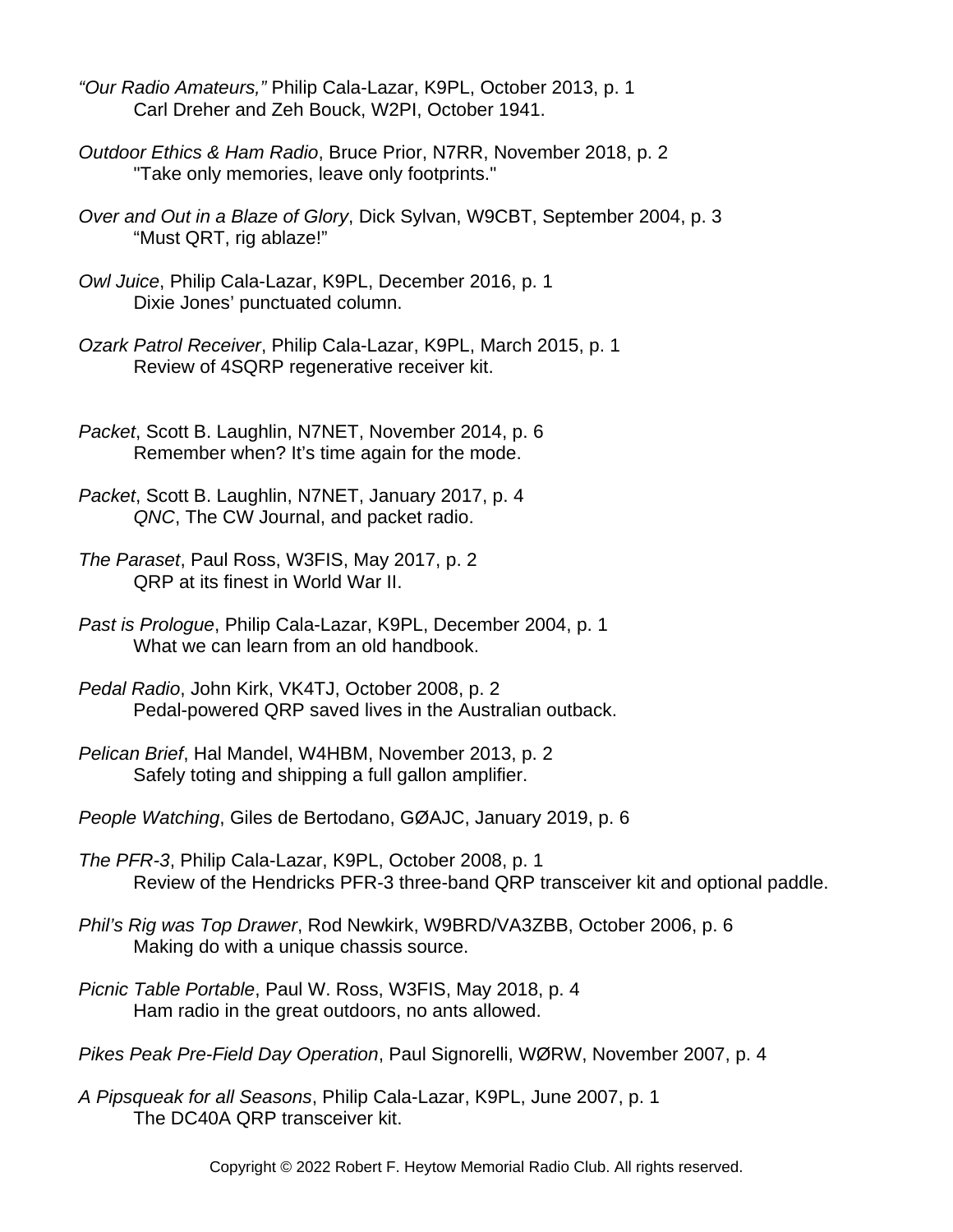- *A Place of One's Own*, Philip Cala-Lazar, K9PL, December 2005, p. 1 Some sociological aspects of post-WWII amateur radio.
- *The Post Office Key*, Grant McDuling, VK4JAZ, July 2007, p. 4
- *Post Office Net*, Bob Cashdollar, NR8U, December 2013, p. 4 Origin and history of the U.S. Post Office's amateur radio net.
- *Prelude to War*, Philip Cala-Lazar, K9PL, July 2009, p. 1 Amateur radio in the period 1938-1941.
- *Premax Vertical Antenna*, Philip Cala-Lazar, K9PL, January 2011, p. 1 The amateur radio antenna that went to war.
- *Premax Vertical Antenna*, Edward Zeranski, KG6UTS, February 2011 p. 6 Comment.
- *President Governors Relay*, Philip Cala-Lazar, K9PL, June 2015 A forgotten tradition, 1922-1957.
- *Printing Telegraphs*, Paul W. Ross, W3FIS, October 2019, p. 4 The need for speed.
- *Product Review*, Dick Sylvan, W9CBT, November 2005, p. 5 MFJ auto-tuner.
- *Put the Fun Back in Ham Radio for \$59*, Fred Hambrecht, W4JLE, September 2019, p. 6 The BITX 40, a 40-meter transceiver kit.
- *QAC, QAC*, David R. DeSpain, PE, WØBCG, June 2016, June 2016, p. 5 Cape Girardeau, Missouri; a two-meter net; and WØQAC.
- *QCX*, Philip Cala-Lazar, K9PL, March 2018, p. 1 Innovative transceiver kit from QRP Labs.
- *QCX on 20-Meters*, Philip Cala-Lazar, K9PL, June 2018, p. 1 High performance QRP rig from QRP Labs.
- *Q & A with John Amodeo, NN6JA*, Bob Cashdollar, NR8U, August 2012, p. 3 Producer of *Last Man Standing*.
- *QRD*, Clyde Bennish, NL7VH/DU7LVH, February 2020, p. 5 Q signals and ham lingo.
- *QRM Defined*, John Swartz, WA9AQN, November 2017, p. 7

*QRP*, Philip Cala-Lazar, K9PL, May 2005, p. 1

*QRP and the Great Outdoors*, Jim Smith, K3RTU, November 2015, p. 4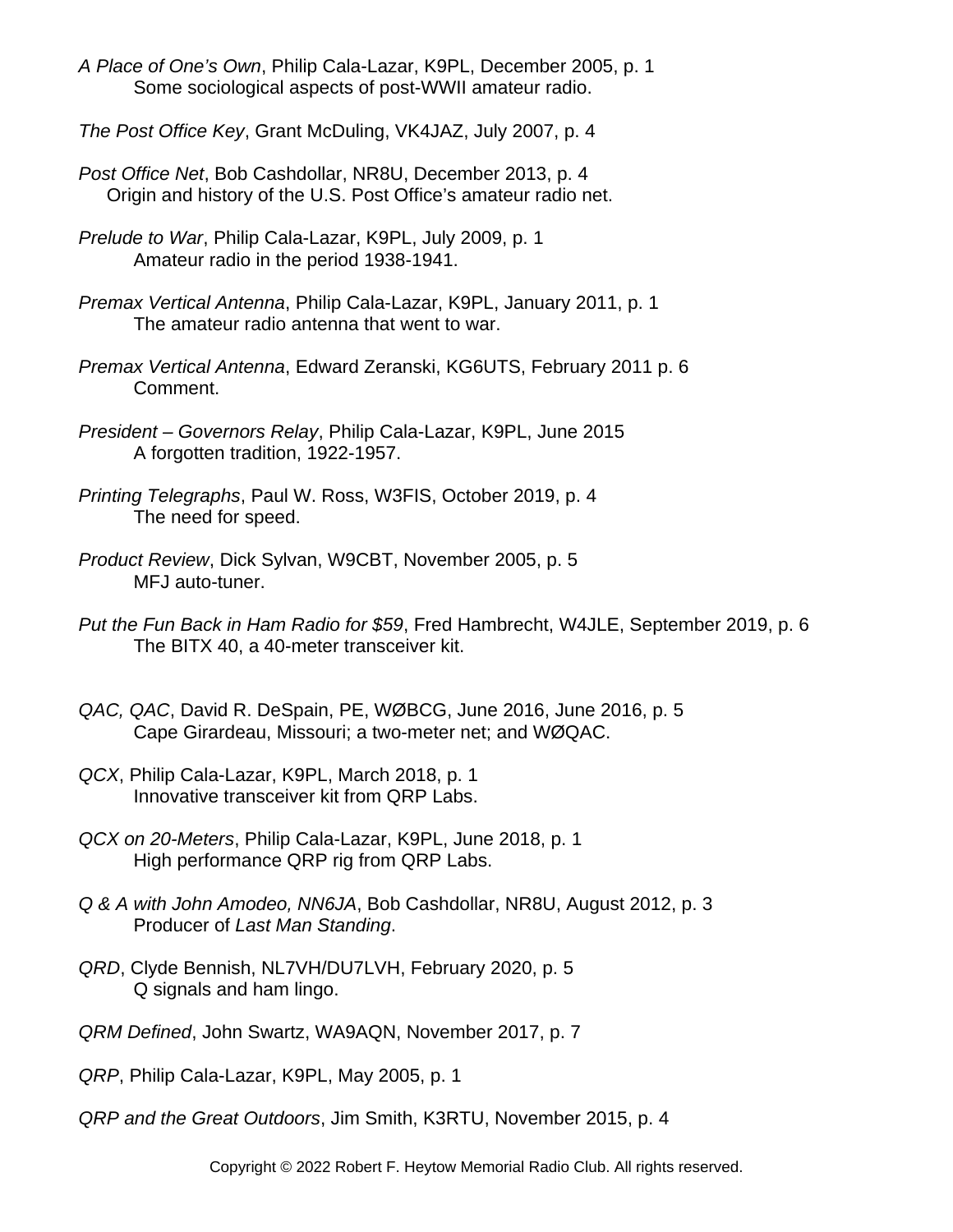- *QRP CW Less?* Arnold CW Timm, KAØTPZ, September 2014, p. 6 Poem.
- *QRP From Scratch*, Grant McDuling, VK4JAZ, December 2005, p. 5
- *QRP Kayaking, Harcourt "Bud" Quick*, W8BHK, December 2004, p. 4 Small rig aboard a small watercraft.
- *QRP Labs QLG1*, Philip Cala-Lazar, K9PL, April 2018, p. 1 GPS receiver module kit.
- *QRP on a Shoestring*, Paul W. Ross, W3FIS, September 2016, p.
- *QRP Pedestrian Field Day 2017*, Mike Olbrisch, KD5KC, June 2018, p. 6 Operating Field Day pedestrian mobile in Texas.
- *QRP Power Meter*, Philip Cala-Lazar, K9PL, November 2008, p. 1 NorCal's digital meter kit reviewed.
- *QRP the Hard Way*, Scott Laughlin, N7NET, August 2008, p. 5 Remembering a good friend and good times on the air.
- *QRP Redux*, Paul W. Ross, W3FIS, February 2022, p. 2
- *QRP Redux-Back to the Future*, Paul W. Ross, W3FIS, August 2013, p.4 When you care enough to send the very least.
- *QRP Revisited*, Paul W. Ross, W3FIS, July 2019, p. 2
- *QRP to the Field, Without the Fun*, John Swartz, WA9AQN, October 2012, p. 2 Book review: *The Clandestine Radio Operators*, by Jean-Louis Perquin, 2011.
- *QRPometer*, Philip Cala-Lazar, K9PL, November 2012, p. 1 Review of QRP/SWR meter kit by NMØS and the 4SQRP Group.
- *QSL Cards for Memories*, Robert Underwood, KØRU, May 2008, p. 2 The economics of QSL cards and a view into the past.
- *QSL Twists and Turns*, Philip Cala-Lazar, K9PL, March 2007, p. 1 International politics impact QSL cards.
- *QSO Today*, Philip Cala-Lazar, K9PL, December 2019, p. 1 QSO Today podcast.
- *A QSO With CRØOK*, Rod Newkirk, W9BRD/VA3ZBB, September 2004, p. 5 On the scene with a crime reporter.
- *QSSS*, Philip Cala-Lazar, K9PL, November 2007, p. 1 Q-Signals evolve.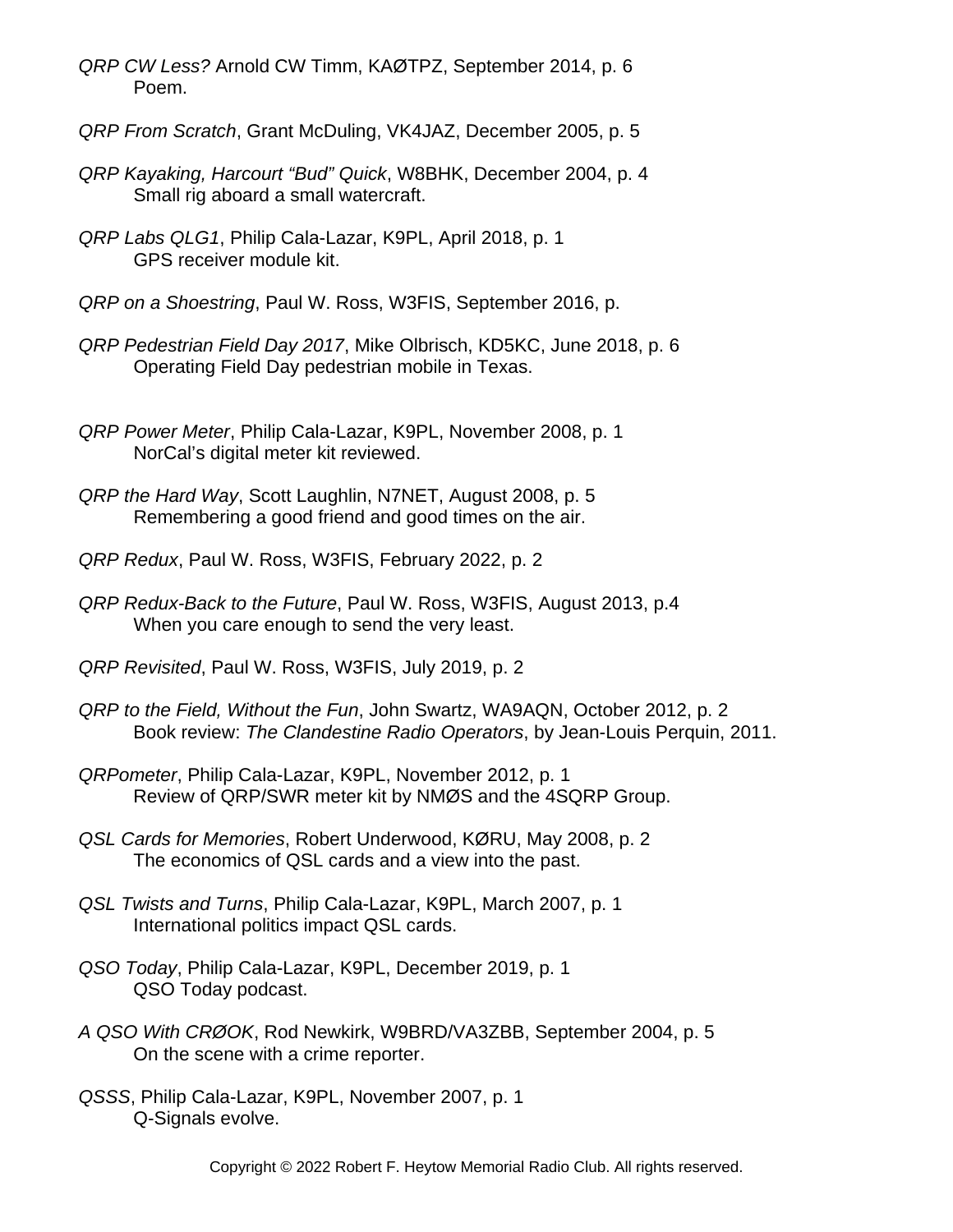- *QSX: I am Listening for You*, Philip Cala-Lazar, K9PL, March 2011, p. 1 Amateur radio columns by Chicago Tribune reporter Frank Hughes, W9KJ.
- *Quartzfest*, Nicholas Krebs, KG9E, January 2016, p. 6 Annual weeklong gathering of ham radio RVers and campers held in Quartzsite, Arizona.
- *Questing DX*, Jordan Makower, WA2BRV, August 2020, p. 5 Along the long DX trail.
- *QY PY Touch Keyer*, Noel J. Petit, WBØVGI, May 2021, p. 4
- *The Race With Obstacles*, Francisc Grünberg, YO4PX, January 2008, p. 2 The human spirit transcendent.
- *RadioAmator.ro*, May 2008, p. 8 News of the *K9YA Telegraph* in Romanian.
- *Radio in the Park with Nick*, Nick Krebs, KG9E, December 2008, p. 2 Can't operate from home? Try QRP operation in the park.
- *"The Radio Ham"*, Philip Cala-Lazar, K9PL, October 2004, p. 1 Comedian Tony Hancock's view and reality.
- *Radio Link to Santa*, Brian Jeffrey, VE3UU, December 2016, p. 6 Christmas Eve, the Arctic Circle and the DEWLine.
- *Radioman*, Philip Cala-Lazar, K9PL, June 2011, p. 1 Review of *RADIOMAN: An Eyewitness Account of Pearl Harbor and WWII in the Pacific*.
- *Radio Minutemen of America*, Philip Cala-Lazar, K9PL, May 2019, p. 1 *Radio News* magazine's volunteer monitor organization.
- *Radio Rescue Book Review*, Mike Dinelli, N9BOR, February 2004, p. 5
- *Radio Room Clocks*, Denis O'Brien, N2JJF, September 2011, p. 5
- *Radio Row*, Rod Newkirk, W9BRD/VA3ZBB, October 2011, p. 5 Cortlandt Street, New York, New York.
- *Radio Row Lives!*, Bob Ballantine, W8SU, October 2013, p. 5 Sylvan/Wellington Electronics, 269 Canal Street.
- *Radio Row, Manhattan*, Bob Ballantine, W8SU, July 2020, p. 6 George Marko, K2DWL (SK), radio salesman extraordinaire.
- *Radio Signal Survey League*, Philip Cala-Lazar, K9PL, February 2017, p. 1 *All Wave Radio*'s SWL Project – Part I
- *Radio Signal Survey League*, Philip Cala-Lazar, K9PL, March 2017, p. 1 *All Wave Radio*'s SWL Project – Part II

```
Copyright © 2022 Robert F. Heytow Memorial Radio Club. All rights reserved.
```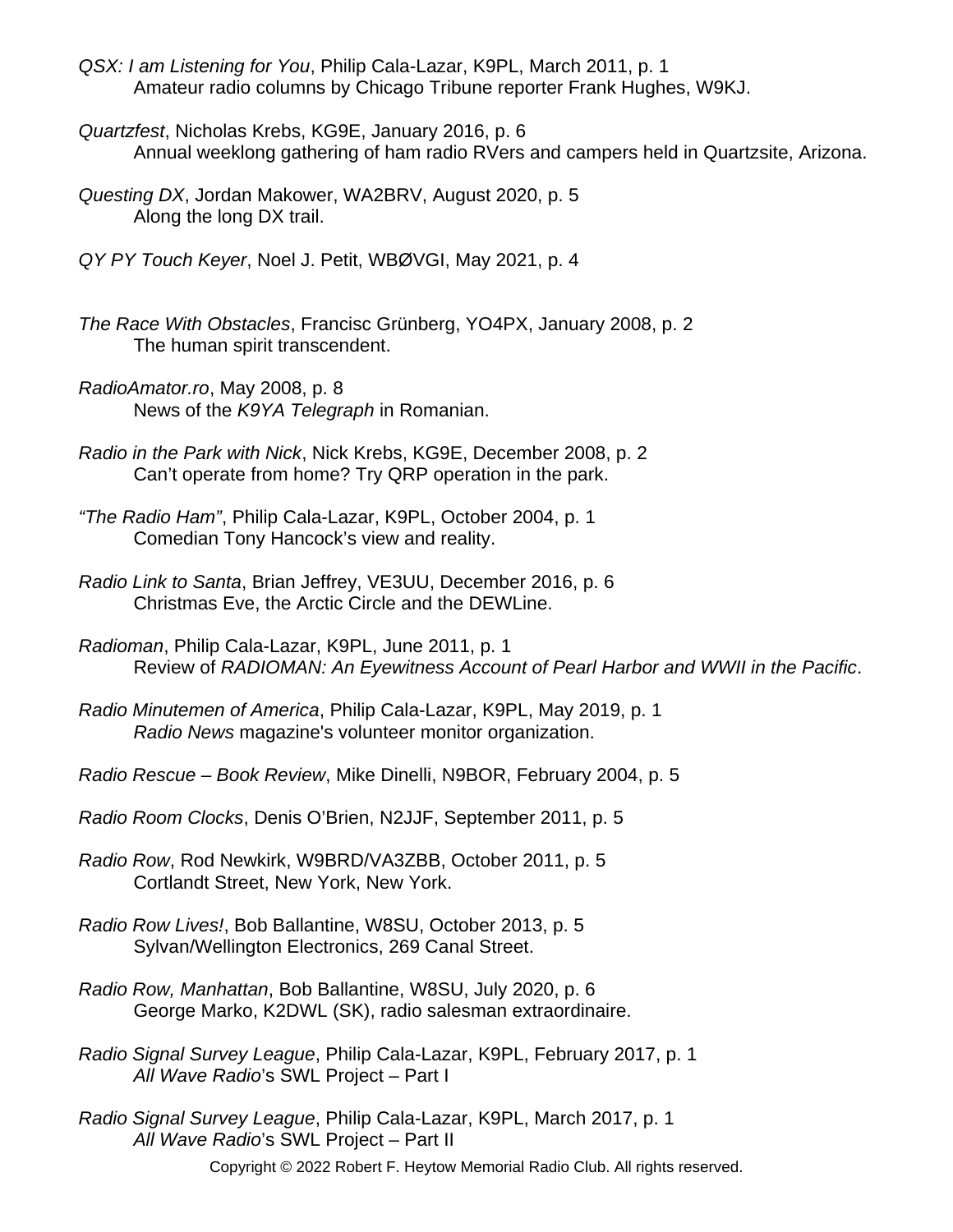- *Radio War*, Philip Cala-Lazar, K9PL, September 2020, p. 1 Book review. Britain's Radio Security Service and Voluntary Interceptors.
- *Radiotelepathy*, Philip Cala-Lazar, K9PL, October 2021, p. 1 Who's that rap, rap, rapping?
- *The Rag Chewers' Club Award*, September 2004, p. 8 Launch of S.P.A.R.'s RCC award.
- *The Rare Norcross Vibroplex*, Fred Maas, KT5X, November 2011, p. 5 All about this uncommon bug.
- *Ray and Don*, Rich Glassner, NØEAX, April 2010, p. 5 Remembering luminaries Ray Meyers, W6MLZ, and Don Wallace, W6AM.
- *R.C.M.P.-Early Radio System*, Bob Ballantine, W8SU, November 2014, p. 4 The national police force of Canada.
- *Ready Reckoners*, Philip Cala-Lazar, K9PL, October 2007, p. 1 Electronics ephemera—paper slide rules.
- *A Real Cheesy Rig*, Dick Sylvan, W9CBT, September 2005, p. 4 Classy cheese box chassis.
- *The Real Thing*, Philip Cala-Lazar, K9PL, March 2018, p. 6 Hardware stores of yore.
- *Receiver Performance Comparison*, Russell Mumaw, K3NLT, June 2019, p. 6 Elecraft K2, Kenwood TS-50S and QRP Labs QCX-40.
- *The Redheaded Telegrapher*, Scott Laughlin, N7NET, January 2020, p. 6 Henry, the boy telegrapher, Chapter I.
- *The Redheaded Telegrapher*, Scott Laughlin, N7NET, February 2020, p. 4 Chapter II.
- *The Redheaded Telegrapher*, Scott Laughlin, N7NET, March 2020, p. 4 Chapter III.
- *The Red Light Caper*, Joe Medsker, K8LKC, December 2012, p. 6 Adventures with a WWII-vintage infrared communicator.
- *The Regenerative Repeater*, W9BRD/VA3ZBB, June 2009, p. 6 Can't hear the Cubs game? Turn on the blooper.
- *Reginald J. Iversen, 9AU*, Bob Wanek, N2ESP, May 2016, p. 2 Wireless pioneer.
- *Regulators for your Power Supply*, Paul W. Ross, W3FIS, September 2012, p. 2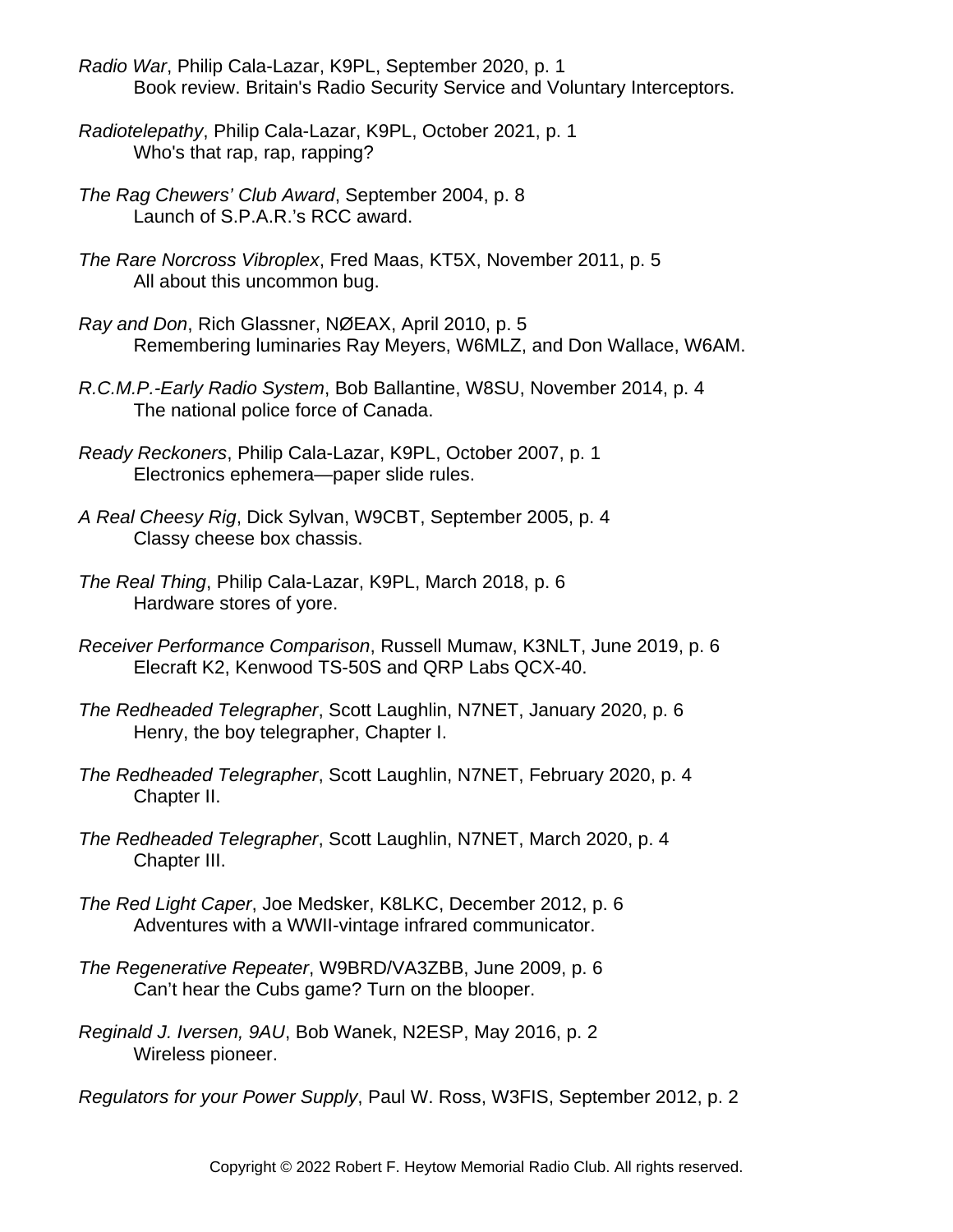*Remember When?* Louie Carlson, WA8CID, November 2012, p. 6 Venturing across Lake Michigan in a bathtub.

*Remembering Rod Newkirk*, Stephen E. Berg, WA9JML, November 2019, p. 2

*A Rendezvous with Radio*, Joe Medsker, K8LKC, February 2009, p. 4 Fond memories of the Knight Kit Ocean Hopper and other vintage gear.

*Repeat After Me*, Paul Ross, W3FIS, February 2012, p. 4 Better understanding of repeater technology.

*Repurposing*, Paul Ross, W3FIS, November 2015, p. 6

*The Restoration of an Old BC-223A*, Peter Buehner, N8PB, August 2006, p. 4

*Restructuring II: ARRL Takes a Stand?* Alan Wormser, N5LF, March 2004, p. 4

*Rethinking QRP Field Operations*, Paul W. Ross, W3FIS, June 2015, p. 3 Afield with the LNR MTR3B Mountain Topper QRP transceiver.

*Retreads*, Philip Cala-Lazar, K9PL, May 2022, p. 1 Hams return to the bands and on the air.

- *A Return to My Roots*, Paul W. Ross, W3FIS, November 2020, p. 7 Back to Morse.
- *"Rig Here is an Eico GDO*,*"* Doug Hall, K4DSP, October 2020, p. 6 Two-meter QSO on test gear.
- *The Rig That Named Me*, Rod Newkirk, W9BRD/VA3ZBB, February 2009, p. 6 Victory in the Pacific plus ingenuity gets GI hams back on the air.
- *The Road to Bugdom*, Philip Cala-Lazar, K9PL, December 2006, p. 1 Mystique of the semi-automatic key.

*Road Blocks and Obstacles*, Don Keith, N4KC, October 2015, p. 2

*The Road Not Taken*, Paul W. Ross, W3FIS, November 2014, p. 7 On the air with WSPR and a 30-meter MFJ Cub transceiver.

*The Road to Dayton*, Bob Cashdollar, NR8U, January 2017, p. 6

*Robert Beasley, K6BJH, SK*, May 2008, p. 8 Passing of a noted amateur radio cartoonist.

*Rock, W9SCH*, Scott B. Laughlin, N7NET, September 2014, p. 5

*Rockbound*, Jordan Makower, WA2BRV, April 2021, p. 6

*The Rockmite ][ QRP Transceiver*, Paul Ross, W3FIS, June 2014, p. 4 Kit review.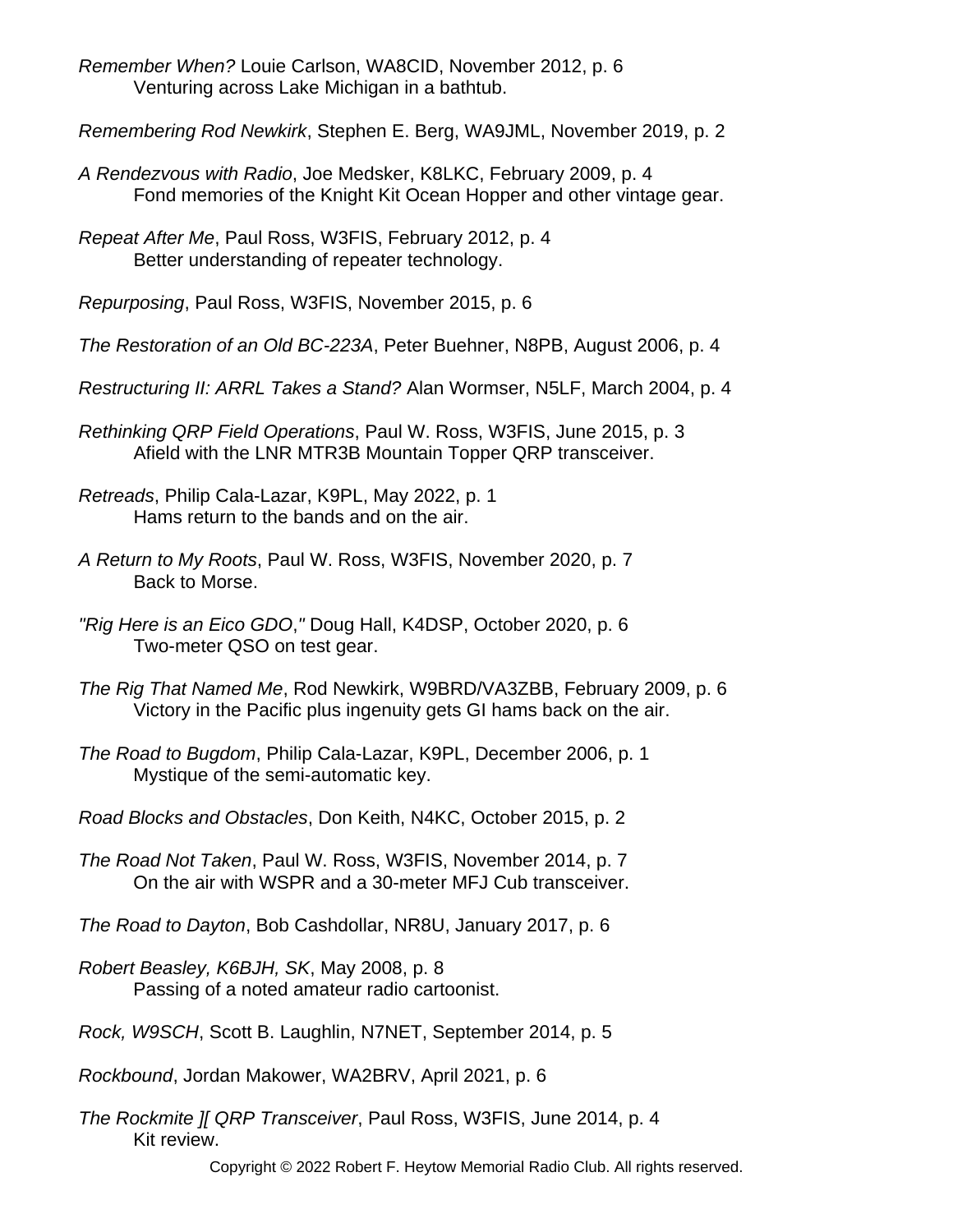- *Rod, VA3ZBB/W9BRD*, May 2010, p. 5 Rod Newkirk health progress report.
- *The Rod Newkirk Collection: From the Pages of the K9YA Telegraph 2004-2009*, June 2011, p. 6
- *The Rod Newkirk Collection*, Terry Fletcher, WAØITP, March 2012, p. 5 Book review.
- *Rod Newkirk, W9BRD/VA3ZBB (SK)*, December 2012, p. 10
- *Rod Newkirk, W9BRD/VA3ZBB (SK)*, Mike Parris, VA3TJP, January 2013, p. 5 In memoriam.
- *Rodney H. Newkirk, W9BRD-VA3ZBB*, Bob Ballantine, W8SU, July 2021, p. 5 Rod's Elmers.
- *Rose*, Part I, Scott B. Laughlin, N7NET, April 2015, p. 6 Post-WWII-era small town U.S.A.
- *Rose*, Part II, Scott B. Laughlin, N7NET, May 2015, p. 6
- *Rose*, Part III, Scott B. Laughlin, N7NET, June 2015, p. 5
- *Rose*, Part IV, Scott B. Laughlin, N7NET, July 2015, p. 5
- *Rose*, Part V, Scott B. Laughlin, N7NET, August 2015, p. 5
- *Rose*, Part VI, Scott B. Laughlin, N7NET, September 2015, p. 5
- *Rose*, Part VII, Scott B. Laughlin, N7NET, October 2015, p. 5
- *Rose*, Part VIII, Scott B. Laughlin, N7NET, November 2015, p. 5
- *Rose*, Part IX, Scott B. Laughlin, N7NET, January 2016, p. 4
- *Rose*, Part X, Scott B. Laughlin, N7NET, May 2016, p. 5
- *Rose*, Part XI, Scott B. Laughlin, N7NET, June 2016, p. 6
- *Rose*, Part XII, Scott B. Laughlin, N7NET, August 2016, p. 6
- *Rose*, Part XIII, Scott B. Laughlin, N7NET, September 2016, p. 6
- *Rose*, Part XIV, Scott B. Laughlin, N7NET, October 2016, p. 4
- *Rose*, Part XV, Scott B. Laughlin, N7NET, November 2016, p. 5
- *Rose*, Part XVI, Scott B. Laughlin, N7NET, December 2016, p. 4
- *Rose*, Part XVII, Scott B. Laughlin, N7NET, January 2017, p. 5 Copyright © 2022 Robert F. Heytow Memorial Radio Club. All rights reserved.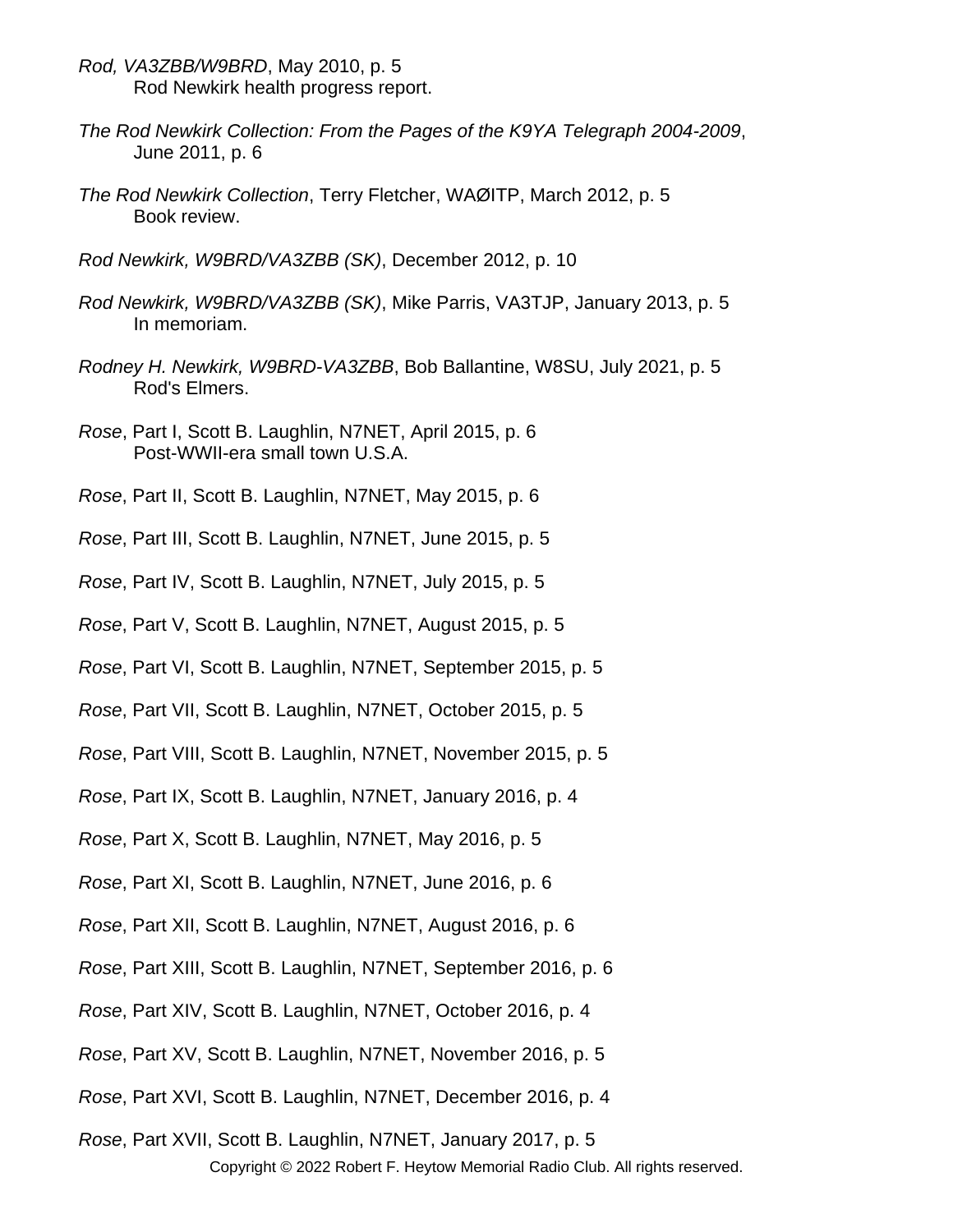*Rose*, Part XVIII, Scott B. Laughlin, N7NET, May 2017, p. 5

*Rose*, Part XIX, Scott B. Laughlin, N7NET, June 2017, p. 5

*Rose*, Part XX, Scott B. Laughlin, N7NET, July 2017, p. 6

*Rose*, Part XXI, Scott B. Laughlin, N7NET, August 2017, p. 5

*Rose*, Part XXII, Scott B. Laughlin, N7NET, September 2017, p. 5

- *Roy's Rhapsody in Blue*, Rod Newkirk, W9BRD/VA3ZBB, September 2008, p. 6 A lazy morning becomes electric.
- *Ruggedizing the Whiterook MK-33*, Paul Signorelli, WØRW, December 2008, p. 6 Making a popular key tougher.
- *Running Forty Kilowatts—Legally*, Rod Newkirk, W9BRD/VA3ZBB, January 2007, p. 4 On the air with the VOA.
- *Russell Richardson—WWII Radio Op*, Russell Richardson, AE4NY, July 2006, p. 5
- *S-38*, Joe Weisberger, 4Z1JW, December 2019, p. 6 Hallicrafter's iconic receiver and its meaningful influence on a ham family.
- *Safely Setting Up an Antenna*, Jordan Makower, WA9BRV, July 2022, p. 5
- *The Sagging Wire*, Mark R. StJ. Foreman, G7LSZ/SA6BID, August 2021, p. 4 Calculating wire antenna sag.
- *St. Francis Dam Disaster*, Philip Cala-Lazar, K9PL, November 2010, p. 1 Seventeen-year-old Santa Paula, California ham helps save lives.
- *Sanity Checks*, Paul Ross, W3FIS, October 2018, p. 4 Troubleshooting primer.
- *Satellite Communications: Part I*, Paul Ross, W3FIS, March 2012, p. 4 How it's done.
- *Satellite Communications: Part II*, Paul Ross, W3FIS, April 2012, p. 5 How to "Work the Birds."
- *Satellites, Stone Knives, and Bear Skins*, Cory GB Sickles, WA3UVV, March 2022, p. 2 Building your way to VHF operation.
- *SATERN Shines Brightly*, Bill Sexton, N1IN, and Ann S. Shaver, WH2E, December 2005, p. 2 Salvation Army's amateur radio auxiliary.
- *SAVXO*, Philip Cala-Lazar, K9PL, June 2012, p. 1 Review of 4SQRP variable crystal oscillator kit.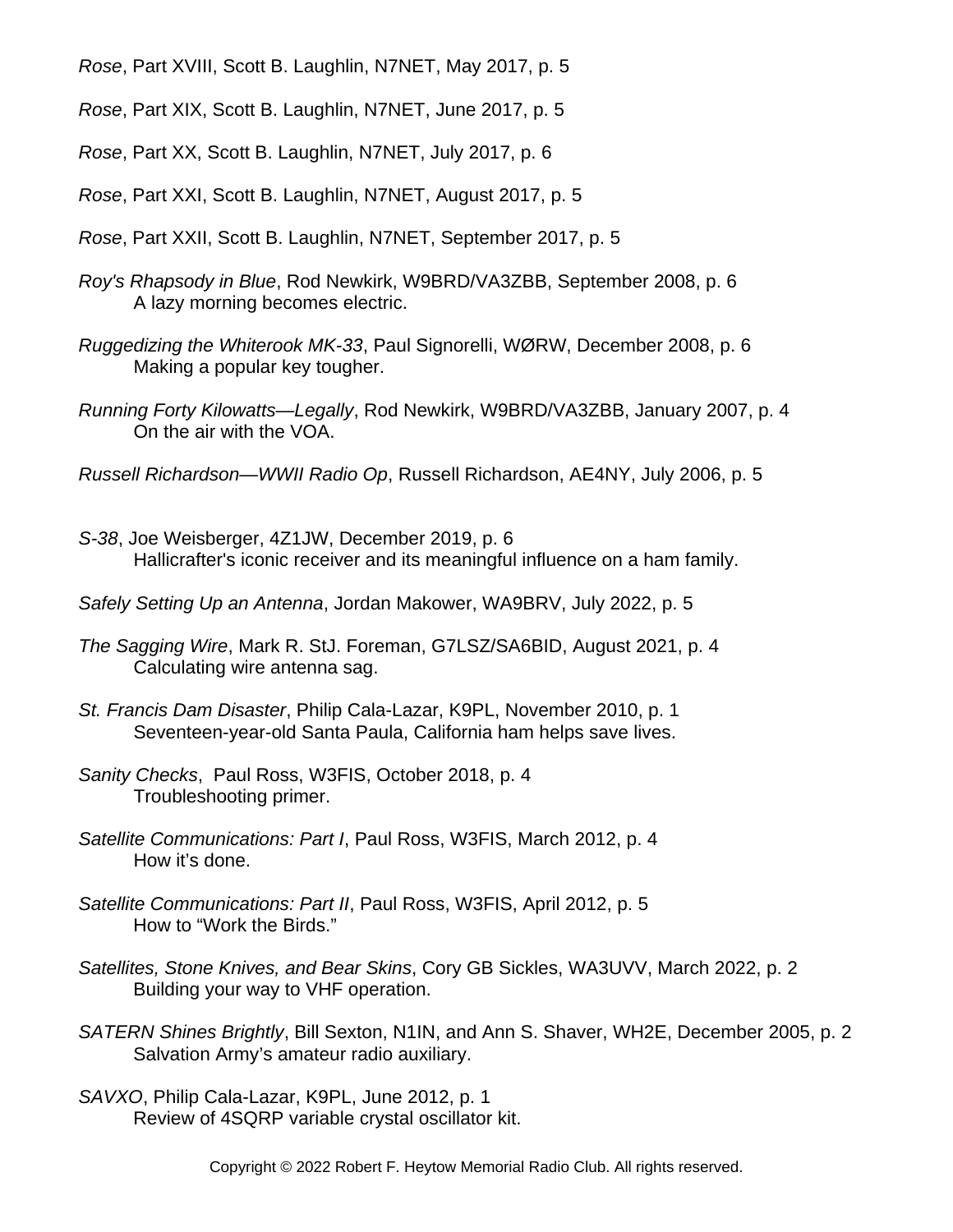- *A Scholar's View. . .*, Philip Cala-Lazar, K9PL, January 2008, p. 1 Book review: *Ham Radio's Technical Culture*.
- *Schlackertastenabend*, Kai, DL1AH, February 2005, p. 7 Bug Night in *Deutschland*.
- *"The Searchers"*, Philip Cala-Lazar, K9PL, March 2008, p. 1 Book review: Amateur operators' contribution to "Radio Intercept in Two World Wars."
- *The Second Best Day of the Year*, Ted Holland, WB3AVD, December 2021, p. 2 Christmas tree telegraph key ornaments.
- *The Secret Handshake*, Philip Cala-Lazar, K9PL, June 2006, p. 1 Recognizing ham ops.
- *The Secret Listeners*, John Swartz, WA9AQN, September 2013, p. 2 How the Y Service Intercepted German Codes for Bletchley Park book review.
- *Secret Service for Me*, Paul Hendershott, W9BBR, April 2005, p. 2 "You got some ID?"
- *Selling Amateur Radio*, Jordan Makower, WA2BRV, June 2019, p. 3 Reinvigorating a school amateur radio club.
- *Serendipity*, Wayne Green, W2NSD, June 2011, p. 5 Wayne Green's beginnings in amateur radio.
- *Serendipity II*, Wayne Green, W2NSD, March 2012, p. 8 Flying around the world with amateur radio onboard.
- *Serving Our Country*, Scott Laughlin, N7NET, February 2008, p. 4 MARS once again steps forward.
- *The Setup that Led to a Career*, John T.M. Lyles, K5PRO, April 2022, p. 2 John's personal ham radio history.
- *A Shack Full of Resolutions*, Philip Cala-Lazar, K9PL, January 2005, p. 1 New Year's ponderings.
- *Shared Traditions*, Philip Cala-Lazar, K9PL, June 2004, p. 1 The amateur radio community.
- *Shave and a Haircut...*, Mike Dinelli, N9BOR, March 2006, p. 4 Otherworldly memories of an old friend.
- *The Shortest NTS Message Ever Sent*, Bob Dillon, WB9LTN, February 2010, p. 4 A dit in time.

*Signals From Space*, Jordan Makower, WA2BRV, October 2021, p. 5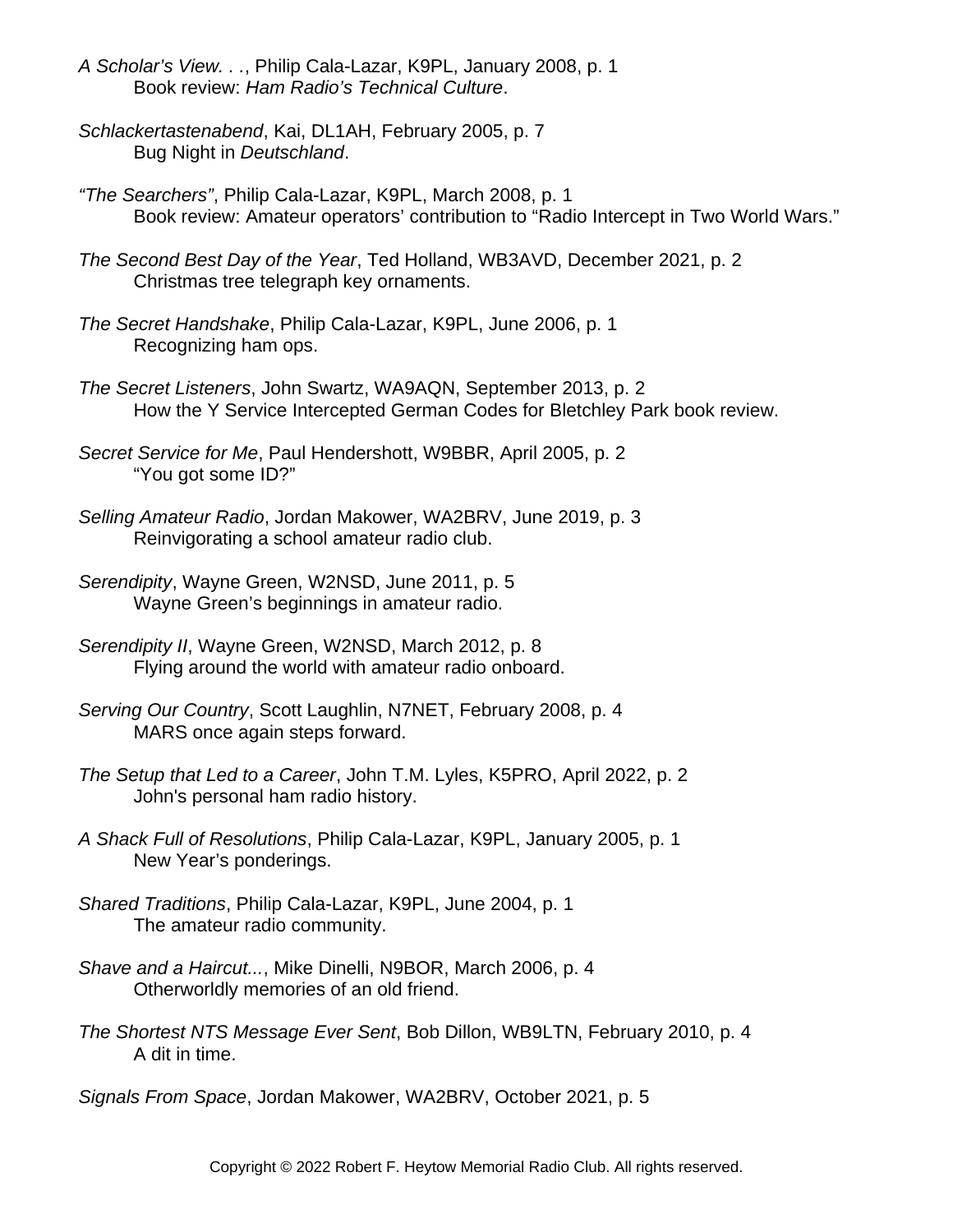- *The Silent Key*, Jerry Spring, VE6CNU, November 2008, p. 6 Poem.
- *Simpson Meter*, Scott McIntire, K7DXT, October 2021, p. 3 Memories attached to Scott's father's Simpson meter.
- *The Simpsons*, Philip Cala-Lazar, K9PL, February 2005, p. 1 Animation paragon's many ham radio references.
- *Sister Mary Lumena, K9CJO*, Bob Ballantine, W8SU, p. 5 Ham radio biography, 1892-1977.
- *Sky BUDDIES*, Philip Cala-Lazar, K9PL, August 2010, p. 1 Book review: *Sky BUDDIES* by Jeff Murray, K1NSS.
- *S.L. Seaton's Radio Autobiography*, Philip Cala-Lazar, K9PL, June 2010, p. 8 Dr. Seaton fills in the details, as of June 1931.
- *Slow Scan Television*, Paul W. Ross, W3FIS, July 2010, p. 2 SSTV primer.
- *Snappy QSL Service by W9BRD!,* Bob Ballantine, W8SU, January 2021, p. 6 Rod Newkirk, W9BRD, QSL card printer.
- *Snow on the Radials*, Chuck Guenther, NIØC, August 2008, p. 2 Low band DX'ing.
- *So Long, Dick, W9CBT…*, Mike Dinelli, N9BOR, March 2016, p. 2 Retiring–déjà vu all over again.
- *So You Think You Want to Be an Expeditionary Radio Op?* John Kirk, VK4TJ, June 2010, p. 2 Wally Hannam and the 100<sup>th</sup> anniversary of the Wireless Institute of Australia.
- *So, You Want to be a Non-Profit?* Paul W. Ross, W3FIS, October 2011, p. 6
- *Software Defined Radio*, Paul W. Ross, W3FIS, November 2010, p. 2
- *Some QRP Encounters…*, Jim Smith, K3RTU, October 2016, p. 2 While operating backpack QRP.
- *Some Thoughts About SSB*, Paul W. Ross, W3FIS, March 2014, p. 4 Part I.
- *Some Thoughts About SSB*, Paul W. Ross, W3FIS, April 2014, p. 4 Part II.
- *"Song of the Sky"*, Philip Cala-Lazar, K9PL, December 2013, p. 6 Radio operator Ernie Silvers in Guy Murchie's 1954 book, *Song of the Sky*.
- *Sounds Like a Special Event to Me*, Bob Cashdollar, NR8U, September 2010, p. 4 Arranging and operating a special event station.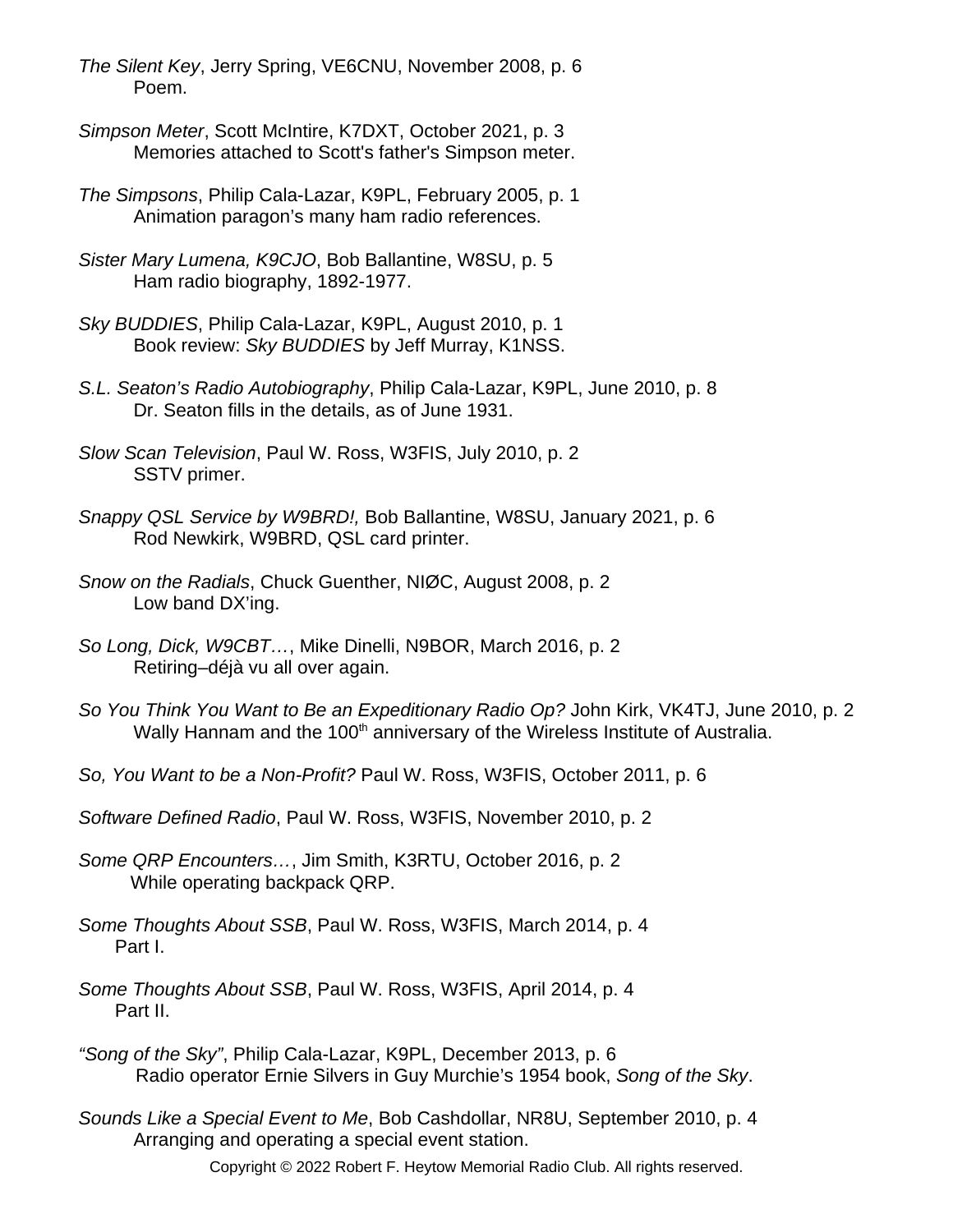- *Spanish Eyes*, Rod Newkirk, W9BRD/VA3ZBB, November 2011, p. 7 Ham radio and a lingering unfulfilled love.
- *Spastic Jack*, Scott Laughlin, N7NET, August 2014, p. 4 A story out of Beale AFB.
- *A Special "Special Event" Moment*, Don Keith, N4KC, March 2009, p. 4 Special event station N9N, the USS *Nautilus*, CW and "*Nautilus* 90 North."
- *"The Spies at Gilnahirk,"* John Swartz, WA9AQN, June 2017, p. 4 Book review.
- *A Spooky QSO with WVNA*, Rod Newkirk, W9BRD/VA3ZBB, March 2007, p. 4 Really long delayed echoes.
- *SS-40 Receiver*, Philip Cala-Lazar, K9PL, December 2011, p. 1 4SQRP 40-meter receiver kit review.
- *Starting an Amateur Scholarship Fund*, Ronald Morgan, KB9NW, June 2004, p. 4
- *State Secrets Revealed*, Hal Mandel, W4HBM, April 2018, p. 6 The cat in the shack.
- *Station I.D.*, Cliff Cheng, Ph.D., AC6C, January 2010, p. 4 Good operating procedure begins with proper ID'ing.
- *Staying on Track*, Hal Mandel, W4HBM, April 2015, p. 4 When life and chores intrude on ham radio.
- *Steve's Field Day Story. . .*, Steve, N9WAT, August 2004, p. 3
- *Stocking Stuffers*, Philip Cala-Lazar, K9PL, November 2015, p. 1 Two Elenco kits reviewed.
- *Storm*, Scott B. Laughlin, N7NET, December 2017, p. 6 Weather tracking via APRSIS32.
- *The Storm*, Scott B. Laughlin, June 2021, p. 4 Touring on a tandem.
- *The Story Within*, Philip Cala-Lazar, K9PL, March 2009, p. 1 An E.F. Johnson Speed-X key and Allied Radio, what memories they engender.
- *The Straight Key Century Club*, Roger Kepner, W6SQQ, December 2009, p. 6 The title says it all—fun on-air activities for all.
- *Straight Key CW Lives!*, Walt Fair, Jr., W5ALT, April 2006, p. 2 Introducing Straight Key Century Club.
- *Straight Key or Not Straight Key*, Philip Cala-Lazar, K9PL, September 2010, p. 1 The evergreen question: "What first key?"
	- Copyright © 2022 Robert F. Heytow Memorial Radio Club. All rights reserved.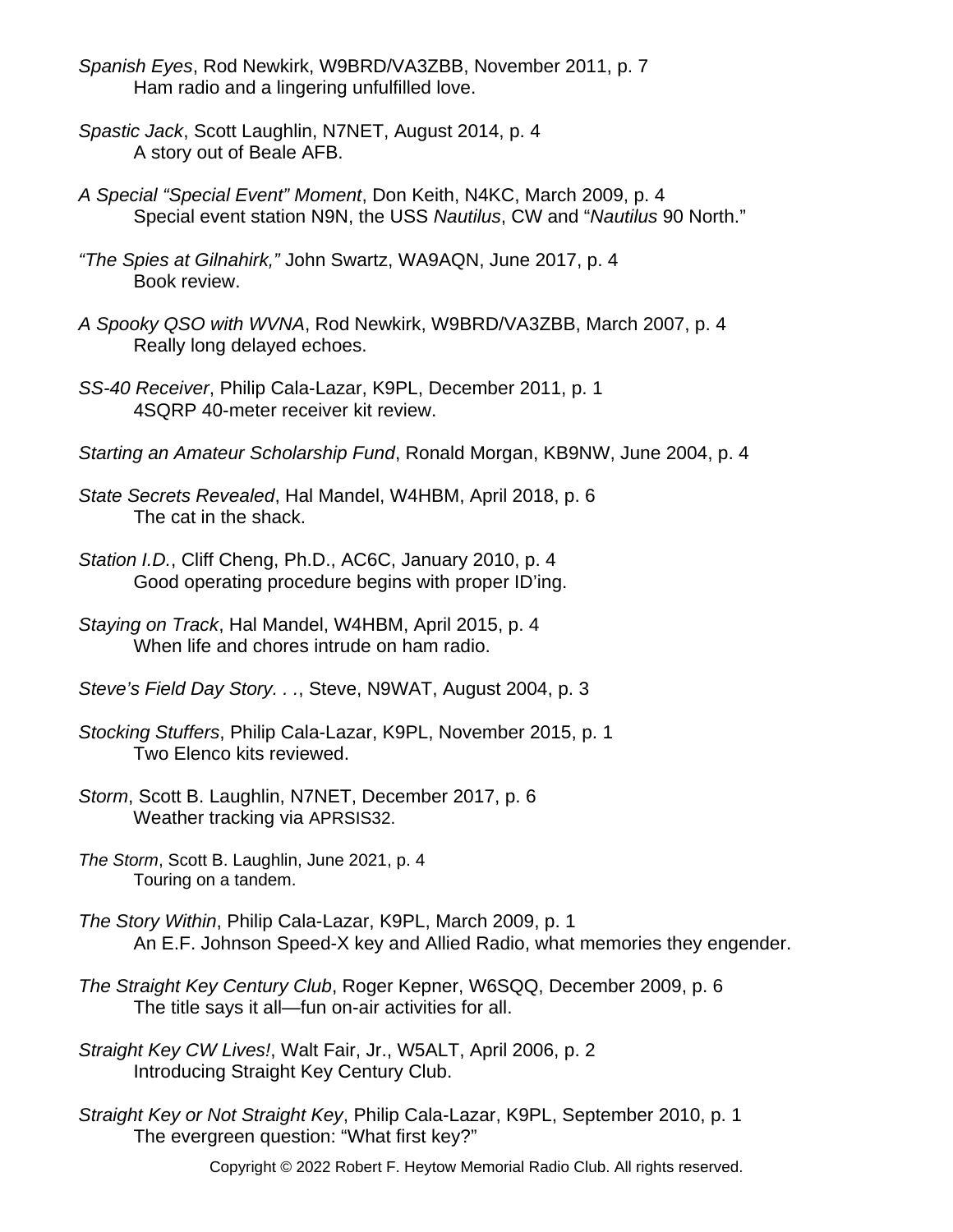- *A Study in Flea Marketing*, Steve, N9WAT, August 2007, p. 2 Flea market personalities.
- *Suddenly a Crisis*, Joseph Calzaretta, K4LL, November 2006, p. 5 Amateur radio again serves international goodwill.
- *Superheterodyne Receivers*, Paul W. Ross, W3FIS, August 2010, p. 4 Part 1 of 2.
- *Superheterodyne Receivers*, Paul W. Ross, W3FIS, August 2010, p. 4 Part 2 of 2.
- *The SuperRX*, Duke Wahl, Jr., WA9WJB, May 2014, p. 6 80-meter receiver kit.
- *Surecom SW-102*, Philip Cala-Lazar, K9PL, February 2022, p. 1 Compact VHF-UHF SWR/Power/Frequency meter.
- *SWL Cards*, Philip Cala-Lazar, K9PL, April 2020, p. 1 Similar, but different.
- *SWL to Ham*, George H. Morto, KN2GSJ, January 2005, p. 5
- *Sweepers Banished*, Philip Cala-Lazar, K9PL, May 2010, p. 5 Ridding the NorCal 2N2/20 QRP transceiver of self-oscillation.
- *A Tale of the South Pacific*, Rod Newkirk, W9BRD/VA3ZBB, January 2009, p. 5 Hollandia Harbor, 1944, and two ham buddies get reacquainted via a flashlight CQ.
- *Talking with Radio Rescue's Bob Marx, 2AZK*, Philip Cala-Lazar, K9PL, August 2010, p. 6 Ham radio in the 1920s from an op who lived it.
- *Taps for Morse Code?* Anthony R. Gordon, KG6EQM, May 2007, p. 2 Reopening the case for Morse testing.
- *Ted & Jack, A Tale of Two Elmers*, Jeff Murray, K1NSS, December 2012, p. 2 Heartwarming tale of a Novice and his elmers.
- *Telegraph Article Cited in Polar Research*, April 2008, p. 8
- *The Terry-Holden Expedition*, Philip Cala-Lazar, K9PL, June 2022, p. 1 VP3THE in the tropics, 1937-1938.
- *"That" Amateur Extra Class License*, Philip Cala-Lazar, K9PL, August 2016, p. 1 FCC Form 659.
- *That Defining Moment*, Charlie Cotterman, KA8OQF, January 2011, p. 5 Becoming an amateur radio operator.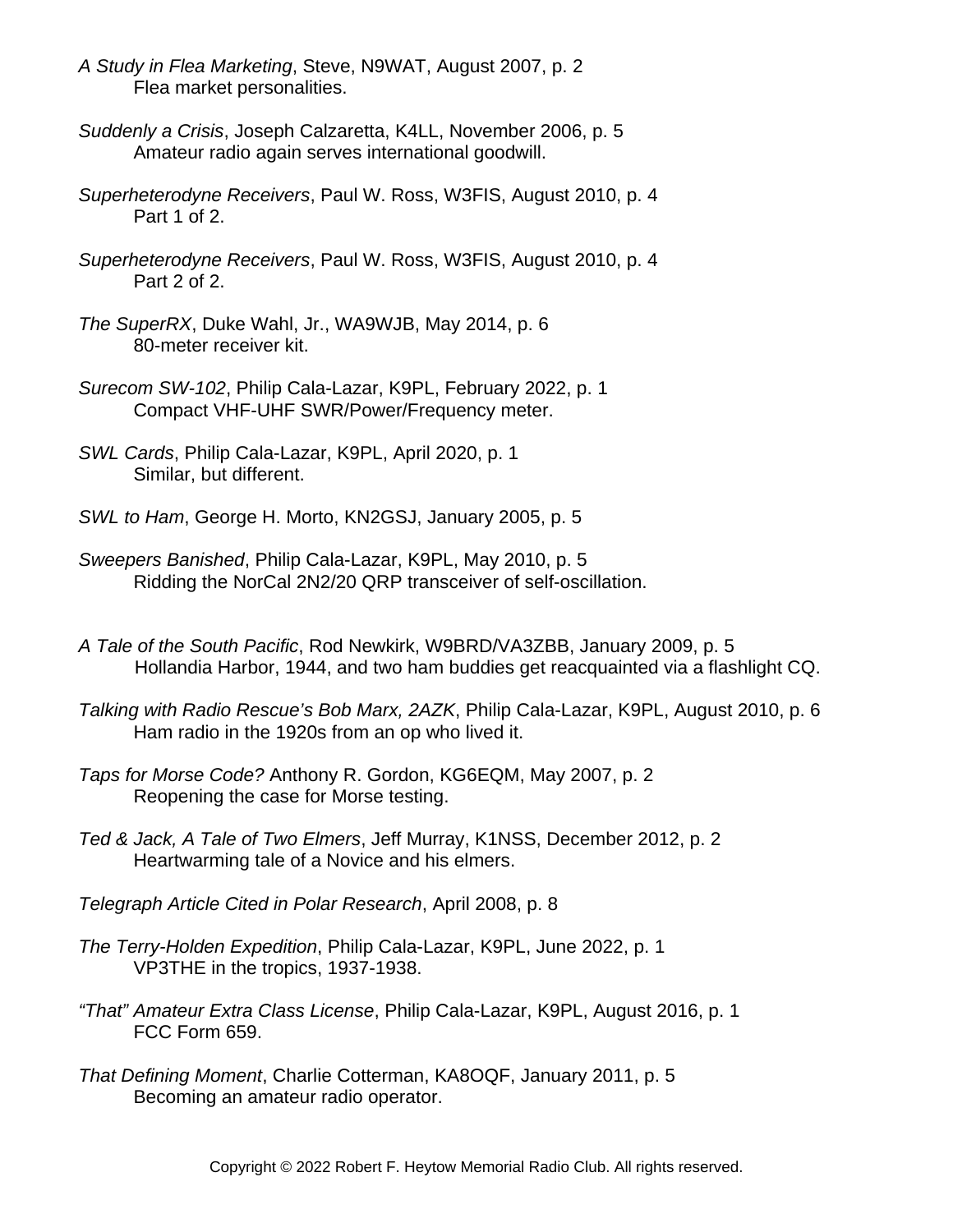- *That Defining Moment*, Larry, KL7IBV, May 2011, p. 5 A spark ignites the making of an amateur radio operator.
- *That Defining Moment*, Lynn M. (Sam) Elbe, KY8R, August 2011, p. 8 Fifty-five years as a ham–the beginning.
- *That Defining Moment*, Joe Malloy, W2RBA, May 2013, p. 3 A young man learns Morse and earns a Novice class license in 1964.
- *That First DX*, Charlie Cotterman, KA8OQF, August 2011, p. 7 Memories of that all-important, first long distance QSO.
- *There is an Old Proverb...*, Jordan Makower, WA2BRV, April 2018, p. 4 High school radio clubs.
- *There She is Again*, Scott Laughlin, N7NET, April 2008, p. 4 Airman Andover in a pickle.
- *There Were Angels Dining at the Ritz*, W9BRD/VA3ZBB, January 2008, p. 6 Soul mates meet on 30-meters.
- *There's a Sterba Curtain in My Yard*, Darron Sanchez, WA5TCZ, May 2009, p. 4 An antenna that really does the job.
- *They Could Have & Should Have*, Rod Newkirk, W9BRD/VA3ZBB, July 2005, p. 6 Keeping track of old radio designs and modifications.
- *Things Not Heard Today*, Bob Ballantine, W8SU, June 2015, p. 4 Echoes of the past.
- *This Ain't eBay*, Steve, N9WAT, August 2010, p.2 Hamvention 2010.
- *This is a Ghost Story*, Ian Baines, VE3DJI, July 2022, p. 6
- *Thoreau's 201st Birthday Anniversary Radiograms*, April 2018, p. 7 Special event station.
- *Thoreau's 202nd Birthday Anniversary Radiograms*, May 2019, p. 6 Special event station.
- *Thoughts on Regen Receivers*, Paul W. Ross, W3FIS, September 2009, p. 2 Armstrong's classic regenerative receiver design today.
- *The Tikker Receiving System*, Joe Medsker, K8LKC, March 2007, p. 5 Vintage radio device.
- *"Tilted P"*, Bud Frohardt, W9DY, April 2008, p. 5 The past revealed via a special-purpose Morse character.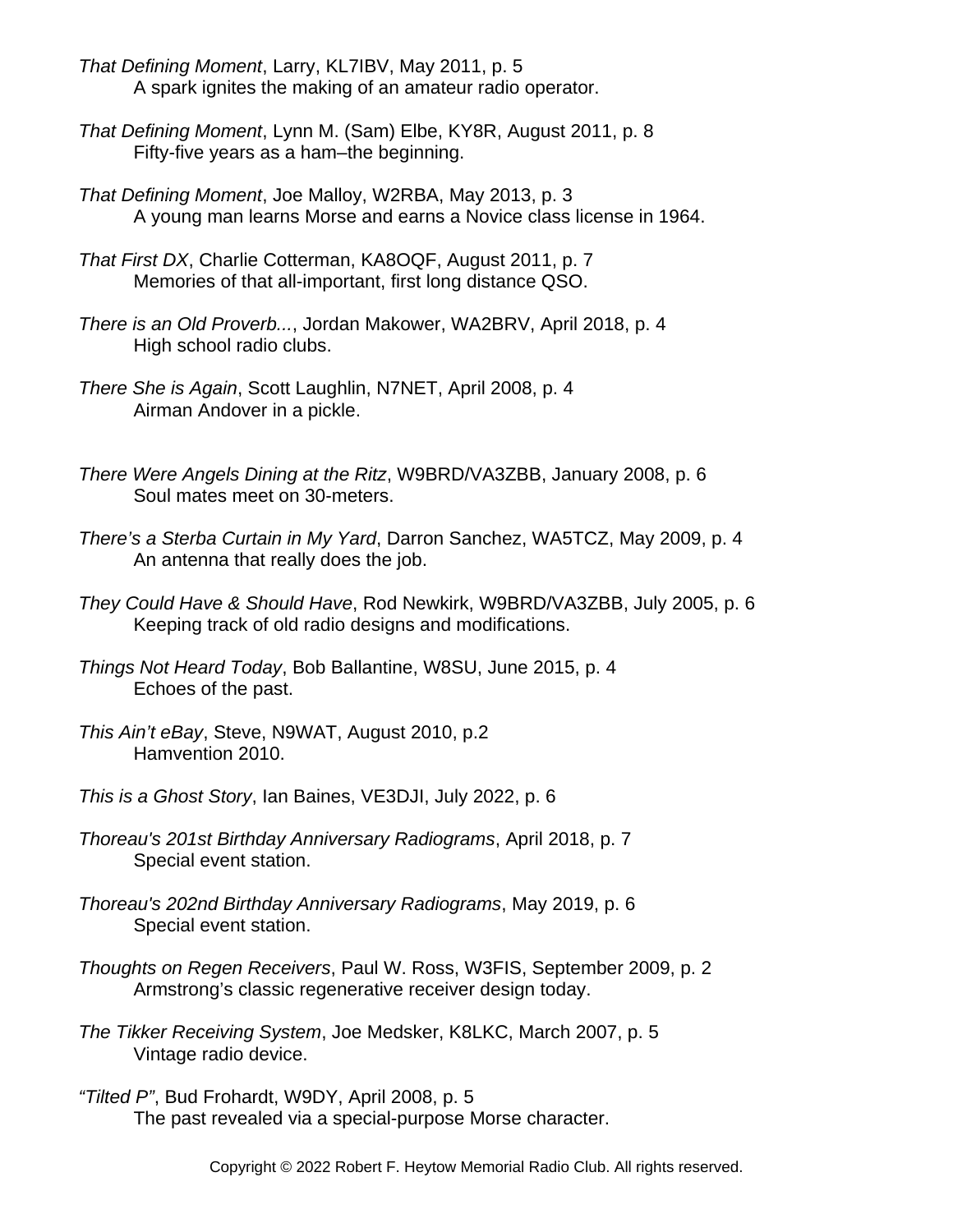- *Timing: P5, DXCC and the U-505*, John Swartz, WA9AQN, December 2013, p. 2 Visiting U-Boat *U-505* and the virtue of patience.
- *Tinkering for Idiots!*, Rod Newkirk, W9BRD/VA3ZBB, March 2005, p. 6 Inadvertent radiation. Uh, oh!
- *Titanic Calling*, John Swartz, WA9AQN, May 2013, p.4 Wireless communications during the great disaster.
- *The Titanic Radio Systems*, Paul W. Ross, W3FIS, January 2021, p. 3 Radio aboard RMS *Titanic*.
- *To Crimp or Not to Crimp*, Paul W. Ross, W3FIS, February 2018, p. 5 Crimp connections or solder?
- *Tom Swift and his Magic Umbrella*, Rod Newkirk, W9BRD/VA3ZBB, October 2007, p. 5 Inventive ham solves CB-sourced problem.
- *Tools, We Gotta Have Tools...*, Paul W. Ross, W3FIS, March 2018, p. 5 Computer sound cards serve as spectrum analyzer and oscilloscope.
- *Too Many Computers*, Paul W. Ross, W3FIS, May 2021, p. 2 All band receiver, FM, AM (MW & SW), SSB.
- *Too Much Time on My Hands*, Bob Cashdollar, NR8U, June 2014, p. 6 Magazine circulation figures.
- *A Tragic Passage Solved*, Bob Ballantine, W8SU, October 2018, p. 6 Disappearance of the U.S. Navy's oceangoing tug USS *Conestoga*.
- *Transforming an HT into a Home Station*, Daniel Romila, VE7LCG, p. 9 On the cheap.
- *Treating Hams Like SPAM*, Russ Ward, W4NI, May 2007, p. 8 Problems at the FCC Web site.
- *The Trip of a Lifetime*, Bryant Rascoll, KG5HVO, February 2018, p. 6 Dave Kalter Memorial Youth DX Adventure in Costa Rica.
- *Turner Calling*, Philip Cala-Lazar, K9PL, October 2010, p. 1 Veteran journalist and newscaster Ulmer Turner, W9UG.
- *Two Amazing Amateurs*, Part I, Philip Cala-Lazar, K9PL, September 2012, p. 1 Richard Upjohn Light and Robert French Wilson, W1FJ, in a Bellanca *Skyrocket*.
- *Two Amazing Amateurs*, Part II, Philip Cala-Lazar, K9PL, October 2012, p. 1
- *Two Cents Worth of Fun—SKN 2006*, Robert Underwood, W8YRB, February 2006, p. 4 Very simple key design.
- *Two Iambic to Single Lever Mods*, Paul Signorelli, WØRW, November 2010, p.6 Copyright © 2022 Robert F. Heytow Memorial Radio Club. All rights reserved.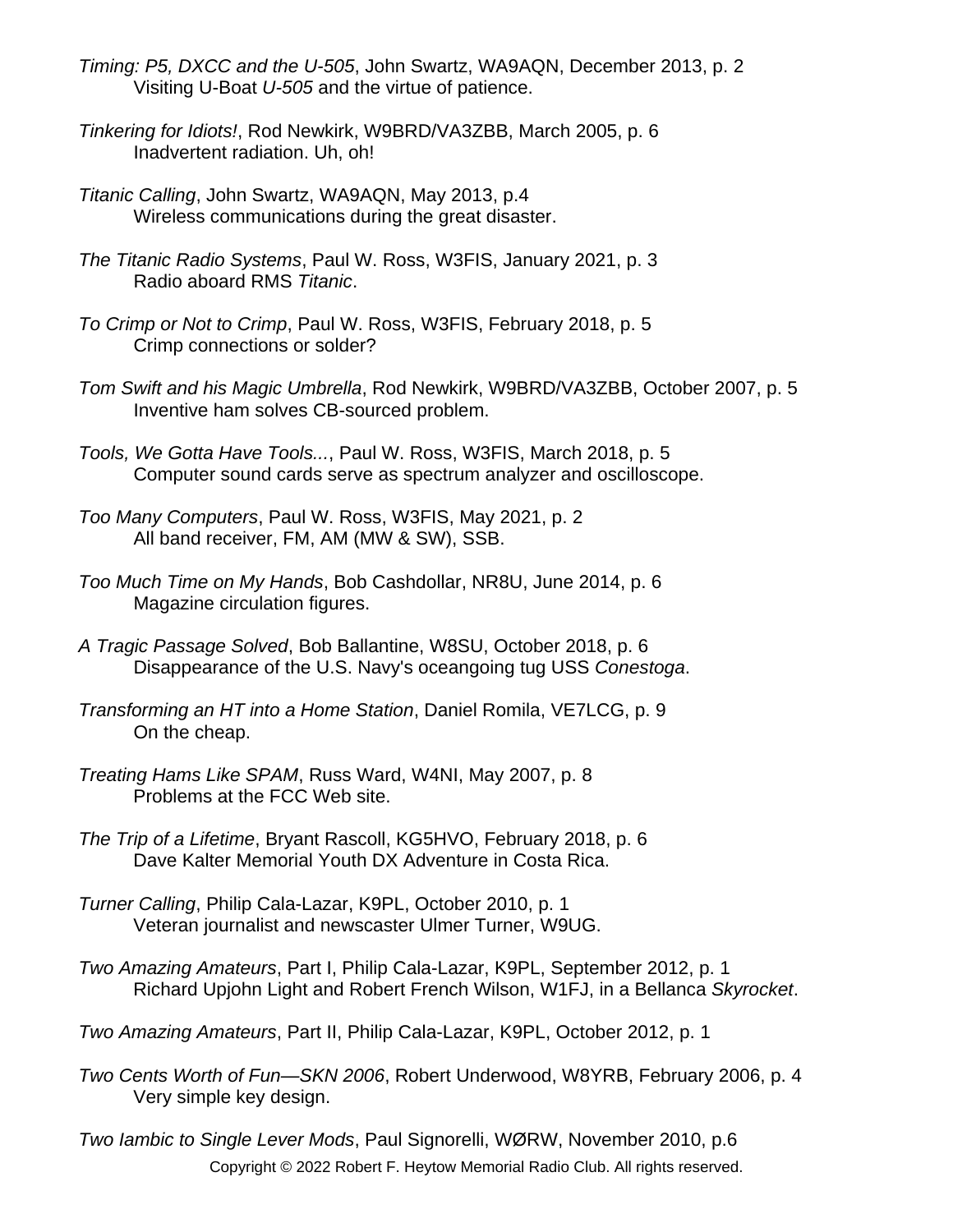- *Two Meters the Hard Way*, Adam M. Farson, VA7OJ/AB4OJ, September 2007, p. 2 VHF the way it was.
- *Two Old Transmitters*, Darron Sanchez, WA5TCZ, May 2019, p. 2 E.F. Johnson's Viking Adventurer.
- *Two VIP's Offspring*, Bob Ballantine, W8SU, June 2014, p. 6 Two brass hats' ham radio offspring.
- *Typing in Radio School*, Jim Davis, NW5F, February 2008, p. 7 How it was done.
- *The Typewriter*, Scott B. Laughlin, N7NET, April 2021, p. 4
- *The Ubiquitous MP*, Hal Mandel, W4HBM, March 2014, p. 2 The Yaesu FT-1000MP series.
- *The Ultimate Hackable SSB XCVR*, Paul W. Ross, W3FIS, March 2018, p. 2 The Bitx40 QRP transceiver.
- *Ultra Long Delayed Echoes*, Mike Doig, ZL2BBS, April 2017, p. 2 A step beyond.
- *Underwood*, Vern Weiss, WPE9GHF/W9STB, December 2007, p. 2 A mill's long and adventurous life.
- *The 'Untin' Bowler*, Philip Cala-Lazar, K9PL, January 2009, p. 1 Take one Sikorsky *S-38* amphibian and add Arctic adventure.
- *Update: Earhart's Hams*, Philip Cala-Lazar, K9PL, April 2011, p. 6 About participants Joseph Gurr and Walter McMenamy; a small mystery remains.
- *USENET Newsgroup rec.radio.info*, Paul W. Schleck, K3FU, December 2012, p. 4 Twentieth anniversary.
- *Using the Cloud*, Paul W. Ross, W3FIS, January 2012, p. 6 A case study in modern technology.
- *U.S. Antarctic Service Expedition*, *Part I*, Philip Cala-Lazar, K9PL, July 2014, p. 1 Amateur radio at the South Pole, 1939-1941.
- *U.S. Antarctic Service Expedition*, *Part II*, Philip Cala-Lazar, K9PL, August 2014, p. 1
- *U.S. Antarctic Service Expedition*, *Part III*, Philip Cala-Lazar, K9PL, September 2014, p. 1
- *U.S. Army Signal Corps Vehicles*, Philip Cala-Lazar, K9PL, July 2022, p. 1 Book review.
- *U.S. Secret Service Visits Radio Row*, Bob Ballantine, W8SU, June 2012, p.5 John F. Kennedy, SWL.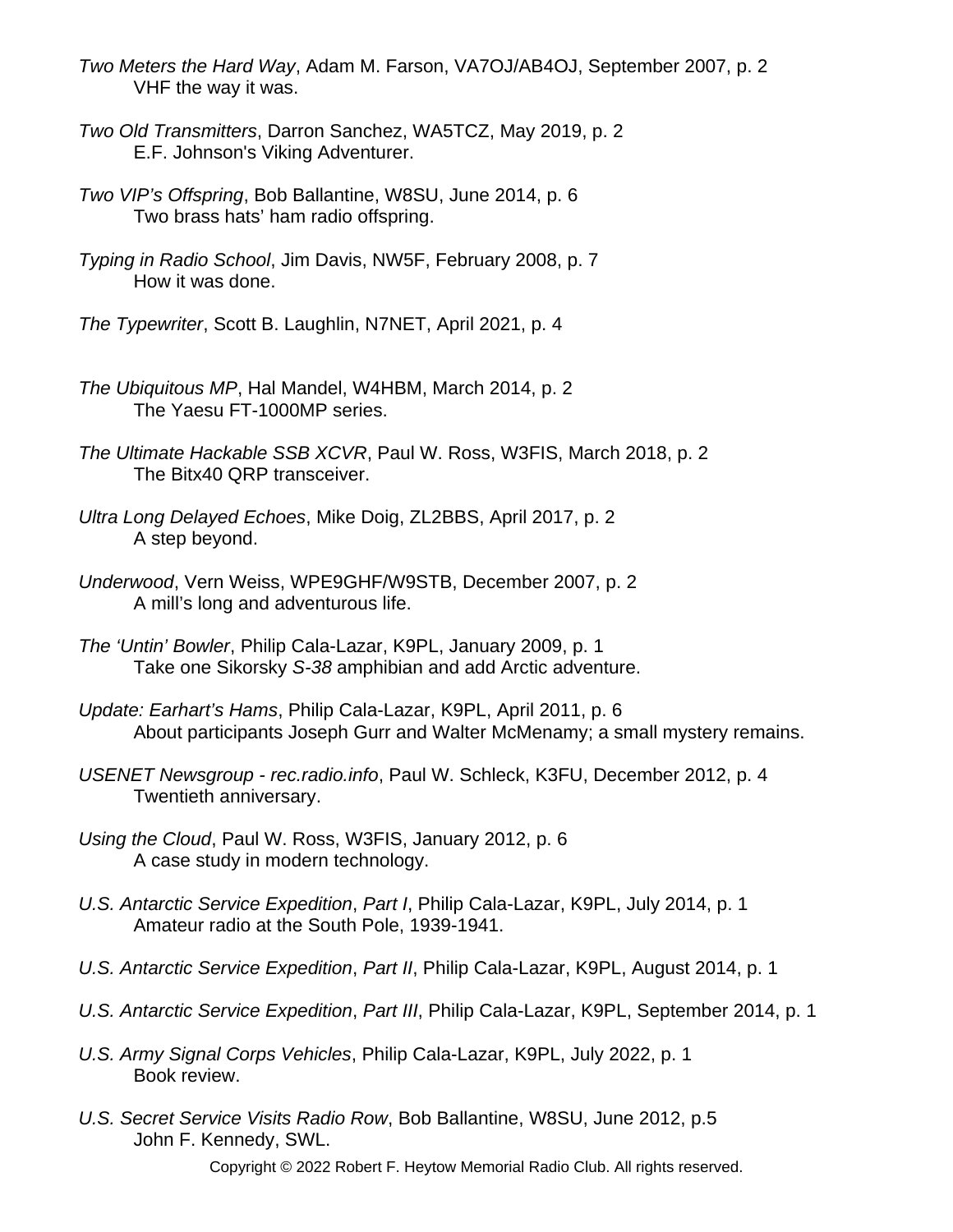- USS *Lexington*, Scott Laughlin, N7NET, July 2013, p. 5 Touring the famed aircraft carrier.
- USS *Shenandoah*, Philip Cala-Lazar, K9PL, July 2008, p. 1 Airship *ZR-1* speaks to hams.
- USS *Yorktown (CV-10)*, Philip Cala-Lazar, K9PL, March 2011, p. 6 "…a simple Hallicrafters receiver…"
- USS *Yorktown (CV-10)*, May 2011, p. 5 NWKJ back on the air after 41 years for military crossband test.
- *The Venerable "Go Box"*, Part 1, Paul W. Ross, W3FIS, June 2012, p. 4 What's in your Go Box?
- *VHF Historical Notes*, Kevin C. Kaufhold, W9GKA, January 2009, p. 2 Part I-The Earliest Years.
- *VHF Historical Notes*, Kevin C. Kaufhold, W9GKA, April 2009, p. 2 Part II-Experimentation and legislation.
- *VHF Historical Notes*, Kevin C. Kaufhold, W9GKA, May 2009, p. 2 Part III-In the wake of scientific advances; VHF operation gains a foothold.
- *VHF Historical Notes*, Kevin C. Kaufhold, W9GKA, June 2009, p. 2 Part IV-VHF and UHF gain adherents and populate the bands with new designs.
- *VHF Historical Notes*, Kevin C. Kaufhold, W9GKA, October 2009, p. 2 Part V-VHF and UHF competition drives development and radar becomes reality.
- *Vincent Wilbert Ekman, W8ZJE*, Bob Ballantine, W8SU, May 2019, p. 3
- *Vintage Telegraphy*, Paul Huff, N8XMS, November 2008, p. 4 Telegraphy circa 1882.
- *Visiting Allied Radio Corporation*, Harry Blesy, N9CQX, July 2022, p. 2 Circa late 1950s.
- *Voice to Viet Nam*, Philip Cala-Lazar, K9PL, May 2011, p. 1 MARS and the Chicago Tribune join forces.
- *VUQRP Group*, Jyoti P. Chakravartty, VU3BG, September 2004, p. 4 QRP in India.
- *The W5IG Air Key*, Lee Cheever, W5IG, May 2011, p. 4 Huff and puff, a new kind of telegraph key.
- *W6OJ in Africa*, Philip Cala-Lazar, K9PL, September 2018, p. 1 Cinematographer Clyde De Vinna, W6OJ, and *Trader Horn*. Copyright © 2022 Robert F. Heytow Memorial Radio Club. All rights reserved.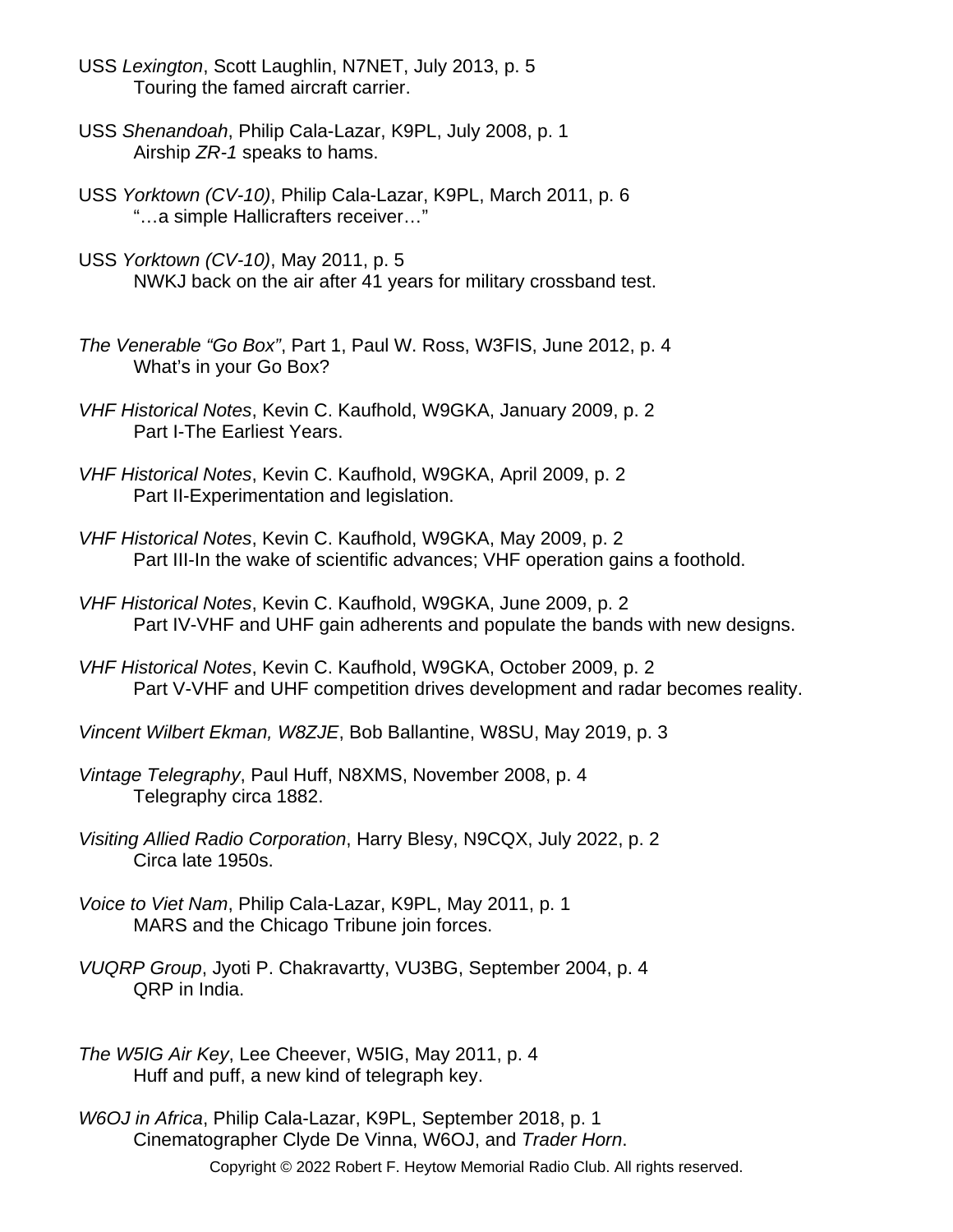- *WAR—CW at 500 wpm*, Rod Newkirk, W9BRD/VA3ZBB, September 2006, p. 5 Working at the War Department Message Center.
- *War Beneath the Waves*, September 2010, p. 3 New book by Don Keith, N4KC.
- *"Was it Better Than Sex?"* John Swartz, WA9AQN, January 2014, p. 2 Interview of Lee Davis, WD9IDS.
- *W.A.S. With a Watt and a Wire*, Dick Sylvan, W9CBT, December 2006, p. 5
- *The Way We Were*, Philip Cala-Lazar, K9PL, July 2013, p. 1 Post-WWII, the U.S. amateur radio service returns.
- *WB2ABJ & MARS*, Jordan Makower, WA2BRV, October 2020, p. 7 That's the planet Mars.
- *We Don't Need No Stinkin' Microphones*, Chuck Guenther, NIØC, August 2005, p. 2 Chuck's K9YA FD story.
- *Weak Signal Communications*, Paul W. Ross, W3FIS, October 2010, p. 2 Putting the thrill back in ham radio.
- *The Wealth Effect at WQPC*, Rod Newkirk, W9BRD/VA3ZBB, December 2006, p. 6 Remembering a radio wizard.
- *The Weight*, Hal Mandel, W4HBM, February 2016, p. 2 Fashion a heavy-weight telegraph key base.
- *Welcome Ham Radio Aficionados!*, Mike Dinelli, N9BOR, January 2004, p. 1 Our premier article in our premier issue.
- *We Like Ike*, Philip Cala-Lazar, K9PL, September 2007, p. 1 Amateur radio in the space age.
- *"Were They Really QRT,"* John Swartz, WA9AQN, June 2017, p. 6 WWII Britain, radio silence?
- *"Were They Really QRT,"* John Swartz, WA9AQN, August 2018, p. 6 Part II.
- *The Wet String Caper*, Rod Newkirk, W9BRD/VA3ZBB, November 2008, p. 7 Will it radiate? Urban legend or fun fact?
- *WFRAC Revisited*, Philip Cala-Lazar, K9PL, January 2013, p. 1 A Century of Progress brochure, 1933-1934.
- *What Hath God Wrought?* Rod Newkirk, W9BRD/VA3ZBB, October 2009, p. 5 Sam's legacy is eternal.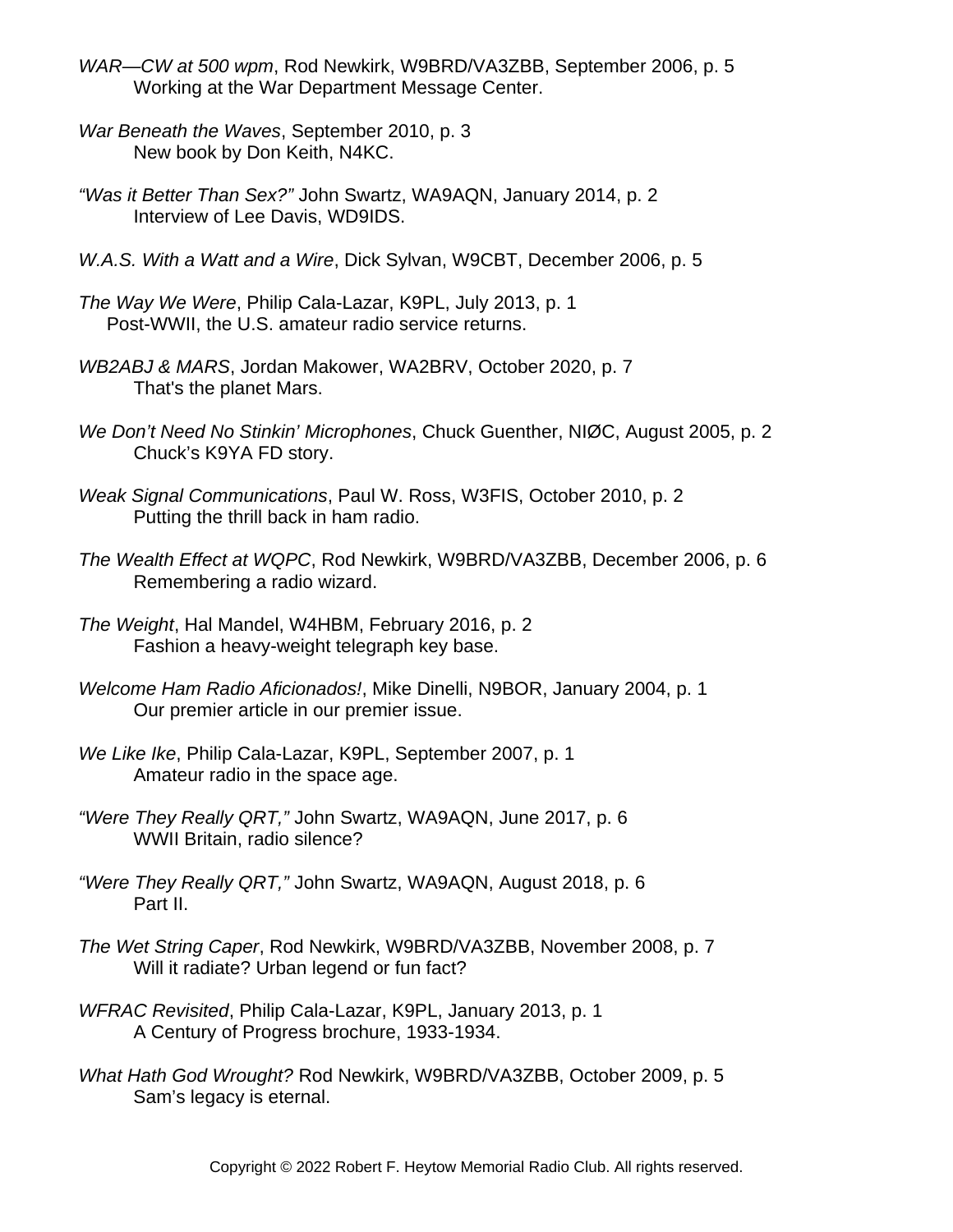- *What I Remember About That Day*, Hank Kohl, K8DD, September 2010, p. 6 One ham's Novice experience.
- *What Time Is It (QTR)?*, David Reynolds, G3ZPF, January 2019, p. 2 GMT and more.
- *What Would You Do?* Mitch Gill, YI9TU/K7TUT, April 2007, p. 2 U.S. serviceman operating in Iraq.
- *What's on Your Shelf?*, Paul W. Ross, W3FIS, February 2021, p. 4 Which radio/electronics books are on your bookshelf and why?
- *What's Wrong With This Picture?* Chuck Guenther, NIØC, June 2010, p. 4 Life's passages and a life-threatening experience.
- *When Life Gets in the Way of Ham Radio*, Mike Dinelli, N9BOR, August 2004, p. 2 Mike's K9YA FD 2004.
- *When Martin Met Al—A Christmas Tale*, Rod Newkirk, W9BRD/VA3ZBB, December 2007, p. 4 Friendships through thick and thin.
- *When the Going Gets Tough. . .*, November 2006, p. 7 Morse serves Indian paramilitary.
- *When the Light Bulb Went On*, Orrin Brand, K9KEJ, November 2005, p. 2 The way it was—earning a license.
- *When DM Became Y*, Philip Cala-Lazar, K9PL, June 2021, p. 1 Prefix change in the DDR.
- *Where Have All the Flowers Gone?* Vern Weiss, W9STB, March 2007, p. 2 Keeping QSOs interesting.
- *Where is Our Eric Sloane?* Philip Cala-Lazar, K9PL, May 2009, p. 1 Who will document amateur radio history?
- *Where is That Noise Coming From?* Duke Wahl, Jr., WA9WJB, February 2014, p. 5 Building a device to find that noise.
- *Where There's a Will...*, Philip Cala-Lazar, K9PL, August 2019, p. 1 Everything's an antenna.
- *Whither Morse?* Philip Cala-Lazar, K9PL, October 2005, p. 1 Morse testing at the crossroads.
- *Who Did You Meet Today?* Philip Cala-Lazar, K9PL, April 2011, p. 1 Memorable QSOs with admirable ops.
- *Who Was Emilio Caimi?*, Michele Carlone, N2FME, MMØFME, IZ2FME, May 2022, p. 2 IZ2FME's personal research, Part I.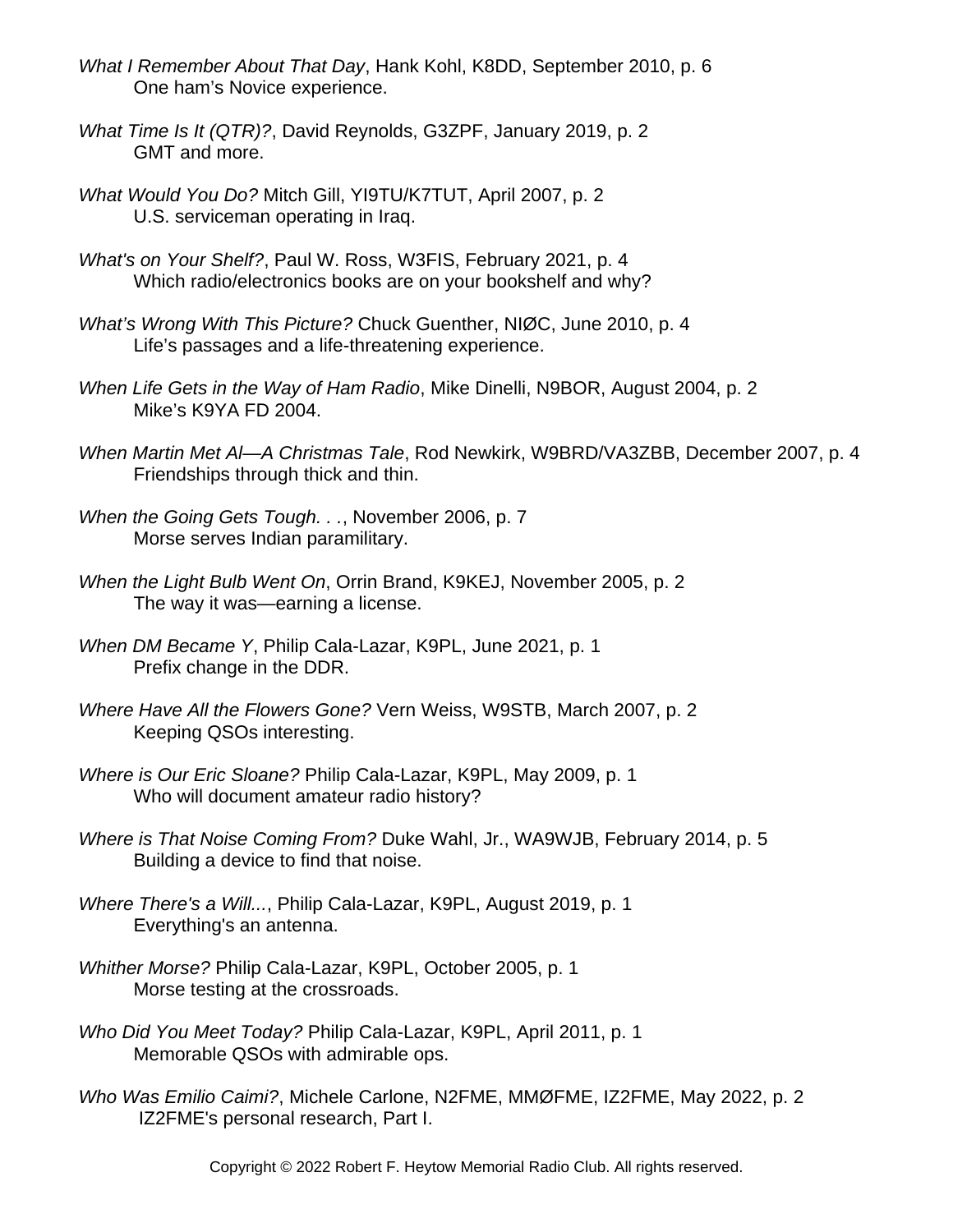- *Who Was Emilio Caimi?*, Michele Carlone, N2FME, MMØFME, IZ2FME, June 2022, p. 2 IZ2FME's personal research, Part II.
- *A Wild Night on CW*, Paul Signorelli, WØRW, October 2004, p. 3 Bear interrupts QRP QSO.
- *William B. Duck*, Bob Ballantine, W8SU, April 2017, p. 3 Early electronics parts manufacturer.
- *William G. Pierpont, NØHFF*, Philip Cala-Lazar, K9PL, March 2006, p. 1 Author of *The Art and Skill of Radio-Telegraphy*.
- *Winnie the War Winner*, John Kirk, VK4TJ, December 2008, p. 4 Radio at war in the Pacific Theatre.
- *Winter at its Best*, Hal Mandel, W4HBM, November 2018, p. 6 The joy of winter–ham radio.
- *The Winter of Our Content*, Philip Cala-Lazar, K9PL, December 2008, p. 1 Wintertime, the best time for hamming.
- *Wired Love*, Ella Cheever Thayer, January 2011, p. 2 Excerpt from the classic novel of landline telegraphy.
- *Wireless Spark Revisited*, Joe Medsker, K8LKC, October 2010, p. 6 Some thoughts on radio's genesis.
- *The Wizard War*, Philip Cala-Lazar, K9PL, July 2018, p. 1 Book review.
- *The Woman Who Smashed Codes*, John Swartz, WA9AQN, March 2018, p. 4 Book review, cryptographer Elizebeth Smith Friedman.
- *The Wonderful One-Tuber*, Robert D. Null, N4QR, May 2005, p. 2 A glow bug-type transmitter.
- *The Wonderful World of QRP*, Paul W. Ross, W3FIS, April 2016, p. 4
- *Wood Callsigns by Craig*, Craig Celia, No Callsign, June 2004, p. 7
- *A Work in Progress*, Paul W. Ross, W3FIS, January 2013, p. 2 Part I: Arduino project.
- *A Work in Progress*, Paul W. Ross, W3FIS, February 2013, p. 2 Part II: Arduino project.
- *A Work in Progress*, Paul W. Ross, W3FIS, March 2013, p. 2 Part III: Arduino project.
- *The World of Ham Radio, 1901-1950*, Frank C. Kollins, WA9CWX, June 2021, p. 7 Book review.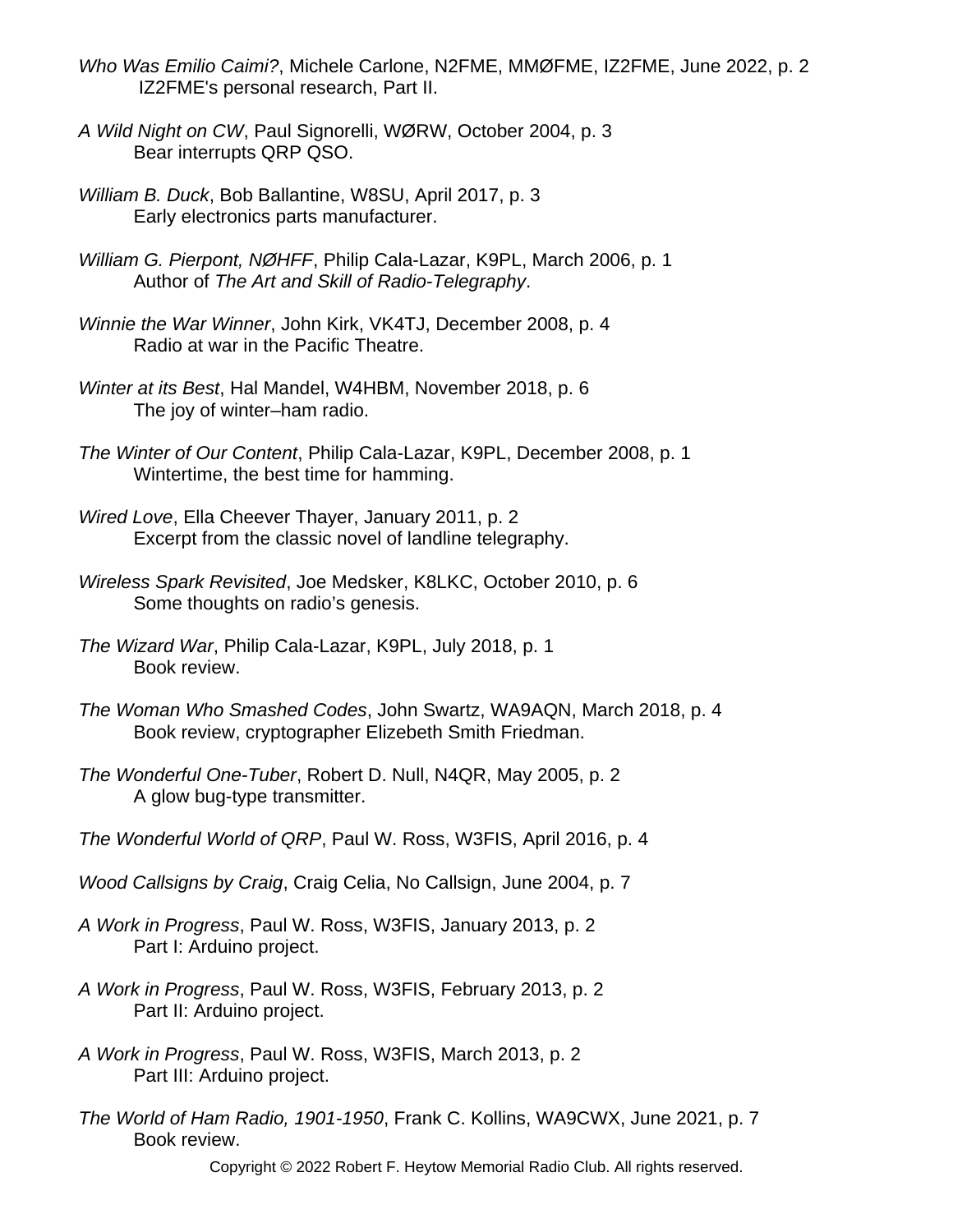- *Wouxun KG-UV3D*, Paul W. Ross, W3FIS, April 2011, p.2 VHF-UHF HT review.
- *Wow, Look at this Find!*, Duke Wahl, WA9WJB, July 2019, p. 5 Repurposing electric fence insulators.
- *Write Your Congressman Today*, Duke Wahl, Jr., WA9WJB, May 2017, p. 6 CFC bulbs and safety.
- *"WWII Battlefield Communications*,*"* Philip Cala-Lazar, K9PL, March 2014, p. 1 Book review.
- *www.kidshamradio.com*, Andrew Kelly, K3ASK, January 2005, p. 4
- *X1M QRP Transceiver*, Paul W. Ross, W3FIS, November 2013, p. 4 Review of a new QRP transceiver.
- *A Year of Digital*, Chuck Guenther, NIØC, August 2019, p. 4 How FT8 drove me back to bugdom.
- *Yet More. . . Lightning Calculator*, Philip Cala-Lazar, K9PL, March 2008, p. 8 More than one way to sell a ready reckoner.
- *You Can Earn W.A.S. Your 1st Year*, Jane Tymko, KC2OBS, October 2006. p. 4

*Your "Centerfold" Op*, Dick Sylvan, W9CBT, December 2004, p. 6 Amateur radio pinup.

- *Your Help Needed*, December 2009, p. 5 Group seeks old amateur radio station logs.
- *Your Shack*, Josh Logan, N7XM, July 2004, p. 5
- *Your Shack*, Bill Hawes, W9ERG, August 2004, p. 7
- *Your Shack*, Scott McMullen, NJØE/P, September 2004, p. 7
- *Your Shack*, Hans Summers, GØUPL, October 2004, p. 5
- *Your Shack*, Greg Harris, WB9MII/WDX9KHY, February 2006, p. 5
- *Your Shack*, Chuck Guenther, NIØC, March 2008, p. 4
- *Your Technician Accent*, Jack Squat, P5/KABØOM, April 2004, p. 6 Parody.
- *You're Never Too Old, Part I*, Scott B. Laughlin, N7NET, June 2014, p. 5 Retirement, who wants it?